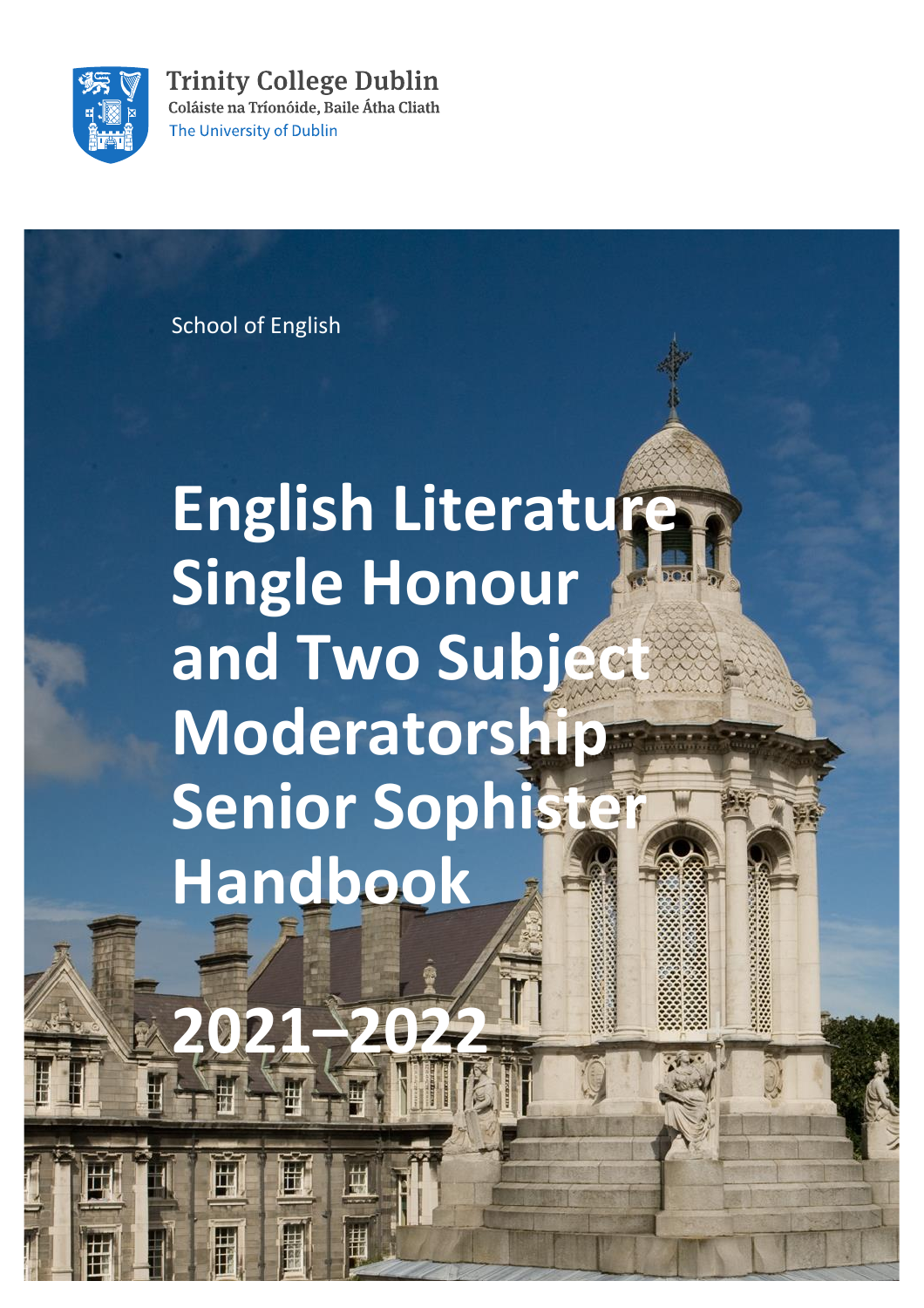# *Alternative formats of this handbook can be made available on request to the Sophister Executive Office.*

# **Important information on COVID-19 restrictions and modes of teaching and learning**

In order to offer taught programmes in line with government health and safety advice, teaching and learning in Semester 1 for your programme will follow a blended model that combines online and in-person elements to be attended on campus. This blended model will include offering online lectures for larger class groupings, as well as in-person classes for smaller groups: the differing modes of teaching and learning for particular modules are determined by your home School. Information on the modes of teaching and learning in Semester 1 and Semester 2 will be available closer to the time.

Registered students are expected to be available to attend in-person teaching activities. Any request not to attend in person for exceptional reasons (such as travel restrictions or underlying health conditions) will be considered on a case-by-case basis by the relevant Head of School in consultation with College Heath and there is no guarantee that these requests can be facilitate. It will depend on whether the programme learning outcomes and modes of assessment can be met through remote attendance.

For those students not currently in Ireland or planning to undertake travel before the start of term, if they are returning from a country that requires mandatory hotel quarantining or selfquarantining/isolating on arrival in Ireland, they are expected to allow for the period of resturcted movement after arrival and prior to commencement of their studies, and therefore should afactor this into their travel plans.

We would ask all students to adhere to the safety protocols when on campus for in-person teaching activities or student club and society events, i.e., mask wearing, hand washing, cough etiquette and to maintain social distancing. Please do not congregate outside lecture or tutorial rooms after your classes; we would ask you to exit the building immediately after your event has finished. When term starts on 13 September, students will be permitted on campus for any in-person events that they are involved in. Access to campus will be via a valid student ID card.

# **School of English Statement on COVID-19 restrictions and teaching arrangements**

The School is committed to providing a safe and positive learning environment for all its programmes, in accordance with College policy and government guidelines. In line with College policy, there will be a mixture of online and face-to-face teaching and learning. All large lectures will take place online; in respect of smaller group teaching, such as tutorials and seminars, we are committed to providing as much face-to-face teaching for all cohorts. Any face-to-face teaching will adhere strictly to College and HSE guidelines. The School office will provide precise details at the start of term, though please remember that the situation in respect of Covid-19 remains fluid, and arrangements are subject to change. In advance of beginning their studies, students are required to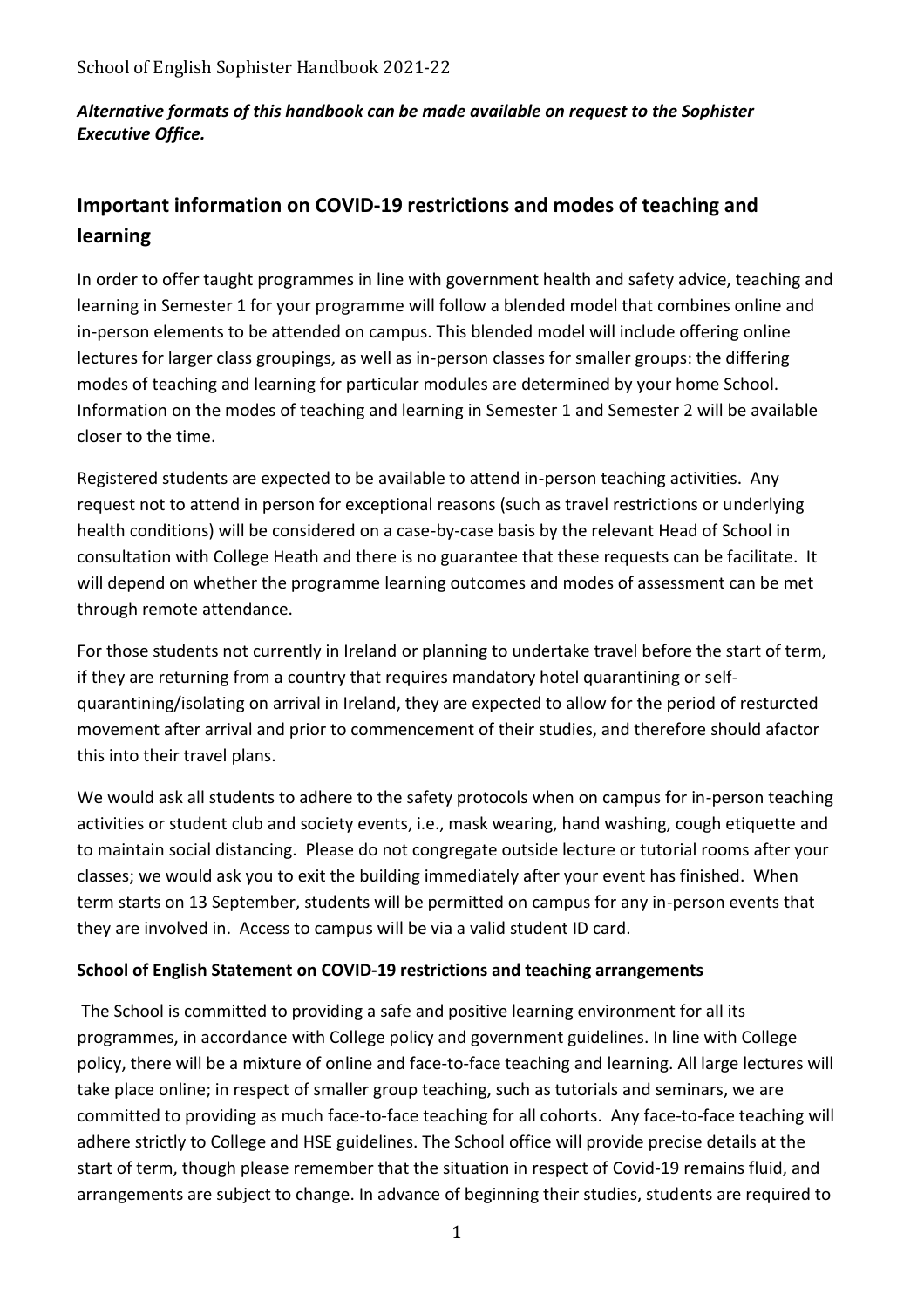complete the training course provided by College on health and safety and on adapting to online learning (accessed via Blackboard). Those who become unwell with flu-like symptoms should not attend college, while those who develop symptoms while on campus should proceed to the isolation room in your building and seek medical advice. For teaching and learning queries, you are free to contact the relevant programme director; in addition, all Schools have an assigned safety officer: for the School of English, this is Elaine Maddock [\(maddocke@tcd.ie\)](mailto:maddocke@tcd.ie).

# **Accessibility and Support**

In the School of English, we are committed to providing and maintaining an inclusive learning environment for all our students. One of the ways we do this is through working closely with the Trinity Disability Service. If you have a disability, a mental health condition, or an ongoing illness or medical condition, the Disability Service is there to support you. Through registering with the Disability Service, you will be able to discuss your experience of and needs in College, including accommodations in learning and exams. The Disability Service can then tell us, while respecting your confidentiality at all times, whether there are changes we can make to teaching and assessment which will support you. If you would like to raise any issues or concerns about your experience of learning, particularly as we will be meeting online for so many of our classes, please let me know.

For more information on the Disability Service and how to register, visit [www.tcd.ie/disability,](http://www.tcd.ie/disability) and you can also contact your Tutor, who can advise and assist you. Dr Rosie Lavan [\(lavanro@tcd.ie\)](mailto:lavanro@tcd.ie), is the Liaison Officer in the School of English and the point of contact between the School and the Disability Service: you are also welcome to contact her if you have any queries or concerns.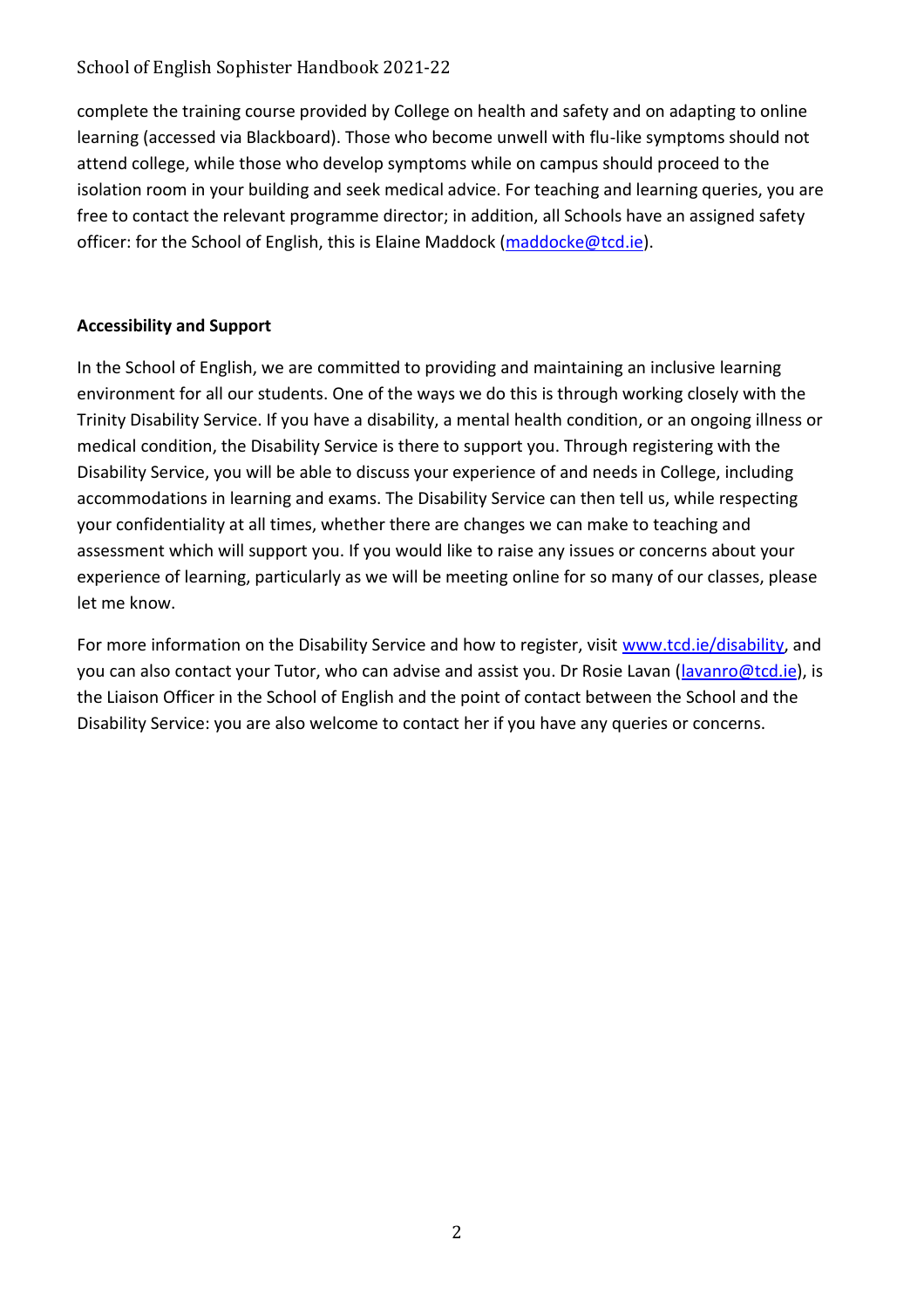# **School of English**

# **Sophister Office Contact Details**

# **The Sophister Office, Room 4013, Arts Building**

# **Executive Officer: Elaine Maddock**

**Tel: 01 896 2301**

**Email:** [maddocke@tcd.ie](mailto:mailto:engsoadm@tcd.ie)

# **Opening Hours:**

# **Monday – Friday 09.30-12.30 and 2.00-4.00**

# **Other Administrative Staff**

| <b>Name</b>          | <b>Position</b>                                                      | Email@tcd.ie    | <b>Room</b> | Phone |
|----------------------|----------------------------------------------------------------------|-----------------|-------------|-------|
| <b>Ruth Archbold</b> | School Administrative Manager                                        | archbolr@tcd.ie | 4003        | 2890  |
| Diane Sadler         | Fresher Senior Executive Officer                                     | sadlerd@tcd.ie  | 4024        | 1111  |
| Sophia Ní<br>Sheoin  | <b>Trinity Oscar Wilde Centre Senior Executive</b><br><b>Officer</b> | wilde@tcd.ie    | <b>OWC</b>  | 2885  |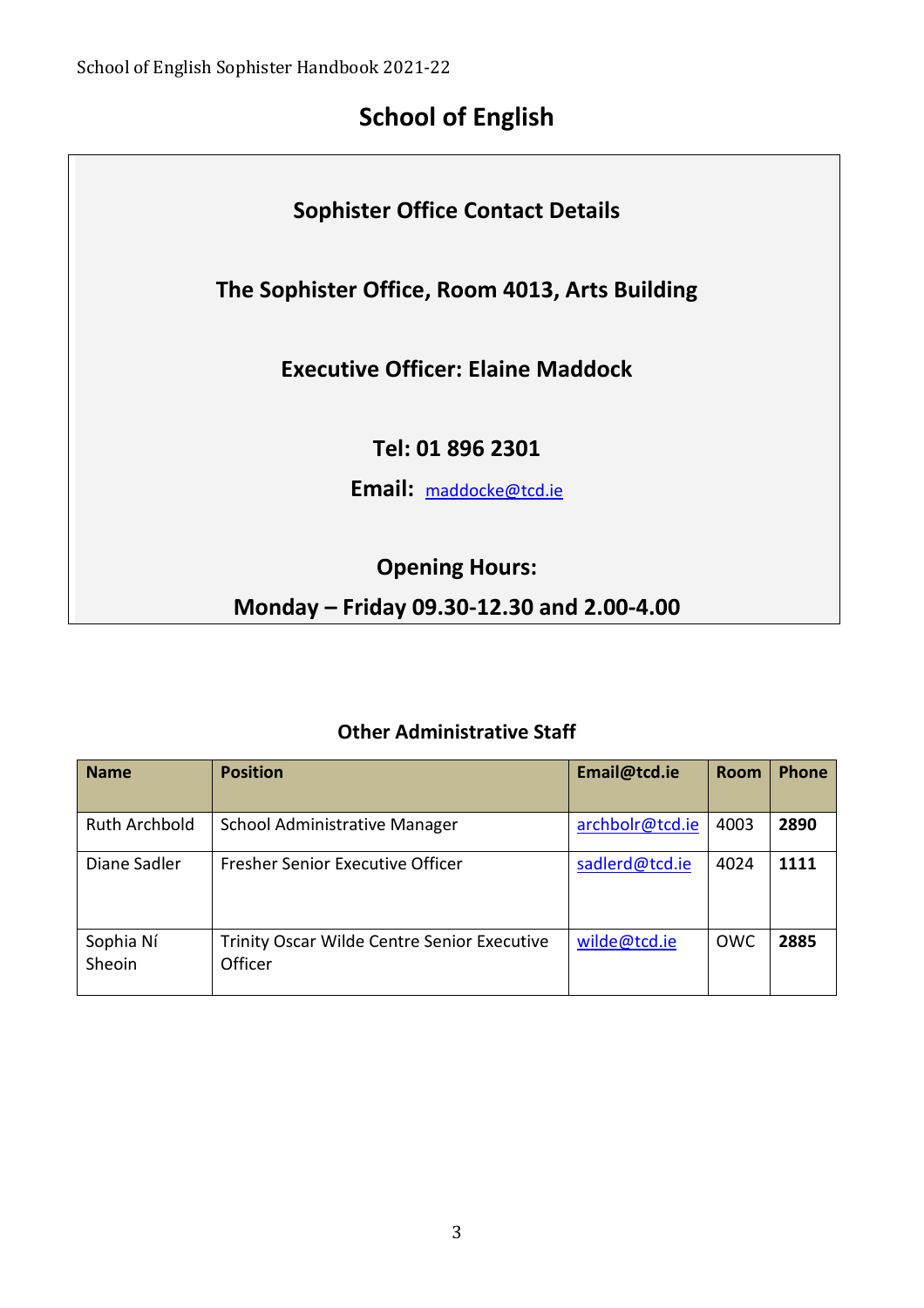# **Academic Staff**

| Name                        | Position                                                                                      | <b>Ext</b> | <b>Email</b>          |
|-----------------------------|-----------------------------------------------------------------------------------------------|------------|-----------------------|
| Dr Julie Bates              | <b>Assistant Professor</b><br>in Irish Writing; Co-<br>Director of M.Phil in<br>Irish Writing | 1179       | batesju@tcd.ie        |
| Dr Jane Carroll             | Assistant Professor;<br>Co-Director of M.Phil<br>in Children's<br>Literature                  | 4023       | jane.carroll@tcd.ie   |
| Dr Clare Clarke             | <b>Assistant Professor</b><br>(on leave, HT 2022)                                             | 1934       | clare.clarke@tcd.ie   |
| <b>Harry Clifton</b>        | <b>Assistant Professor</b><br>(Adjunct)                                                       | 2885       | cliftonh@tcd.ie       |
| Prof Philip Coleman         | Professor; Junior<br>Dean                                                                     | 1907       | pmcolema@tcd.ie       |
| Dr Paul Delaney             | Associate Professor;<br>Director of PG<br>Professional<br>Development                         | 3841       | delanep@tcd.ie        |
| <b>Prof Aileen Douglas</b>  | Professor; Director of<br>Research                                                            | 4721       | adouglas@tcd.ie       |
| Dr Mark Faulkner            | Assistant Professor;<br>Director of Global<br>Relations                                       | 1515       | faulknem@tcd.ie       |
| Dr Carlo Gébler             | <b>Assistant Professor</b><br>(Adjunct)                                                       | 3039       | carlogebler@gmail.com |
| <b>Profr Nicholas Grene</b> | <b>Professor Emeritus</b>                                                                     |            | ngrene@tcd.ie         |
| Dr Seán Hewitt              | Teaching Fellow in<br>Twentieth-Century                                                       | 1299       | shewitt@tcd.ie        |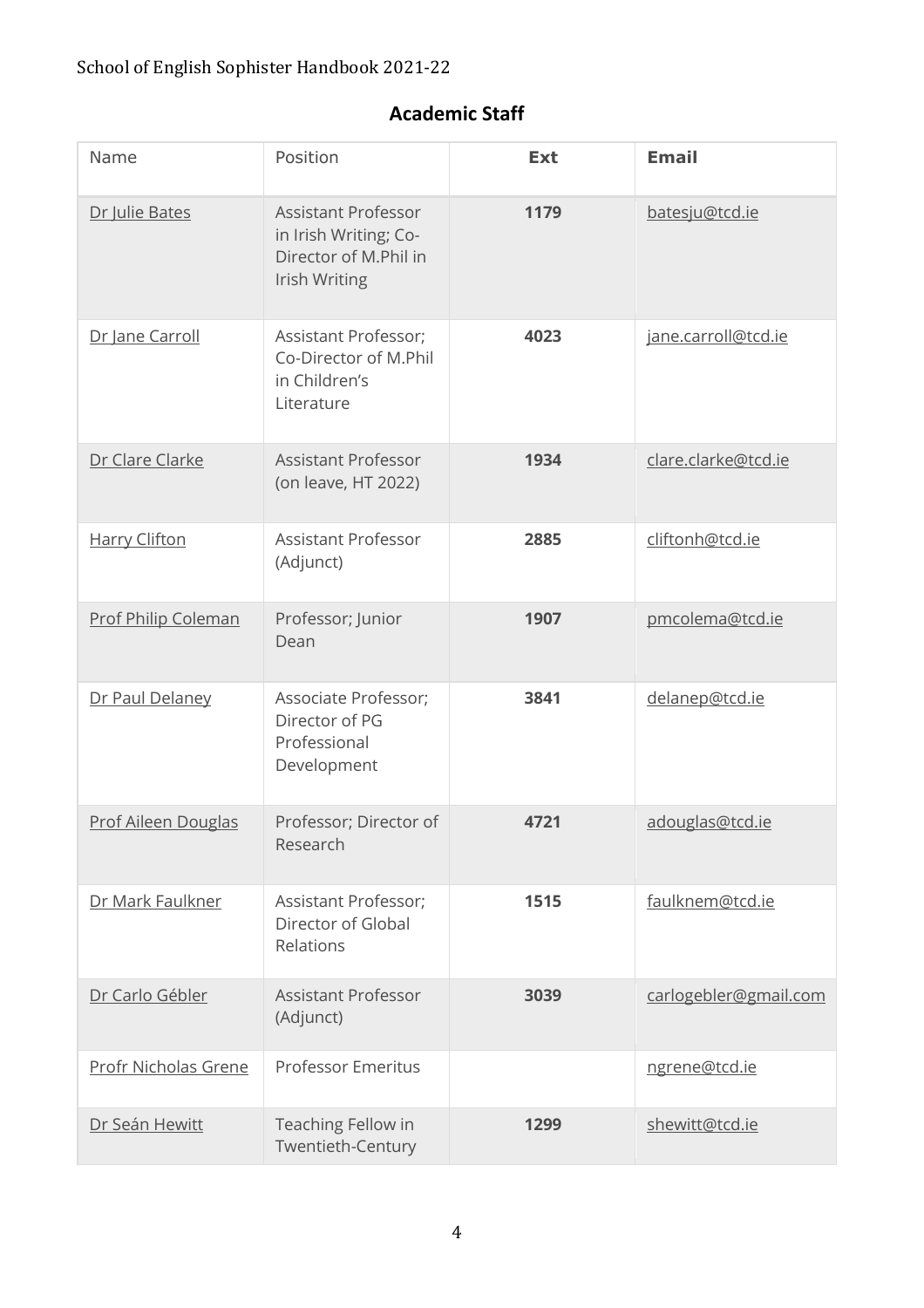|                                  | British & Irish<br>Literature                                                                                                              |           |                 |
|----------------------------------|--------------------------------------------------------------------------------------------------------------------------------------------|-----------|-----------------|
| Dr Darrell Jones                 | Teaching Fellow in<br>Eighteenth-Century<br><b>Studies</b>                                                                                 | 2322      | jonesd4@tcd.ie  |
| Prof Darryl Jones                | Professor of Modern<br><b>British Literature and</b><br>Culture; Co-ordinator<br>Columbia Dual<br>Degree                                   |           | drjones@tcd.ie  |
| Dr Alice Jorgensen               | Assistant Professor;<br>Head of Sophisters                                                                                                 | 2475      | jorgena@tcd.ie  |
| Prof Jarlath Killeen             | Professor; Head of<br>School (2019-2022)                                                                                                   | 2337      | killeej@tcd.ie  |
| Dr Rosie Lavan                   | Assistant Professor;<br>Head of Freshers;<br>Disability Liaison<br>Officer                                                                 | 1185      | lavanro@tcd.ie  |
| Dr Rebecca Long                  | <b>Adjunct Teaching</b><br>Fellow in Children's<br>Literature                                                                              |           | longre@tcd.ie   |
| Eoin McNamee                     | Associate Professor<br>of Literary Practice;<br>Director of Oscar<br>Wilde Centre; Co-<br>Director of M.Phil in<br><b>Creative Writing</b> | 1360      | emcname@tcd.ie  |
| Deirdre Madden                   | Assistant Professor;<br>Co-Director of M.Phil<br>in Creative Writing                                                                       | 2885/4397 | dmadden@tcd.ie  |
| <b>Prof Stephen</b><br>Matterson | Professor (on leave,<br>MT 2021)                                                                                                           | 1879      | smttrson@tcd.ie |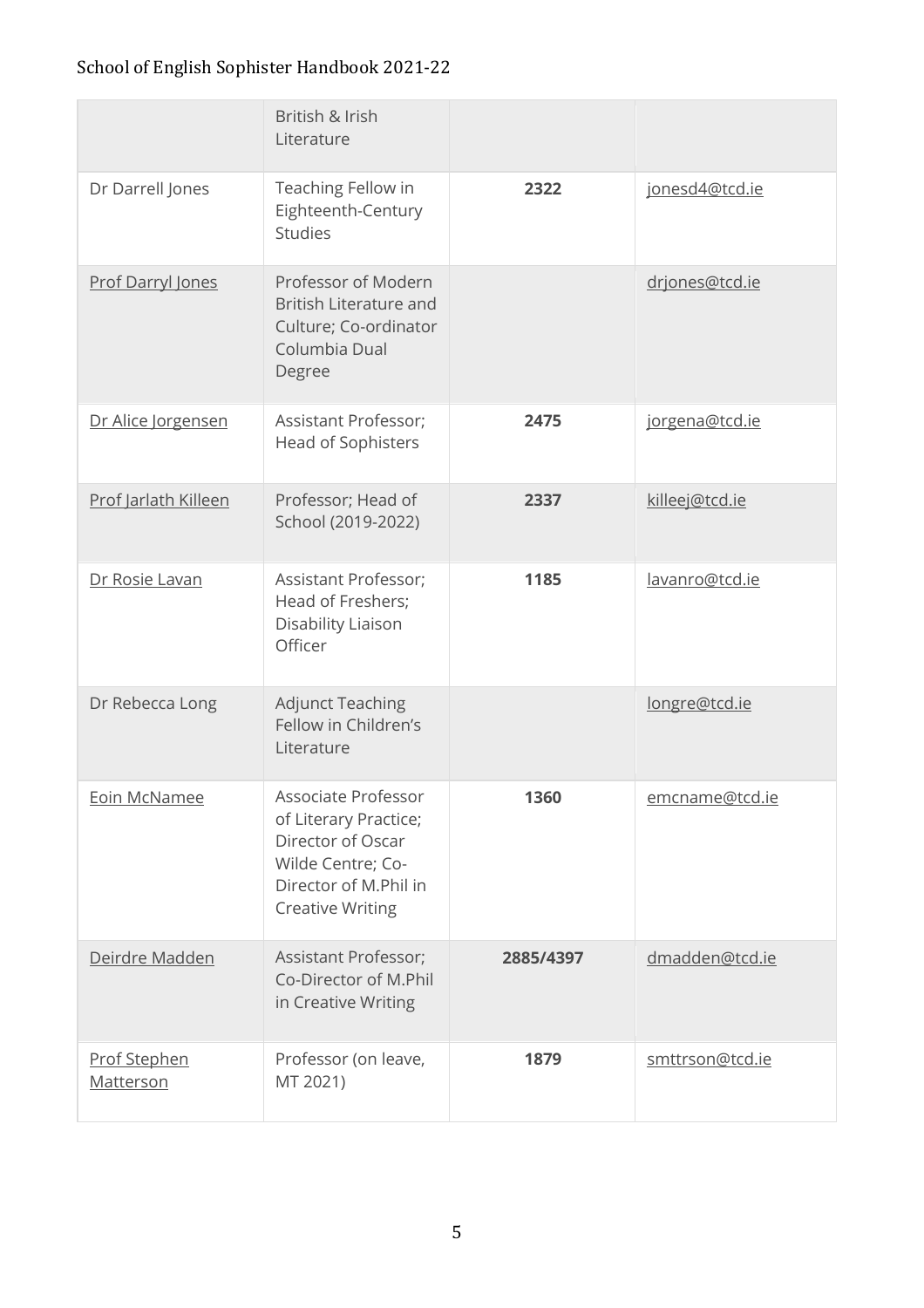| Prof Chris Morash       | Seamus Heaney<br>Professor of Irish<br>Writing                                                                     | 1400 | morashc@tcd.ie       |
|-------------------------|--------------------------------------------------------------------------------------------------------------------|------|----------------------|
| <b>Prof Andy Murphy</b> | 1867 Professor of<br>English; Head of<br>Discipline (2020-23)                                                      | 3984 | andrew.murphy@tcd.ie |
| Dr Bernice Murphy       | Associate Professor;<br>Director of Teaching<br>and Learning<br>(Postgraduate);<br>Structured PhD Co-<br>ordinator | 2547 | murphb12@tcd.ie      |
| Dr Brendan<br>O'Connell | Assistant Professor;<br>Inclusive Curriculum<br>Champion (on leave,<br>HT 2022)                                    | 2597 | oconneb2@tcd.ie      |
| Dr Melanie Otto         | Assistant Professor;<br><b>Co-ordinator Visiting</b><br>Students (Incoming);<br>Athena Swan<br>Champion            | 1355 | ottom@tcd.ie         |
| Prof Eve Patten         | Professor; Director of<br>Trinity Long Room<br>Hub                                                                 | 1299 | epatten@tcd.ie       |
| Dr Kevin Power          | Assistant Professor;<br>Co-ordinator of<br>Evening Lectures;<br>Literary Arts Officer                              | 2944 | powerk9@tcd.ie       |
| Dr Björn Quiring        | <b>Assistant Professor</b><br>(on leave, HT 2022)                                                                  | 1346 | quiringb@tcd.ie      |
| Dr Margaret Robson      | <b>Teaching Fellow</b>                                                                                             |      | robsonm@tcd.ie       |
| Dr Sam Slote            | Associate Professor;<br>Co-Director of M.Phil<br>in Irish Writing; Fire<br>Officer                                 | 1319 | slotes@tcd.ie        |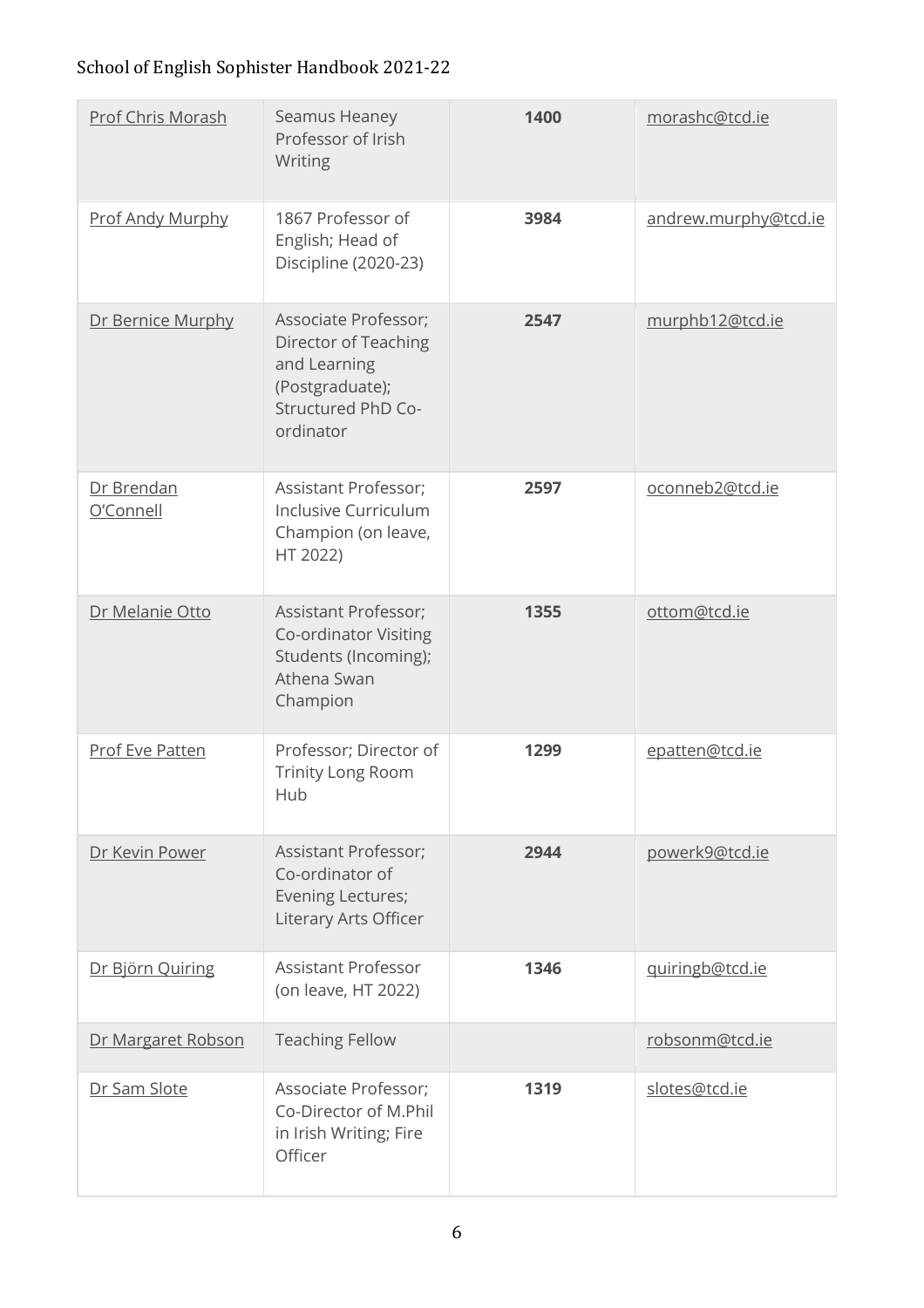| Dr Mark Sweetnam   | Assistant Professor;<br>Director of Teaching<br>and Learning<br>(Undergraduate)<br>$(2021 - 23)$                                                                                                    | 3694 | sweetnms@tcd.ie |
|--------------------|-----------------------------------------------------------------------------------------------------------------------------------------------------------------------------------------------------|------|-----------------|
| Dr Ema Vyroubalová | Assistant Professor;<br>Co-ordinator Study<br>Abroad (Outgoing);<br>Co-ordinator<br>Capstone Projects;<br>Co-ordinator of<br>School of English<br>Trinity Elective (HT);<br>Athena Swan<br>Champion | 4722 | vyroubae@tcd.ie |
| Dr Tom Walker      | Associate Professor;<br>Co-ordinator of<br>M.Phil Programmes                                                                                                                                        | 4353 | walkerto@tcd.ie |
| Dr Pádraic Whyte   | Associate Professor;<br>Co-Director of M.Phil<br>in Children's<br>Literature; Co-<br>ordinator of School<br>of English Trinity<br>Elective (MT)                                                     | 1224 | whytepa@tcd.ie  |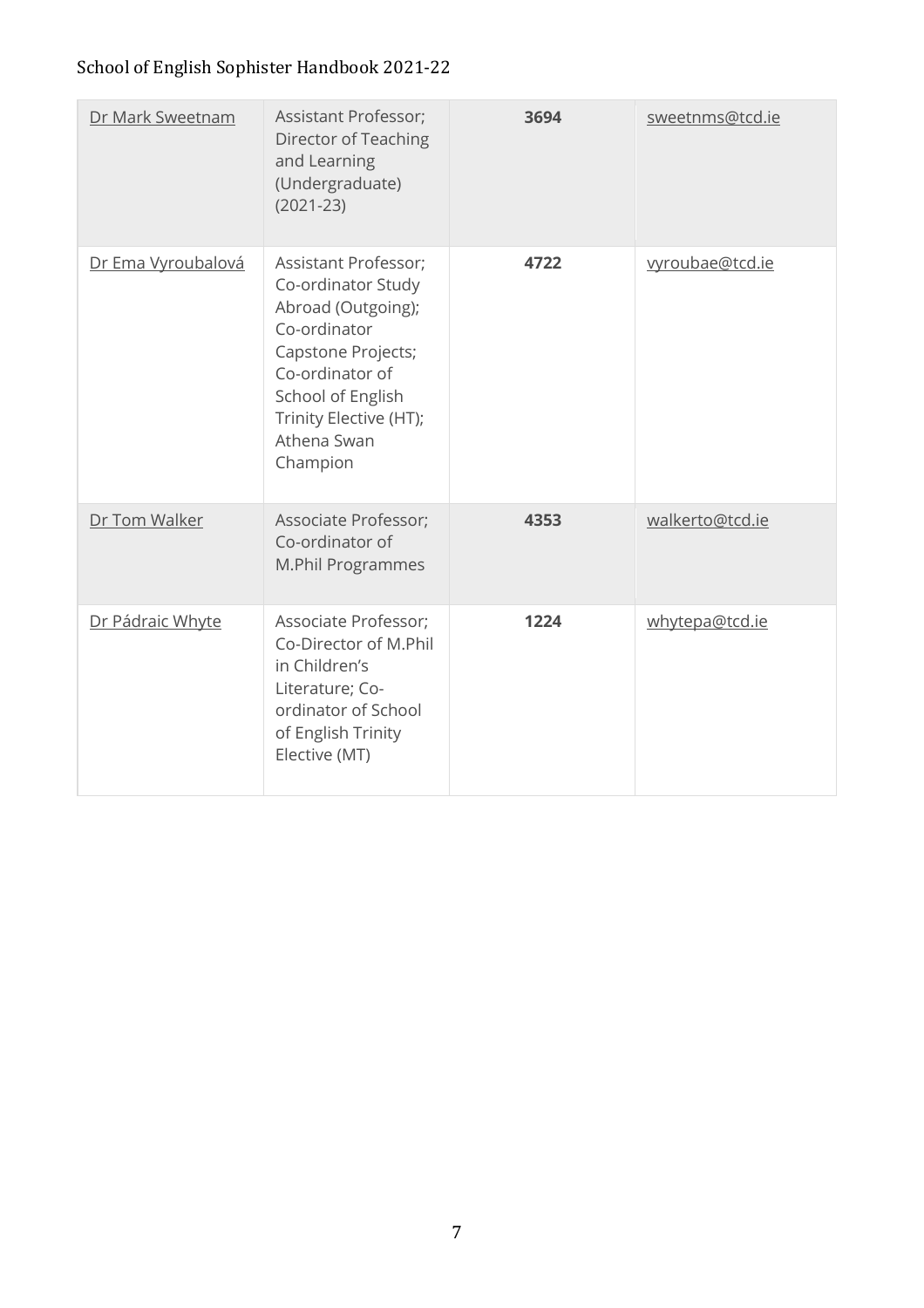| LIST A (MON 2pm - 4pm)                                                                                         | <b>TERM</b> | NO. OF<br><b>ECTS</b> | <b>LIST B (TUES 11am &amp; FRI</b><br><b>10am)</b>                                                                                   | <b>TERM</b> | NO. OF<br><b>ECTS</b> |
|----------------------------------------------------------------------------------------------------------------|-------------|-----------------------|--------------------------------------------------------------------------------------------------------------------------------------|-------------|-----------------------|
| <b>Chaucer's Canterbury Tales</b><br><b>ENU44084</b><br>Dr Brendan O'Connell                                   | <b>MT</b>   | 1(10)<br>ECTS)        | <b>Experiments with Time</b><br><b>ENU34083</b><br><b>Prof Darryl Jones</b>                                                          | <b>MT</b>   | 1(10)<br>ECTS)        |
| <b>Creative Writing: How the</b><br><b>Weather Was EN34092</b><br><b>Eoin McNamee</b>                          | <b>MT</b>   | 1(10)<br>ECTS)        | <b>Nonhuman Writing</b><br><b>ENU44087</b><br>Dr Björn Quiring                                                                       | <b>MT</b>   | 1(10)<br>ECTS)        |
| <b>Irish Short Fiction</b><br><b>ENU44085</b><br>Dr Paul Delaney                                               | <b>HT</b>   | 1(10)<br>ECTS)        | <b>Childhood, Youth, and Irish</b><br><b>Writing ENU44022</b><br>Dr Pádraic Whyte                                                    | <b>HT</b>   | 1(10)<br>ECTS)        |
| <b>Global Shakespeare: 20th and</b><br><b>21st Adaptations</b><br><b>ENU44017</b><br>Dr Ema Vyroualová         | <b>HT</b>   | 1(10)<br>ECTS)        | <b>American Horror Stories:</b><br><b>Narrative, History and Nation</b><br><b>ENU44088</b><br>Dr Bernice Murphy                      | <b>HT</b>   | 1(10)<br>ECTS)        |
| <b>LIST C (TUES 1pm &amp; FRI</b><br>11am)                                                                     | <b>TERM</b> | NO. OF<br><b>ECTS</b> | <b>LIST D (THURS 11am to 1pm)</b>                                                                                                    | <b>TERM</b> | NO. OF<br><b>ECTS</b> |
| A Sense of Ireland:<br><b>Representing Ireland in post-</b><br>war Britain<br><b>EN34089</b><br>Dr Rosie Lavan | <b>MT</b>   | 1(10)<br>ECTS)        | <b>Making Shakespeare: From the</b><br><b>Renaissance to the Twenty-first</b><br><b>Century ENU44064</b><br><b>Prof Andy Murphy</b>  | <b>MT</b>   | 1(10)<br>ECTS)        |
| Milton: Poetry, Prophecy, and<br><b>Polemic ENU44080</b><br><b>Dr Mark Sweetnam</b>                            | <b>MT</b>   | 1(10)<br>ECTS)        | <b>The Art of Murder: Nineteenth</b><br>to Twenty-first Century Crime<br><b>Writing</b><br><b>ENU44079</b><br><b>Dr Clare Clarke</b> | <b>MT</b>   | 1(10)<br>ECTS)        |
| Humans, other Animals, and<br><b>Literary Genres</b><br><b>ENU34091</b><br><b>Prof Aileen Douglas</b>          | <b>MT</b>   | 1(10)<br>ECTS)        | <b>The Art of Non-Fiction</b><br><b>ENU44023</b><br>Dr Carlo Gébler                                                                  | <b>MT</b>   | 1(10)<br>ECTS)        |
| <b>Reading the Irish City</b><br><b>ENU44007</b><br><b>Prof Chris Morash</b>                                   | <b>HT</b>   | 1(10)<br>ECTS)        | Back on the Farm: Kavanagh,<br><b>McGahern, Heaney</b><br><b>ENU44075</b><br><b>Prof Nicholas Grene</b>                              | <b>HT</b>   | 1(10)<br>ECTS)        |
| The American Essay in the<br><b>American Century</b><br><b>ENU44086</b><br>Dr Philip Coleman                   | HT.         | 1(10)<br>ECTS)        | <b>The Practice of Poetry</b><br><b>ENU34096</b><br><b>Harry Clifton</b>                                                             | HT.         | 1(10)<br>ECTS)        |
| <b>Irish Poetry after Yeats</b><br><b>ENU44065</b><br>Dr Tom Walker                                            | HT.         | 1(10)<br>ECTS)        | <b>Creative Writing: The Writer's</b><br><b>Vision EN34095</b><br>Deirdre Madden                                                     | HT.         | 1(10)<br>ECTS)        |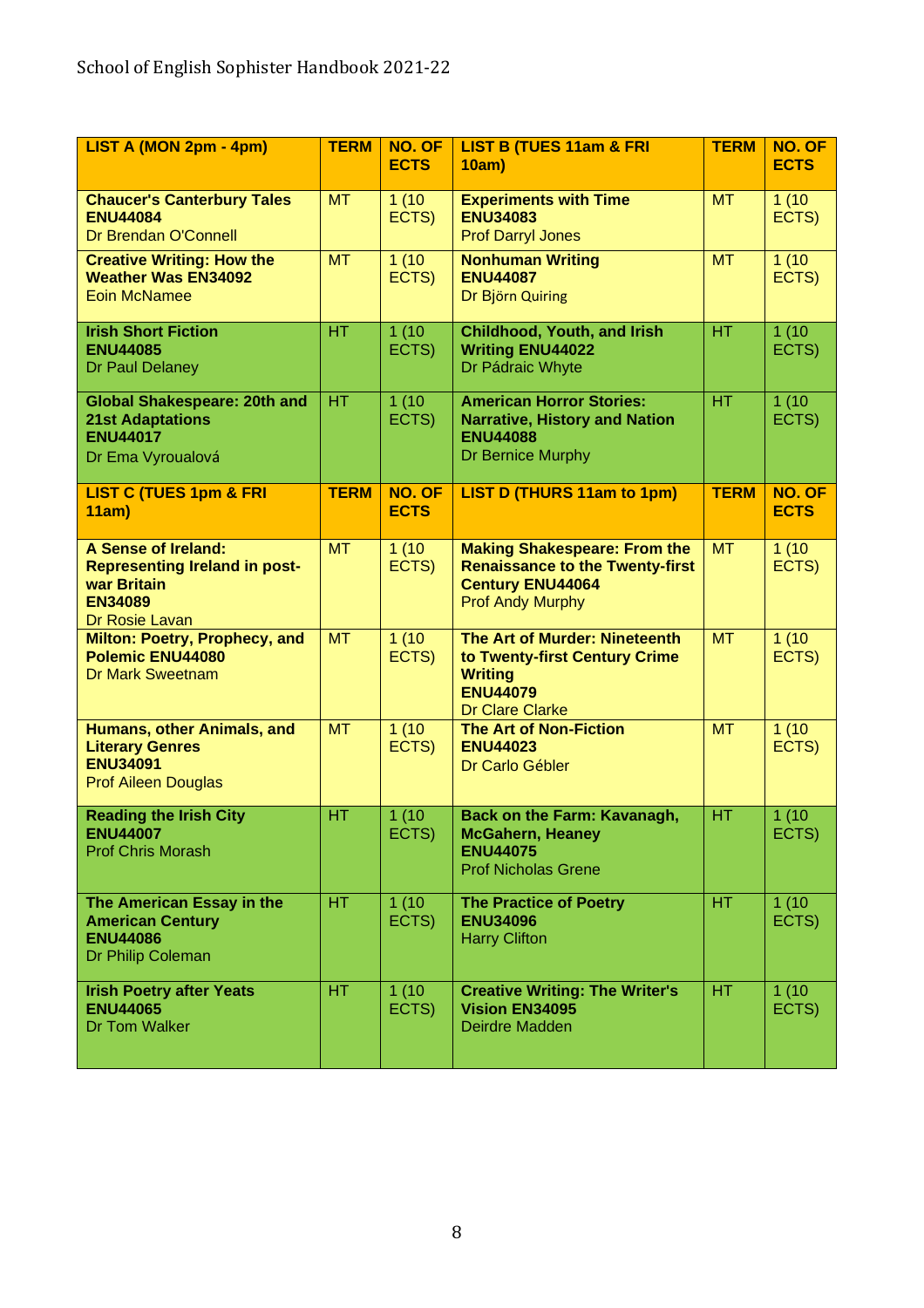# **Senior Sophister Modules 2021-22**

| <b>CAPSTONE PROJECT</b>                                                                                                                                                                      | <b>MT</b><br>and<br><b>HT</b> | NO. OF<br><b>ECTS</b> | LIST E (TUES 4pm & FRI 1pm)                                                                                  | <b>TERM</b> | NO. OF<br><b>ECTS</b> |
|----------------------------------------------------------------------------------------------------------------------------------------------------------------------------------------------|-------------------------------|-----------------------|--------------------------------------------------------------------------------------------------------------|-------------|-----------------------|
| <b>Capstone Project:</b><br><b>Dissertation</b><br><b>ENU44024</b><br><b>Open Collections</b><br><b>ENU44025</b><br><b>Creative Writing</b><br><b>ENU44026</b><br><b>Assigned Supervisor</b> | <b>YEAR</b>                   | 2(20)<br>ECTS)        | <b>Laurence Sterne: A Literary</b><br><b>Career in Context</b><br><b>ENU44090</b><br><b>Dr Darrell Jones</b> | <b>MT</b>   | 1(10)<br>ECTS)        |
|                                                                                                                                                                                              |                               |                       | <b>The Arthurian Tradition</b><br><b>ENU34099</b><br>Dr Margaret Robson                                      | <b>MT</b>   | 1(10)<br>ECTS)        |
|                                                                                                                                                                                              |                               |                       | <b>Women in Medieval Literature</b><br><b>ENU44040</b><br>Dr Alice Jorgensen                                 | HT.         | 1(10)<br>ECTS)        |
|                                                                                                                                                                                              |                               |                       | <b>Distant Reading</b><br><b>ENU44089</b><br><b>Dr Mark Faulkner</b>                                         | <b>HT</b>   | 1(10)<br>ECTS)        |
|                                                                                                                                                                                              |                               |                       | <b>Literature after Darwin</b><br><b>ENU34103</b><br><b>Dr Sean Hewitt</b>                                   | HT.         | 1(10)<br>ECTS)        |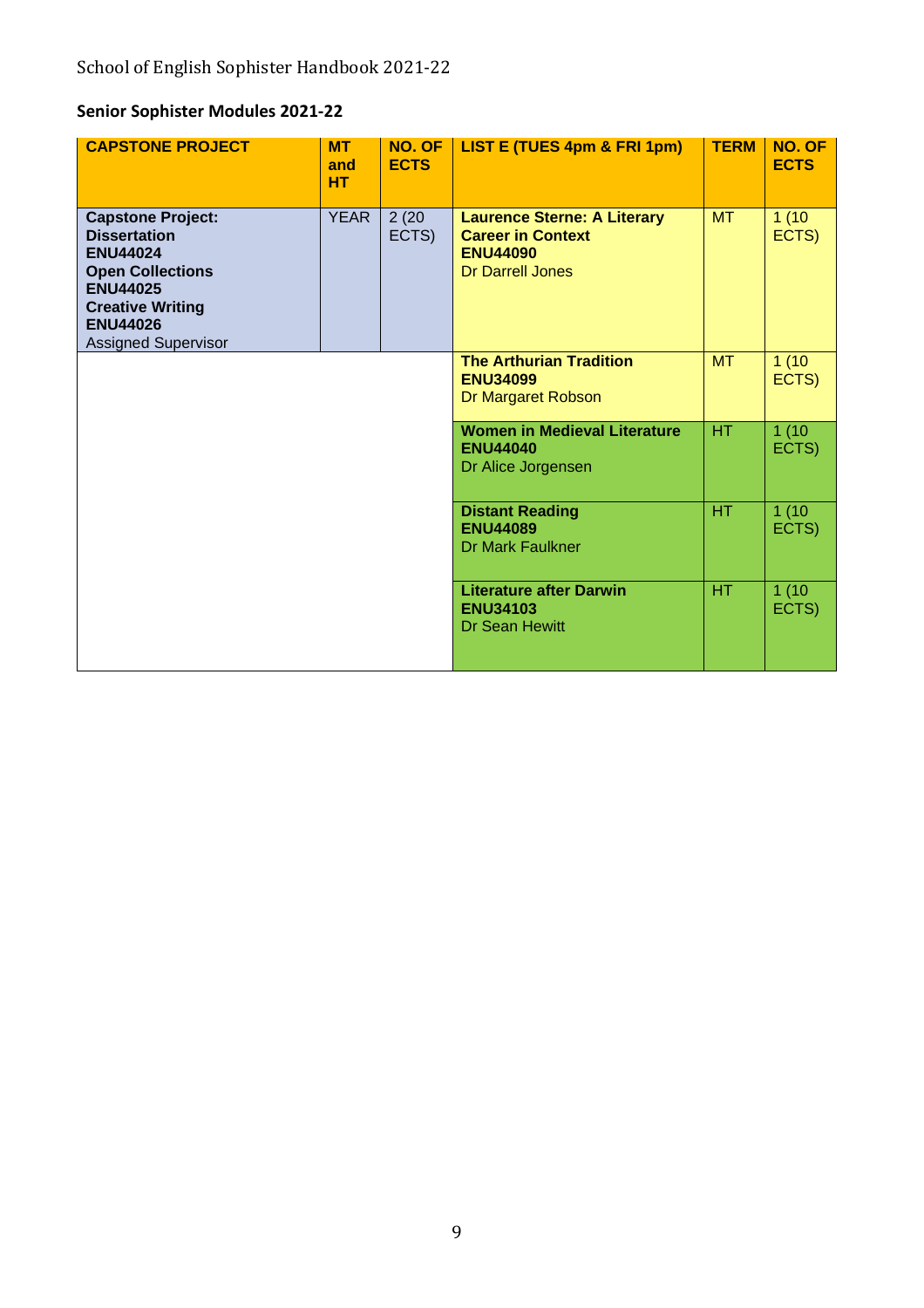**Sophister Assessment - Please see [module descriptions](https://www.tcd.ie/English/undergraduate/sophister/module-descriptions-2021-22.php) for detailed assessment.** 

**The Senior Sophister year contributes 50% to the calculation of the overall degree result. Please see below.** 

#### **SH**

|             | <b>SS SH MODERATORSHIP PART II</b> |               |               |               |                   |              |
|-------------|------------------------------------|---------------|---------------|---------------|-------------------|--------------|
|             | <b>MODULE</b>                      | <b>MODULE</b> | <b>MODULE</b> | <b>MODULE</b> | <b>COMPULSORY</b> | <b>TOTAL</b> |
|             |                                    |               | 3             | 4             |                   |              |
| <b>TERM</b> | МT                                 | MT            | HT            | HТ            | MT and HT         |              |
|             |                                    |               |               |               | Capstone          |              |
|             |                                    |               |               |               | Project           |              |
| <b>ECTS</b> | 10                                 | 10            | 10            | 10            | 20                | 60           |

#### **TSM**

|             | SS TSM MODERATORSHIP PART II (MAJOR IN ENGLISH) |               |               |               |                   |              |
|-------------|-------------------------------------------------|---------------|---------------|---------------|-------------------|--------------|
|             | <b>MODULE</b>                                   | <b>MODULE</b> | <b>MODULE</b> | <b>MODULE</b> | <b>COMPULSORY</b> | <b>TOTAL</b> |
|             |                                                 |               | 3             | 4             |                   |              |
| <b>TERM</b> | МT                                              | MT            | HТ            | HT            | MT and HT         |              |
|             |                                                 |               |               |               | Capstone          |              |
|             |                                                 |               |               |               | Project           |              |
| <b>ECTS</b> | 10                                              | 10            | 10            | 10            | 20                | 60           |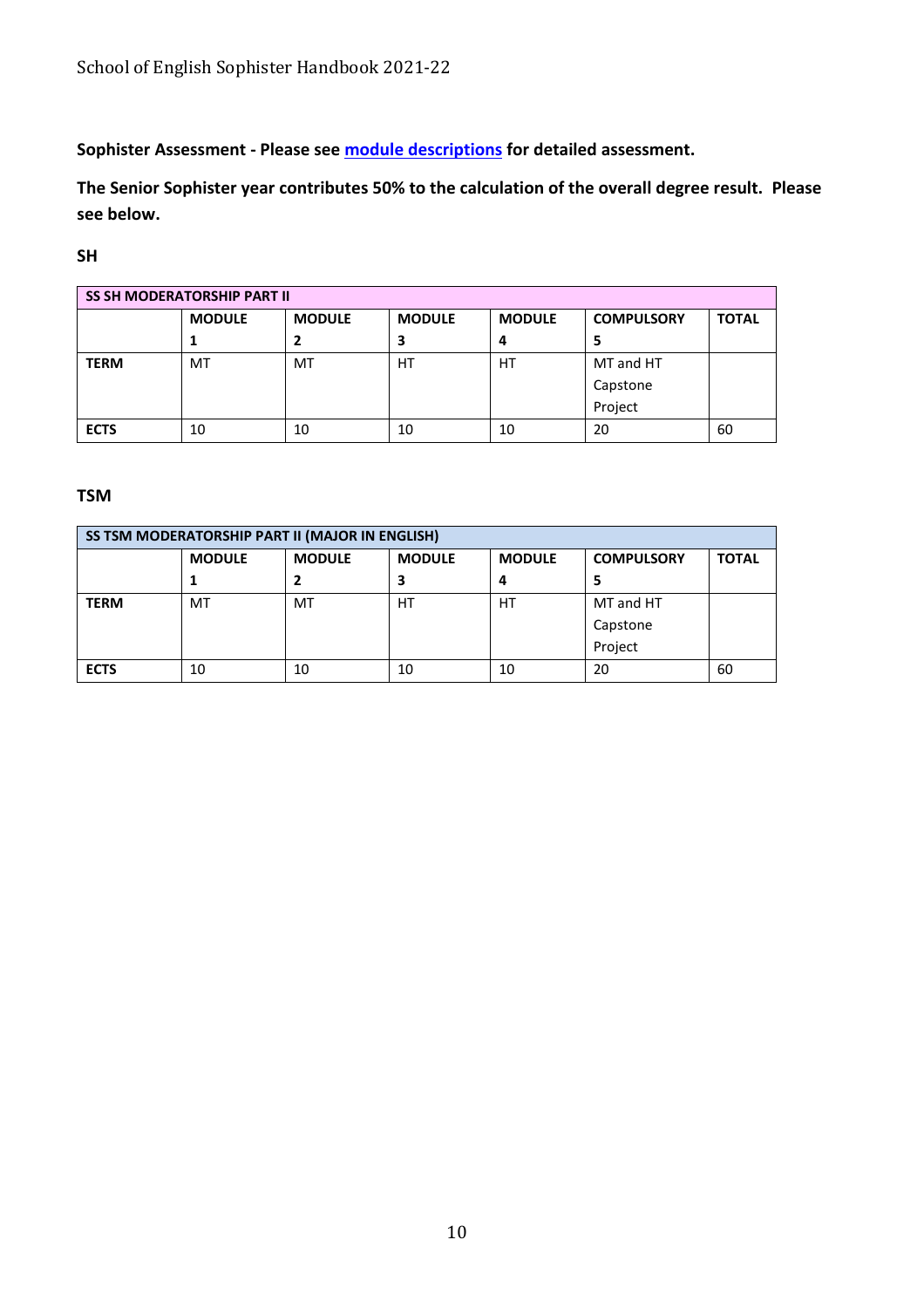# **Contents**

**Administrative Staff Contact Details, Academic Staff Contact Details,** 

**Option List, Marks Table, Contents** 

**How to Navigate the Handbook**

# **1. General Introduction**

- 1.1 How to get information
- 1.2 Teaching
- 1.3 Attendance
- 1.4 Books
- 1.5 Libraries and Blackboard
- 1.6 Student Representation
- 1.7 Feedback and Evaluation
- 1.8 Essay Writing, Assessment, Examinations and Results
- 1.9 Plagiarism
- 1.10 Marking System
- 1.11 Course Information and Procedures
- 1.12 Transcripts and References
- 1.13 Off-Books Students
- 1.14 Learning to Learn Online
- 1.15 Email Protocol for Students
- 1.16 General Regulations Applicable to both SH and TSM Cohorts of Students (Please ensure that you also read the information applicable to your course).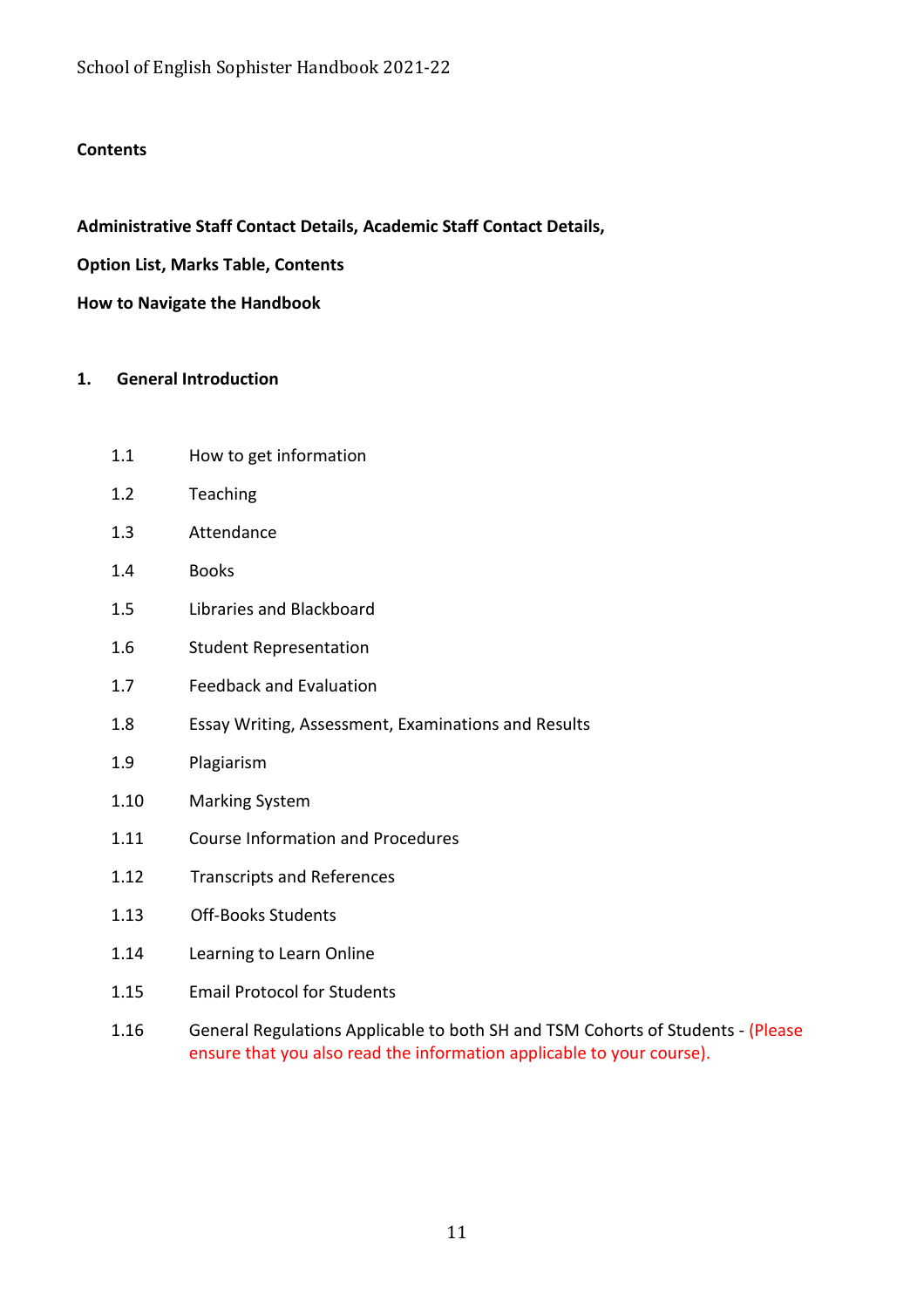#### **2. Single Honours Course (SH)**

- 2.1 SS SH course
- 2.2 Assessment and examination for SS SH

## **3. Two-Subject Moderatorship Course (TSM)**

- 3.1 SS TSM course
- 3.2 Assessment and examination for SS TSM

# **4**. **Scholarships and Prizes**

- 4.1 Prizes
- 4.2 Gold Medal and Irish Undergraduate Awards

#### **5. Careers Advisory Service**

## **6. Further Study**

- **7**. **Useful Links**
- **8. Timetable for the academic session 2021-22**
- **9. Academic Year Structure Outline 2021-22**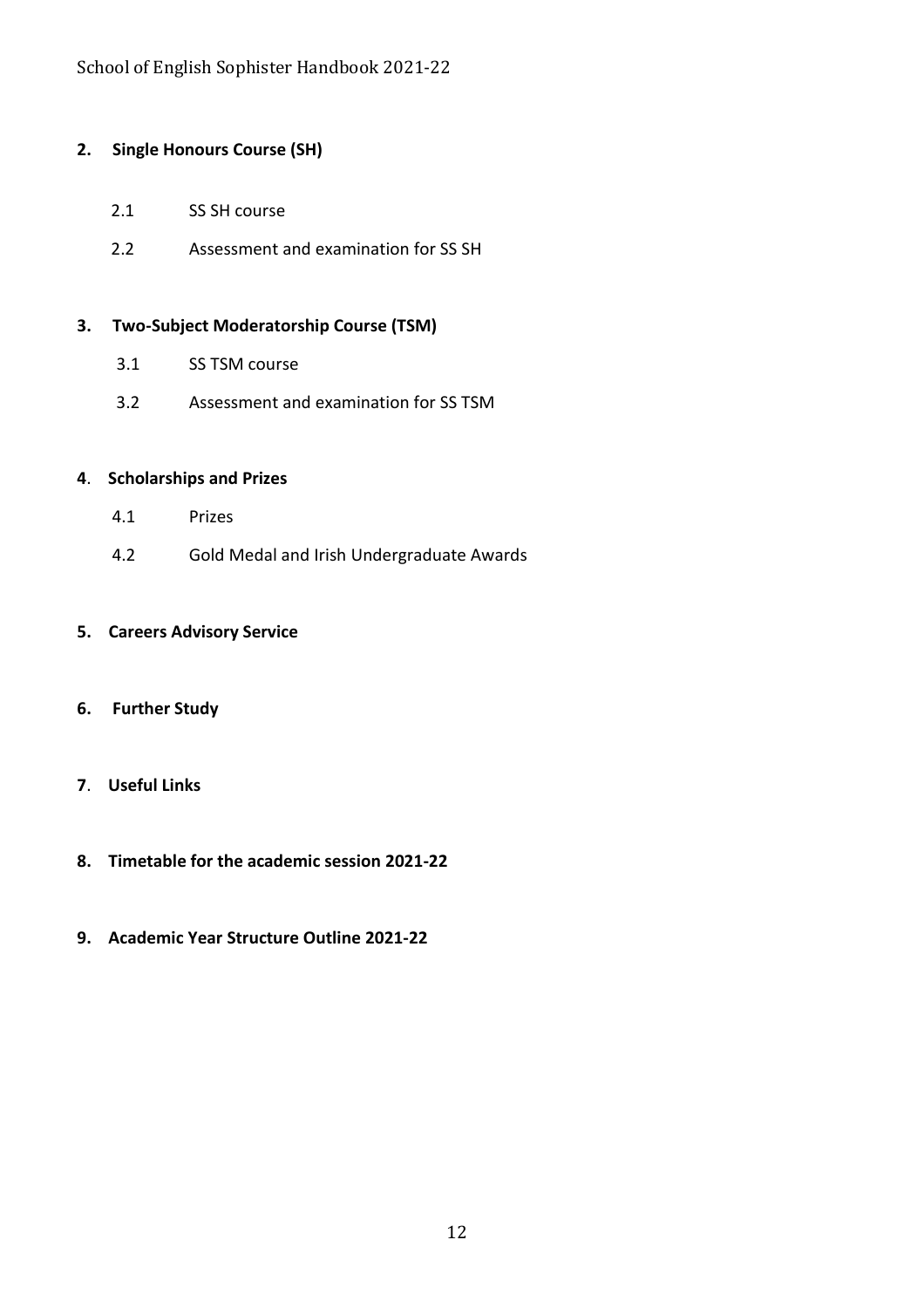# **\*Important – it is the responsibility of students to acquaint themselves with the contents of this handbook. Failure to do so may affect your results.**

## **How to navigate the handbook**

The handbook covers the Senior Sophister year of the Degree in English at Trinity and has the following information:

- **Staff Contact details and map of the College**.
- **General Introduction**. Important for JS and SS as it contains College information on plagiarism etc.
- **Course Sections** give full accounts of the modules in the Senior Sophister year, with the requirements for assessment and examinations, so it is **essential** that you consult the handbook on the web through the year as necessary.
- **School Information**: transcripts; references; student exchange schemes.
- **Academic Year Structure 2021-2**, located on the back page of the handbook

# Please note **it is your responsibility as a student to make yourself familiar with the requirements listed in the handbook throughout the year.**

**For information on style sheets and good essay practice see The School of English website** <http://www.tcd.ie/English/undergraduate/sophister/>

A few abbreviations are used throughout the Handbook as follows:

| Two Subject Moderatorship                    | TSM       |
|----------------------------------------------|-----------|
| Single Honours                               | SН        |
| Senior Sophister (Fourth year undergraduate) | <b>SS</b> |
| Michaelmas Term                              | мт        |
| <b>Hilary Term</b>                           | HТ        |
| <b>Trinity Term</b>                          |           |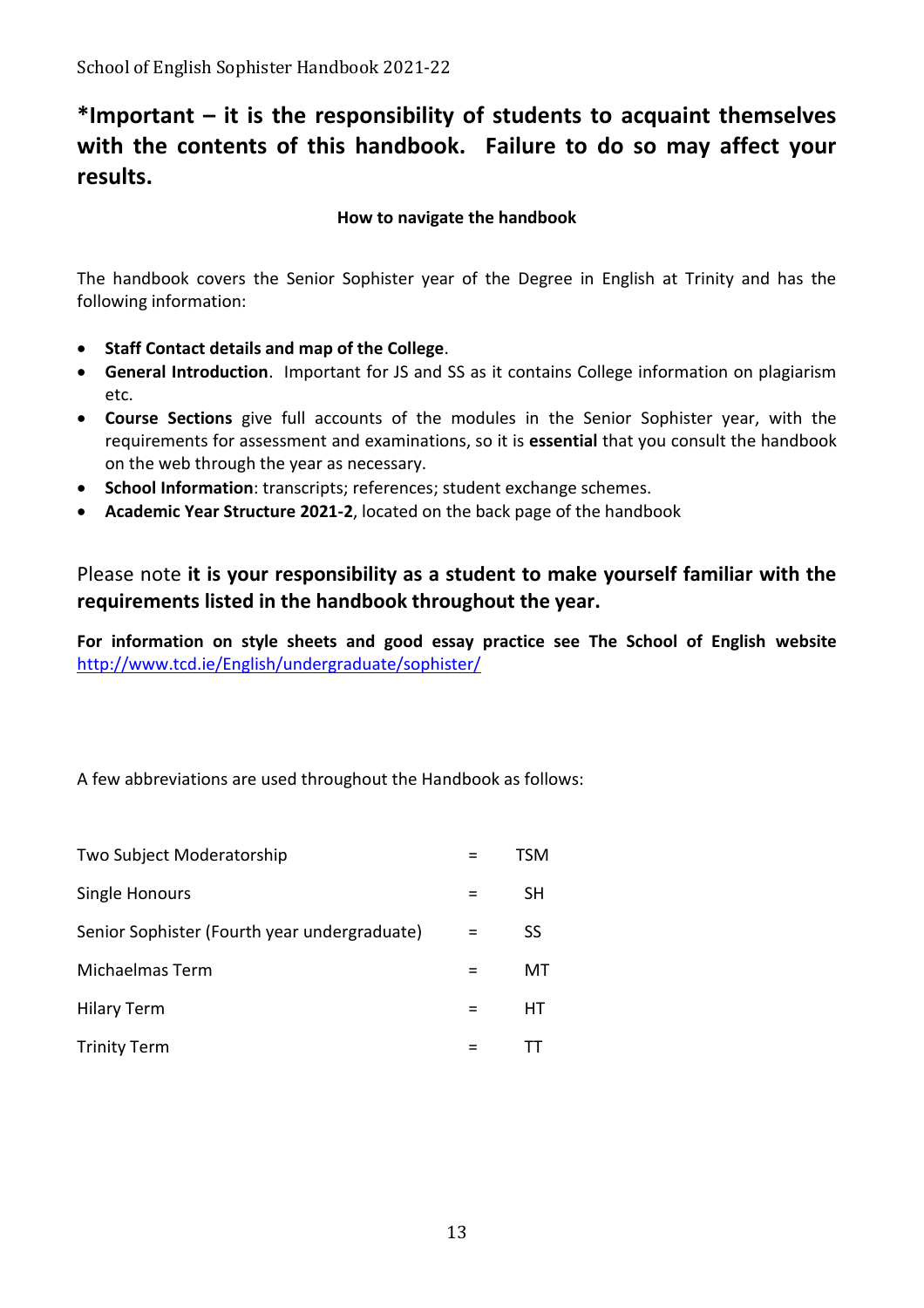# **STUDENT INFORMATION SYSTEM (SITS)**

#### **ACCESS VIA** <https://my.tcd.ie/>

The student information system is accessible to all staff and students through the web portal [my.tcd.ie](https://my.tcd.ie/)

All communication from College is sent to you via your online portal which gives you access to an 'intray' of your messages. You are able to view your timetables online, both for your teaching and for your examinations. All fee invoices/payments, student levies and commencement fees are issued online and all payments are carried out online. You are able to view your personal details in the system. Some sections of these you can edit yourself. All examination results are communicated to you through the online portal.

Future plans for the new system include online module registration and ongoing provision of module assessment results.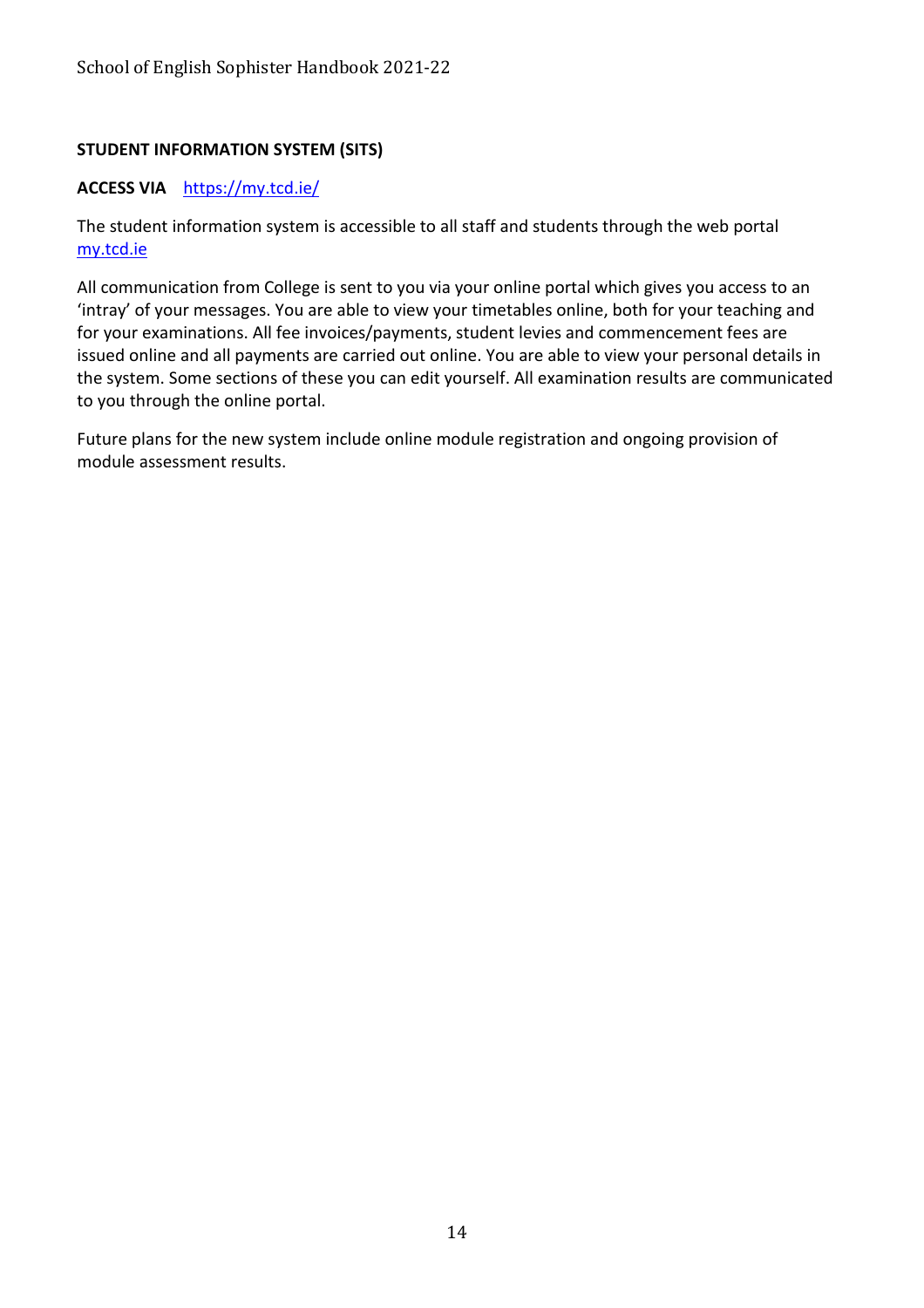# **1. General Introduction**

The School of English is large, with over six hundred students including many visiting students and postgraduate students. This Handbook is intended to give you necessary information about each stage of the Senior Sophister year so that you know what to expect. In the event of any conflict or inconsistency between the General Regulations published in the University Calendar and information contained in programme or local handbooks, the provisions of the General Regulations in the [Calendar](https://www.tcd.ie/calendar/) will prevail. The Handbook sets out the detailed implementation of those regulations by the School of English for Senior Sophisters.

#### **1.1 How to get information**

#### **School Website**

You can access the School Website at [www.tcd.ie/English.](http://www.tcd.ie/English)

#### **E-mail**

Much information from the School and from individual lecturers will come to you by college e-mail. It is also the quickest way to contact a member of staff. It is essential to check your college e-mail daily. Important information regarding lecture/seminar times and cancellations will be emailed to you. **It is your responsibility to make yourself aware of this information**.

**Please note that you should use only your TCD e-mail address when corresponding with us.** 

#### **Noticeboards**

The noticeboards are updated with information relating to events in the School and should be checked regularly.

#### **Sophister Office (Room 4013)**

Elaine Maddock is the Executive Officer for Sophisters. Elaine may be contacted using [\(maddocke@tcd.ie\)](mailto:mailto:engsoadm@tcd.ie).

#### **Head of Sophisters**

**The Head of Sophisters for the academic year 2021-22:** Dr Alice Jorgensen

Dr Jorgensen will advise you on any aspect of the fourth year of your course. The quickest way to contact Dr Sweetnam is through email [\(jorgena@tcd.ie](mailto:jorgena@tcd.ie)).

#### **Capstone Project Co-ordinator**

**The Capstone Project Co-ordinator for the academic year 2021-22:** Dr Ema Vyroubalová.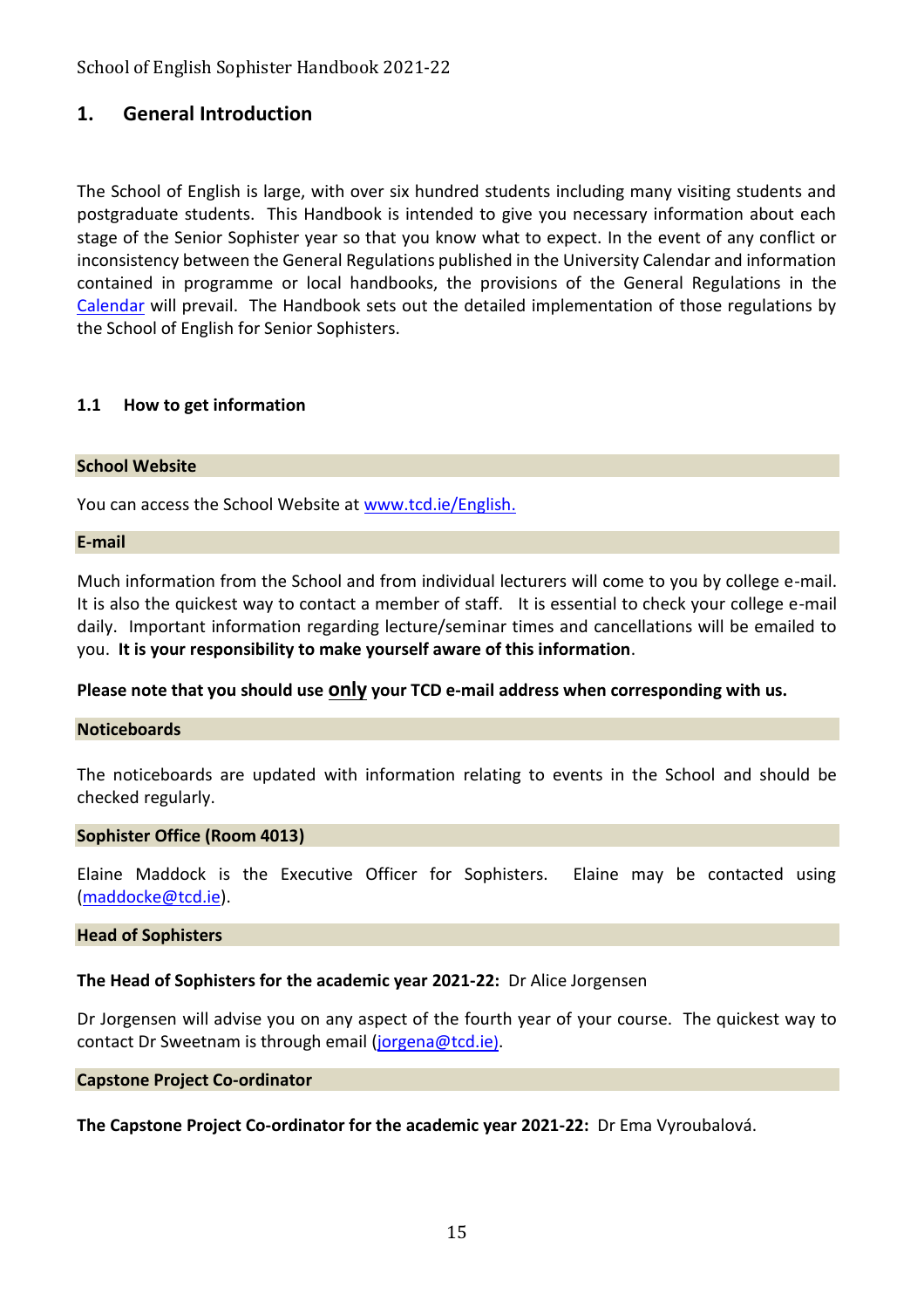Dr Vyroubalová is the main point of contact for student queries regarding the overall Capstone process. She will also be delivering Capstone training sessions to Sophister students. The quickest way to contact Dr Vyroubalová is through email [\(vyroubae@tcd.ie\)](mailto:vyroubae@tcd.ie).

#### **Director of Undergraduate Teaching and Learning**

**The Director of Undergraduate Teaching and Learning for the academic year 2021-22 is Dr Mark Sweetnam.** He is responsible for the general management of undergraduate teaching programmes. The quickest way to contact Dr Sweetnam is through email [\(mark.sweetnam@tcd.ie\)](mailto:mark.sweetnam@tcd.ie).

#### **School Post-box**

The School post-box is located by the noticeboard between Rooms 4013 and 4015 by the Sophister Office. Outside Sophister Office hours, post or information for the Sophister Office or any member of staff in the School of English can be left in the post-box. It is checked regularly in term time.

#### **College Tutors**

Your College Tutor, who may not be in the School of English, is your main adviser on both academic issues and personal matters. He or she is appointed by College. You can get help with problems specifically relating to modules in English from your Year Head. If you don't know who your College Tutor is, you can find out by emailing the Senior Tutor's Office: [stosec@tcd.ie.](mailto:stosec@tcd.ie) The Head of School is also available at posted office hours or through email.

#### **Addresses**

All students are required by College regulations to notify the Academic Registry immediately of any change of address or contact telephone number.

#### **E-mail**

As noted above, if anyone in the School wishes to contact you, they will usually do so using your TCD e-mail address. Get into the habit of checking this account regularly, even if you also use a commercial e-mail account such as g-mail or hotmail. School of English staff will use **only** your TCD address, and will sometimes need to communicate with you, for instance with information regarding your classes.

**Socrates/Exchange** students please note the above regarding e-mail contact also applies to you.

**Off-Books** students please note if you do not have access to your TCD e-mail, it is your responsibility to inform the School of alternative contact information. **It is also your responsibility to contact the School to ensure you are enrolled in modules for the year you return to College.**

You should email Elaine Maddock [\(maddocke@tcd.ie\)](mailto:maddocke@tcd.ie) in the March before the September in which you expect to return to College explaining that you have been off-books and request information for how to enrol in option modules for the coming year.

#### **1.2 Teaching**

The College Academic Year is divided into three terms. There are two teaching terms: Michaelmas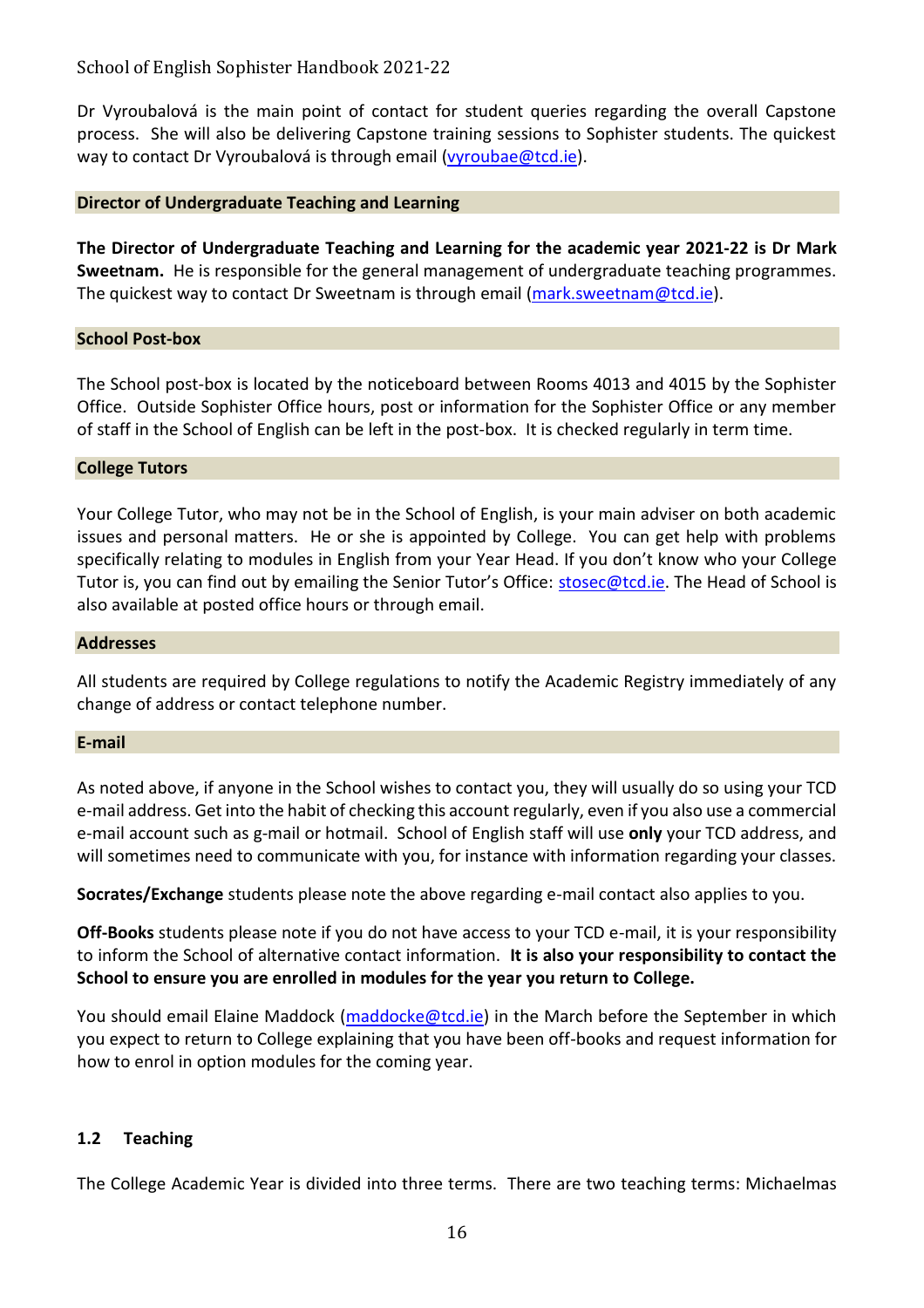(Sept-Nov) and Hilary (Jan-Apr) and a third called Trinity term (Apr-May). There are two assessment weeks, one in Michaelmas term and one in Trinity term. The Michaelmas and Hilary teaching terms are twelve weeks long. There is one study/review week in week 7 of each term. Sophister options run for one term.

#### **Seminars**

The 10 ECTS modules are scheduled in slots of 2 x 1 hours or 1 x 2 hours per week, as advertised. Seminars start punctually on the hour and end 15 minutes before the hour.

#### **Lectures**

There are no lectures in the Senior Sophister year.

#### **Timetable**

The timetable of lectures and seminars is posted online at [https://my.tcd.ie/urd/sits.urd/run/siw\\_lgn.](https://my.tcd.ie/urd/sits.urd/run/siw_lgn) If you have problems with the timetable, please contact the Head of Sophisters or the Executive Officer in the Sophister Office.

#### **Tutorials**

There are no tutorials in the Senior Sophister year.

#### **1.3 Attendance**

College regulations state that students 'must take part fully in the academic work of their class throughout the period of their course' (*[Calendar](https://www.tcd.ie/calendar/)* H5), and the ECTS calculation for all modules in English includes a proportion of credits for attendance and participation. Students are therefore expected to participate fully in all modules throughout the year, and should communicate with staff or their tutor if anything prevents their attendance. Staff will keep a record of attendance, whether sessions take place face-to-face or online.

#### **1.4 Books**

It is essential to equip yourself with books and you must bring copies of texts to seminars: you will not be able to depend on the College Library for such texts. For each of the modules, **Hodges Figgis, Dawson St** has received a copy of the prescribed reading list so that the essential texts should be readily available. Other texts may be made available on the Blackboard page [https://tcd.blackboard.com/webapps/portal/execute/tabs/tabAction?tab\\_tab\\_group\\_id=\\_26\\_1](https://tcd.blackboard.com/webapps/portal/execute/tabs/tabAction?tab_tab_group_id=_26_1) for your module.

Reading lists for each module are available from the beginning of term and you should start reading the texts that figure in the early weeks as soon as possible. For more information about texts contact the lecturer concerned.

Note also that the Library subscribes to a variety of literature databases online and you can often find texts and critical material in this way.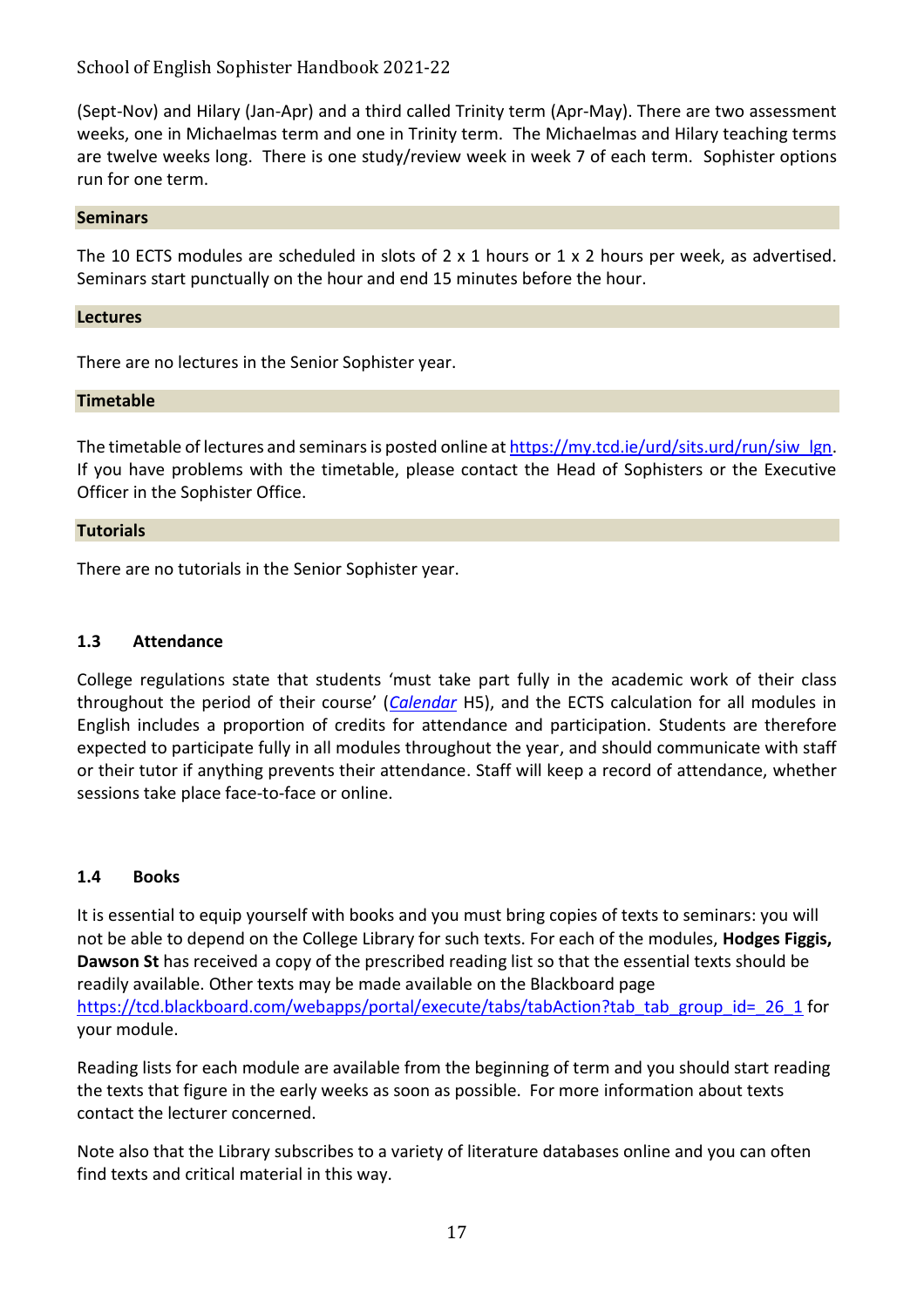At the end of the academic year students will be emailed to inform them when the [reading lists](https://www.tcd.ie/English/undergraduate/sophister/reading-lists-2019-20/index.php) for their assigned option(s) will be available.

Remember that texts can sell out quickly. You may order copies personally in Hodges Figgis. There is no charge for this service.

Second hand copies are also available at the Trinity Second Hand Book Sale held every year early in Michaelmas Term, though arrangements for this may differ in 2021-22 due to Covid-19 restrictions.

# **1.5 Libraries and Blackboard**

The main library for English students is the Ussher, but you will also need to use other parts of the [library.](http://www.tcd.ie/Library)

There is also a School library in room 4019 containing a small collection of texts, many of them in the area of Medieval and Renaissance English.

#### **[Blackboard](https://tcd.blackboard.com/webapps/login/)**

[Blackboard Learn \(mymodule.tcd.ie\)](http://mymodule.tcd.ie/) is College's Virtual Learning Environment (VLE). Depending on your module, you can access lecture notes, online assignments and other activities through Blackboard.

#### **Trinity Virtual Learning Environment**

The Virtual Learning Environment is an essential set of teaching and learning tools designed to enhance a student's learning experience by including technology and the internet in the learning process. Policy on [Trinity Virtual Learning Environment](https://www.tcd.ie/teaching-learning/assets/pdf/academicpolicies/VLE_Policy.pdf)

#### **1.6 Student Representation**

The School of English Committee, the body which governs the School, and decides issues of academic courses, assessment and examining, includes elected student representatives. Student input on School decisions is invaluable, and we strongly encourage the participation of all students in elections. These elections are convened by the Students' Union, and in 2021-22 will take place online.

#### [Student Partnership Policy](https://www.tcd.ie/teaching-learning/assets/pdf/academicpolicies/StudentPartnershipPolicy.pdf)

This Agreement reinforces the joint commitment of the University and the TCDSU/GSU to developing and supporting effective student partnership, engagement and representation.

The purpose of this Partnership Agreement is to present the work being done to improve the student experience in partnership between Trinity College Dublin, the University of Dublin (herein after referred to as Trinity College Dublin) and Trinity College Dublin Students Unions' (TCDSU and GSU hereinafter referred to as the Students' Union), and to show students how they can get involved in that activity.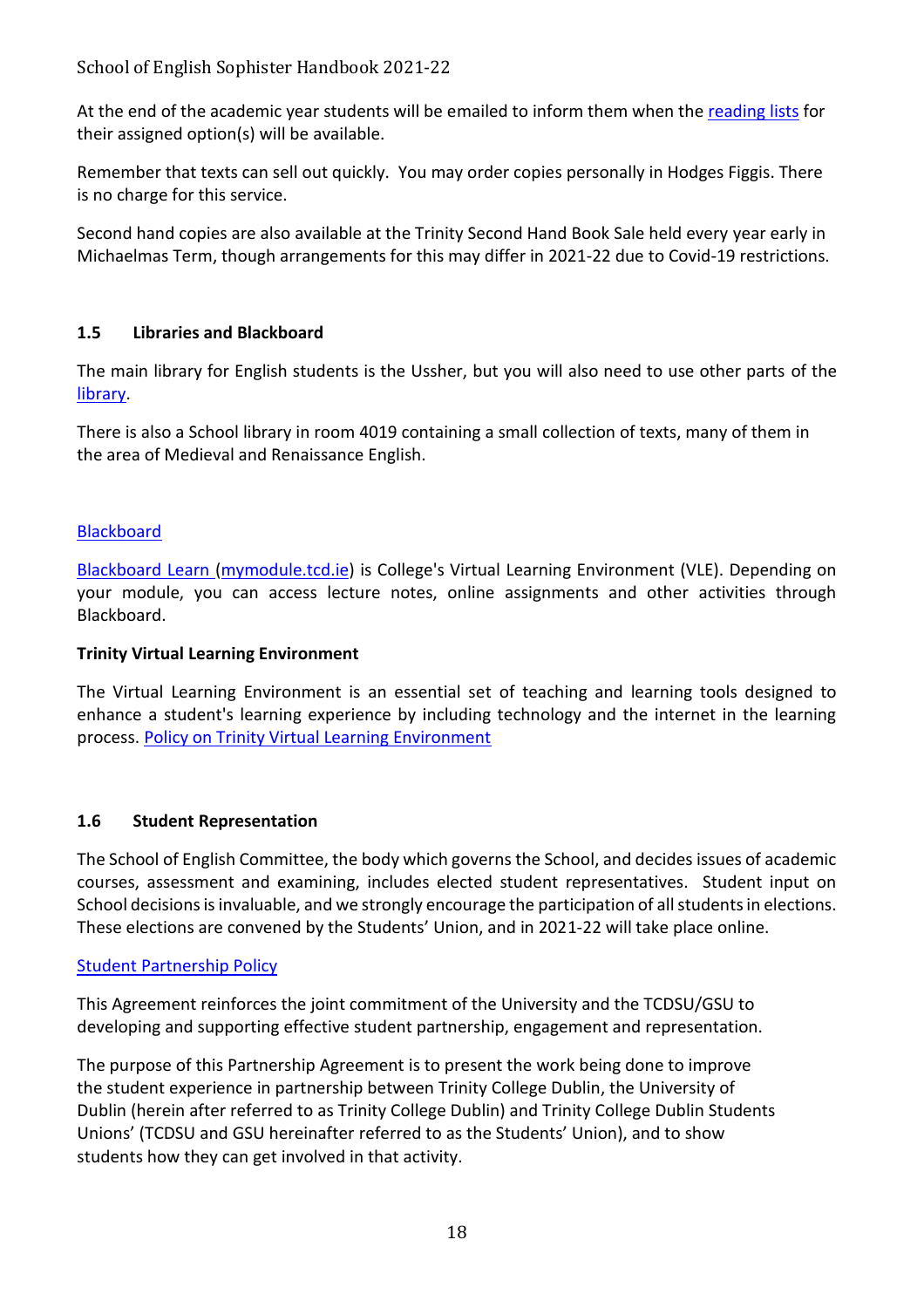# **1.7 Feedback and Evaluation**

The School of English seeks feedback on undergraduate modules through meetings each term between the Director of Undergraduate Teaching and Learning and the class representatives. Individual lecturers and teaching assistants may also, at their discretion, ask students to complete evaluation forms (this may be particularly useful when teaching a module for the first time, for example). The School welcomes student feedback and would encourage you to fill in such forms and to respond to your reps when they ask for comments.

Schools are required to report on the implementation of undergraduate modules and postgraduate course evaluations through the [Annual Faculty Quality Report,](https://www.tcd.ie/teaching-learning/quality/quality-enhancement/faculty.php) including the percentage of modules and courses evaluated, the response rate, repeat issues arising from evaluations, actions taken and methods to close the feedback loop to students. The results of these surveys are used to inform the School or Programme Self-Assessment Report (SAR) for quality reviews and influence policy development and change at local and institutional level.

If you have a concern or complaint with any aspect of your course in English, you are welcome to contact the lecturer responsible, the Head of Sophisters, the DUTL, or the Head of Discipline. Alternatively you may wish to talk in the first instance to your class reps or your College Tutor and ask them to talk to the School on your behalf. For College policies see [Academic Policies,](https://www.tcd.ie/teaching-learning/academic-policies/) [Student](https://www.tcd.ie/about/policies/Student%20Complaints%20Procedure.php)  [Complaints Procedure](https://www.tcd.ie/about/policies/Student%20Complaints%20Procedure.php) and [Dignity and Respect Policy](https://www.tcd.ie/equality/policy/dignity-respect-policy/)

# **1.8 Essay Writing, Assessment, Examinations and Results**

#### **Essay Writing**

Brief guidelines on the preparation and presentation of essays and other written work are provided by the School in the **style sheet at** [http://www.tcd.ie/English/undergraduate/sophister/.](http://www.tcd.ie/English/undergraduate/sophister/) **It is essential that you learn the correct forms of presentation and use them consistently. You must include a word count at the end of your assessed work. The word count should include footnotes but not the bibliography.** For further guidance on correct English see this useful website: [http://www.bristol.ac.uk/arts/exercises/grammar/grammar\\_tutorial/page\\_41.htm](http://www.bristol.ac.uk/arts/exercises/grammar/grammar_tutorial/page_41.htm)

#### **Assessment and Examinations**

Detailed information about assessment and examinations follows in later sections of the Handbook in relation to each course. The general policy in English is to combine assessment by continuous assessment with end of year examinations. You should also see <http://www.tcd.ie/English/undergraduate/sophister/> for Sophister assessment and dates.

#### **Absence from Examinations**

If you think you are too ill to sit an examination

• see your doctor and obtain a medical certificate giving the dates and reason for your absence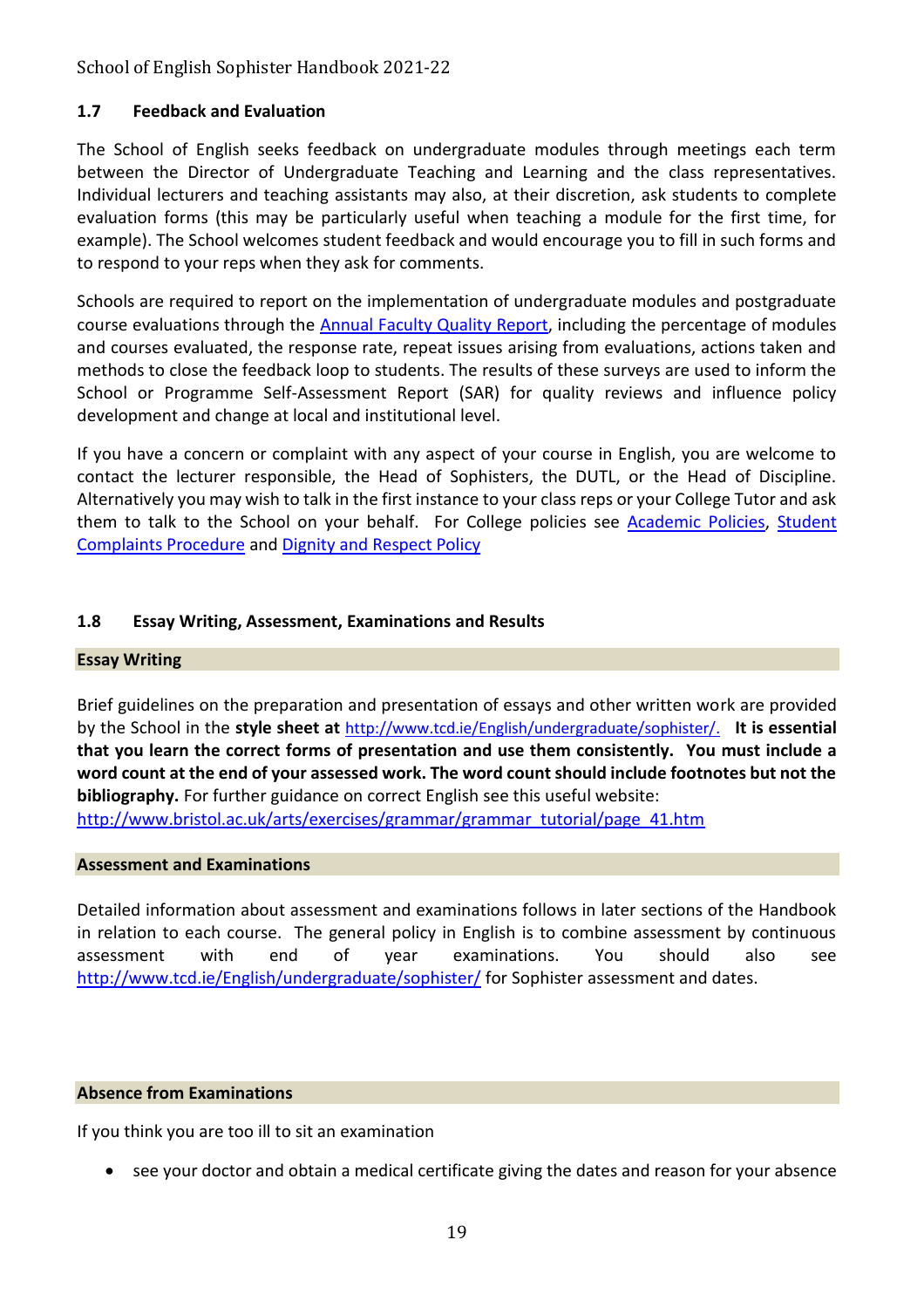- contact your College Tutor as soon as possible. If you do not know who your College Tutor is, you will find their contact details in your my.tcd.ie record.
- your Tutor may apply for you to defer one or more examinations to the Supplemental Session.

If you become ill during an examination tell the Chief Invigilator who will arrange for you to be taken to the Medical Centre.

If there is any other grave reason why you may not be able to take your examinations (e.g. *ad misericordiam* reasons) contact your College Tutor and discuss your options.

For full regulations see [Calendar](https://www.tcd.ie/calendar/) 35. You will also find guidance on the Senior Tutor's website.

#### **External Examiners**

All our marking is moderated by External Examiners who visit at the final exam court in the summer. All marks are provisional until confirmed formally by the final Court of Examiners. The External Examiners are Anthony Bale, Professor of Medieval Studies, University of London and Claire Connolly, Professor of Modern English, University College Cork.

#### **Important Note**

Students note that as a result of course structural changes arising from TEP (The Trinity Education Project), all assessments will ordinarily be expected to be completed and submitted by the end of the term in which the module concerned was taught. **However, due to COVID-19 this may change in the academic year, 2021-22.**

Retrospective extensions will only be granted in exceptional circumstances, on submission of a medical certificate or other evidence. If you need a retrospective extension but cannot present such evidence please consult your College Tutor. Extensions will not be granted on the grounds that a student has several assignments due on or about the same date. Extension queries should be addressed to the Head of Sophisters, Dr Jorgensen, **only**. Do not ask your module lecturers for an extension: they cannot grant you one.

#### **Results**

**SH** and **TSM** results are published on the Web in Trinity Term. All exam results will be published to the portal **my.tcd.ie**. To view your results on the portal:

- click on 'My Student Record'
- and click on 'View my Results'

#### **Dates of publication will be emailed to you in advance.**

#### **Please note it is against College regulations to give results out over the phone, or to a third party.**

Students may view their examination scripts/assessed work on Blackboard before discussing their examination and assessment performance with examiners.

Note that the marks you receive during the year, for example after the Michaelmas Term examinations and assessments, are provisional until confirmed and published in Trinity Term.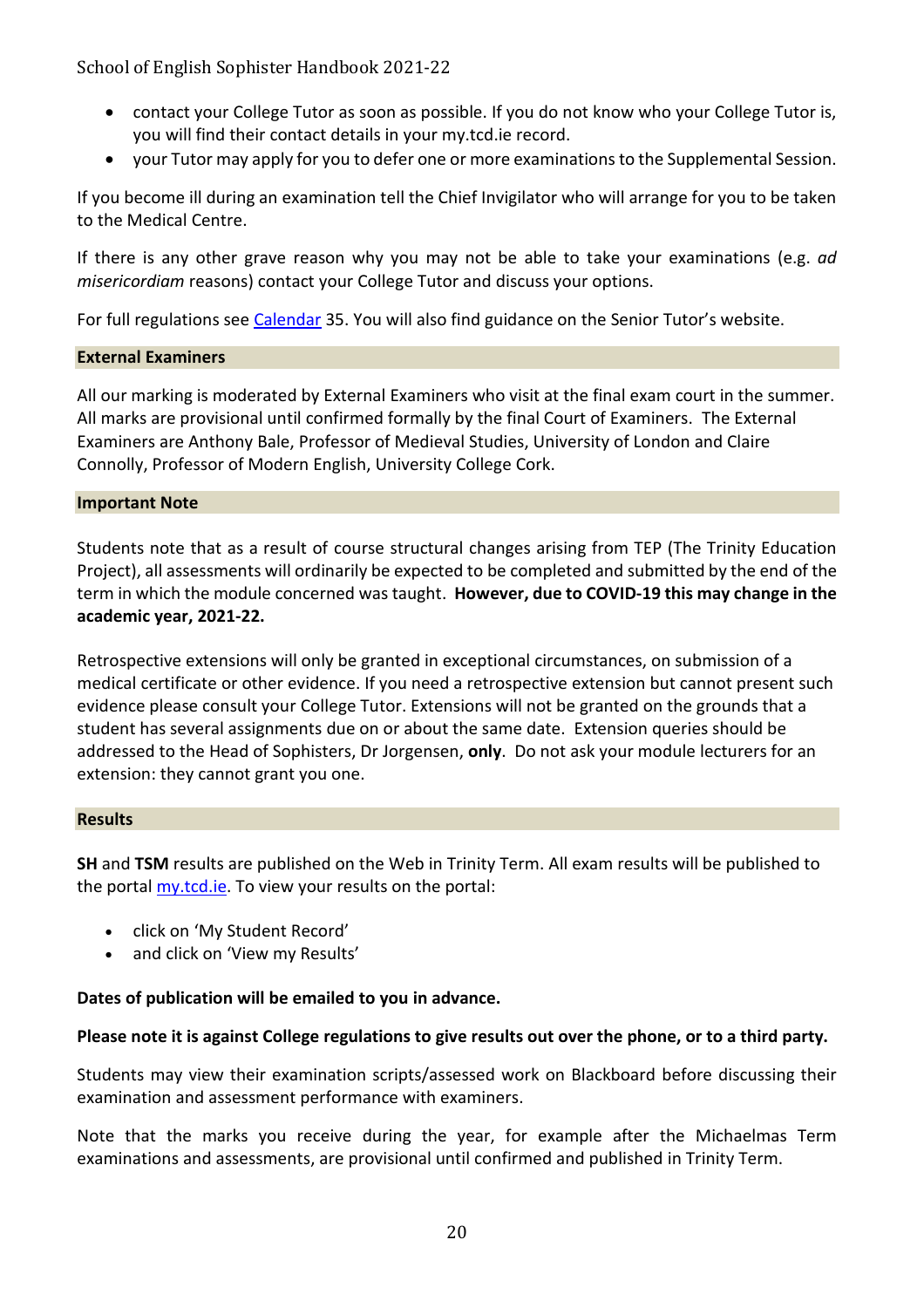# **1.9 Plagiarism**

All students must complete the online tutorial on avoiding plagiarism 'Ready, Steady, Write', located at [http://tcd-ie.libguides.com/plagiarism/ready-steady-write.](http://tcd-ie.libguides.com/plagiarism/ready-steady-write) Please also view [http://tcd](http://tcd-ie.libguides.com/plagiarism)[ie.libguides.com/plagiarism.](http://tcd-ie.libguides.com/plagiarism)

## **University regulations on plagiarism**

It is clearly understood that all members of the academic community use and build on the work and ideas of others. It is commonly accepted also, however, that we build on the work and ideas of others in an open and explicit manner, and with due acknowledgement.

Plagiarism is the act of presenting the work or ideas of others as one's own, without due acknowledgement.

Plagiarism can arise from deliberate actions and through careless thinking and/or methodology. The offence lies not in the attitude or intention of the perpetrator, but in the action and in its consequences.

It is the responsibility of the author of any work to ensure that he/she does not commit plagiarism. Plagiarism is considered to be academically fraudulent, and an offence against academic integrity that is subject to the disciplinary procedures of the University.

## 83 *Examples of Plagiarism*

Plagiarism can arise from actions such as:

- *(a)* copying another student's work;
- *(b)* enlisting another person or persons to complete an assignment on the student's behalf;
- *(c)* procuring, whether with payment or otherwise, the work or ideas of another;

*(d)* quoting directly, without acknowledgement, from books, articles or other sources, either in

printed, recorded or electronic format, including websites and social media;

*(e)* paraphrasing, without acknowledgement, the writings of other authors.

Examples *(d)* and *(e)* in particular can arise through careless thinking and/or methodology where students:

(i) fail to distinguish between their own ideas and those of others;

(ii) fail to take proper notes during preliminary research and therefore lose track of the sources from which the notes were drawn;

(iii) fail to distinguish between information which needs no acknowledgement because it is firmly in the public domain, and information which might be widely known, but which nevertheless requires some sort of acknowledgement;

(iv) come across a distinctive methodology or idea and fail to record its source.

All the above serve only as examples and are not exhaustive.

# 84 *Plagiarism in the context of group work*

Students should normally submit work done in co-operation with other students only when it is done with the full knowledge and permission of the lecturer concerned. Without this, submitting work which is the product of collaboration with other students may be considered to be plagiarism.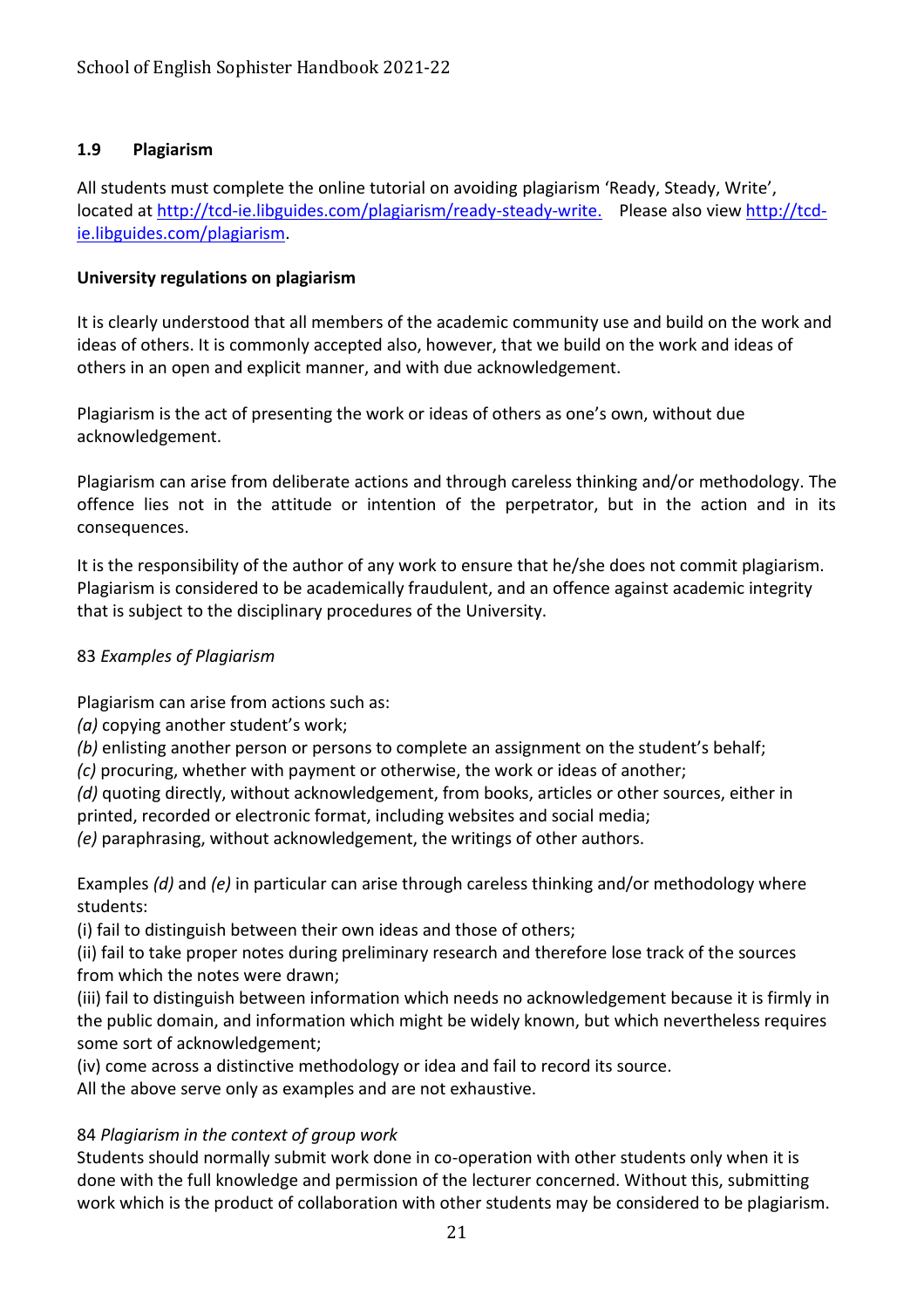When work is submitted as the result of a group project, it is the responsibility of all students in the group to ensure, so far as is possible, that no work submitted by the group is plagiarised. In order to avoid plagiarism in the context of collaboration and groupwork, it is particularly important to ensure that each student appropriately attributes work that is not their own.

#### 85 *Self plagiarism*

No work can normally be submitted for more than one assessment for credit. Resubmitting the same work for more than one assessment for credit is normally considered self-plagiarism.

#### 86 *Avoiding plagiarism*

Students should ensure the integrity of their work by seeking advice from their lecturers, tutor or supervisor on avoiding plagiarism. All schools and departments must include, in their handbooks or other literature given to students, guidelines on the appropriate methodology for the kind of work that students will be expected to undertake. In addition, a general set of guidelines for students on avoiding plagiarism is available on http://tcd-ie.libguides.com/plagiarism.

87 If plagiarism as referred to in §82 above is suspected, in the first instance, the Director of Teaching and Learning (Undergraduate), or their designate, will write to the student, and the student's tutor advising them of the concerns raised. The student and tutor (as an alternative to the tutor, students may nominate a representative from the Students' Union) will be invited to attend an informal meeting with the Director of Teaching and Learning (Undergraduate), or their designate, and the lecturer concerned, in order to put their suspicions to the student and give the student the opportunity to respond. The student will be requested to respond in writing stating his/her agreement to attend such a meeting and confirming on which of the suggested dates and times it will be possible for them to attend. If the student does not in this manner agree to attend such a meeting, the Director of Teaching and Learning (Undergraduate), or designate, may refer the case directly to the Junior Dean, who will interview the student and may implement the procedures as referred to under CONDUCT AND COLLEGE REGULATIONS §2.

88 If the Director of Teaching and Learning (Undergraduate), or designate, forms the view that plagiarism has taken place, he/she must decide if the offence can be dealt with under the summary procedure set out below. In order for this summary procedure to be followed, all parties attending the informal meeting as noted in §87 above must state their agreement in writing to the Director of Teaching and Learning (Undergraduate), or designate. If one of the parties to the informal meeting withholds his/her written agreement to the application of the summary procedure, or if the facts of the case are in dispute, or if the Director of Teaching and Learning (Undergraduate), or designate, feels that the penalties provided for under the summary procedure below are inappropriate given the circumstances of the case, he/she will refer the case directly to the Junior Dean, who will interview the student and may implement the procedures as referred to under CONDUCT AND COLLEGE REGULATIONS §2.

89 If the offence can be dealt with under the summary procedure, the Director of Teaching and Learning (Undergraduate), or designate, will recommend one of the following penalties: *(a)* Level 1: Student receives an informal verbal warning. The piece of work in question is inadmissible. The student is required to rephrase and correctly reference all plagiarised elements. Other content should not be altered. The resubmitted work will be assessed and marked without penalty;

*(b)* Level 2: Student receives a formal written warning. The piece of work in question is inadmissible. The student is required to rephrase and correctly reference all plagiarised elements. Other content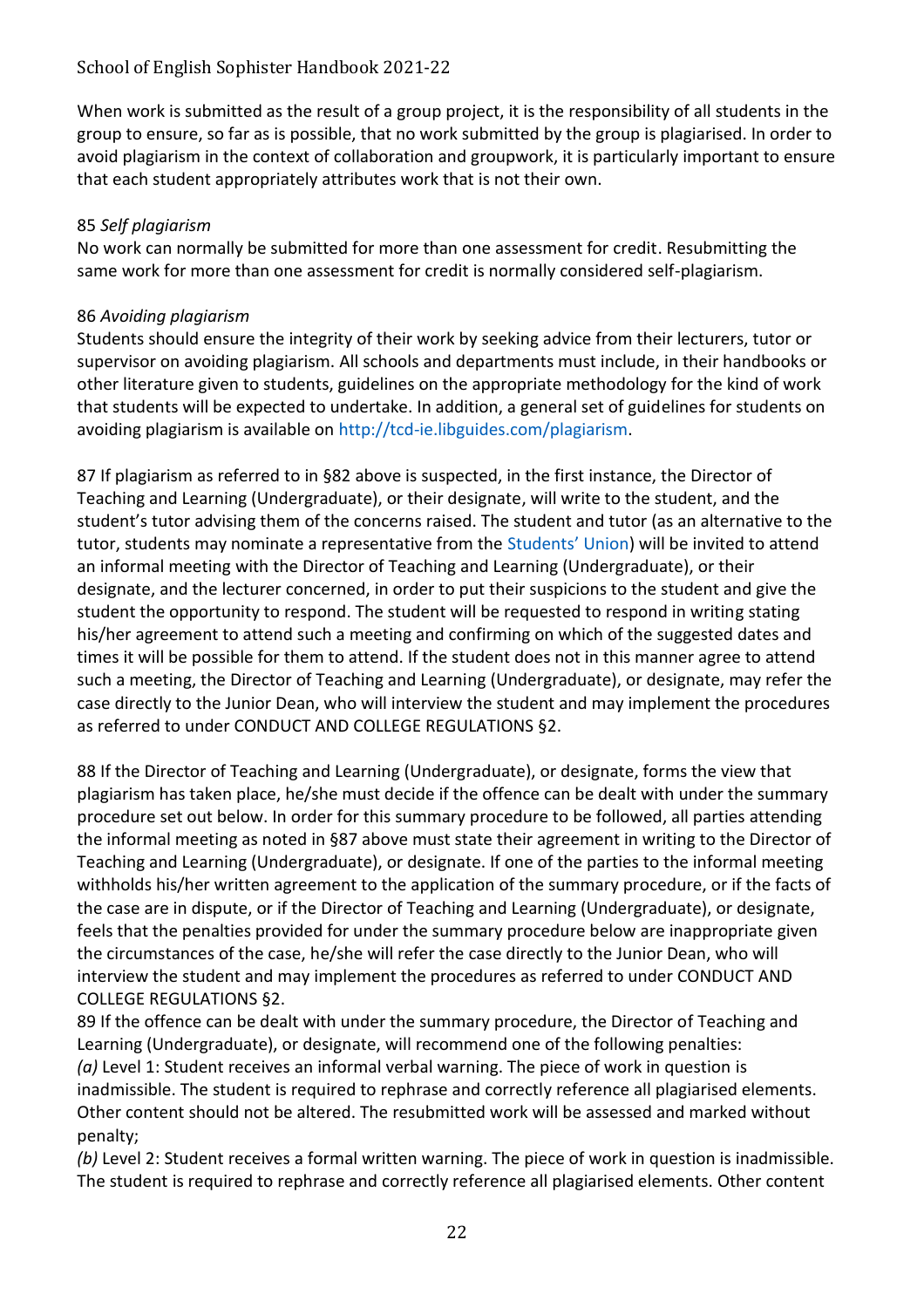should not be altered. The resubmitted work will receive a reduced or capped mark depending on the seriousness/extent of plagiarism;

*(c)* Level 3: Student receives a formal written warning. The piece of work in question is inadmissible. There is no opportunity for resubmission with corrections. Instead, the student is required to submit a new piece of work as a supplemental assessment during the next available session. Provided the work is of a passing standard, both the assessment mark and the overall module mark will be capped at the pass mark. Discretion lies with the Senior Lecturer in cases where there is no standard opportunity for a supplemental assessment under applicable course regulations.

90 Provided that the appropriate procedure has been followed and all parties in §87 above are in agreement with the proposed penalty, the Director of Teaching and Learning (Undergraduate) should in the case of a Level 1 offence, inform the course director and where appropriate the course office. In the case of a Level 2 or Level 3 offence, the Senior Lecturer must be notified and requested to approve the recommended penalty. The Senior Lecturer may approve, reject, or vary the recommended penalty, or seek further information before making a decision. If the Senior Lecturer considers that the penalties provided for under the summary procedure are inappropriate given the circumstances of the case, he/she may also refer the matter directly to the Junior Dean who will interview the student and may implement the procedures as referred to under CONDUCT AND COLLEGE REGULATIONS §2. Notwithstanding his/her decision, the Senior Lecturer will inform the Junior Dean of all notified cases of Level 2 and Level 3 offences accordingly. The Junior Dean may nevertheless implement the procedures as referred to under CONDUCT AND COLLEGE REGULATIONS §2.

91 If the case cannot normally be dealt with under the summary procedures, it is deemed to be a Level 4 offence and will be referred directly to the Junior Dean. Nothing provided for under the summary procedure diminishes or prejudices the disciplinary powers of the Junior Dean under the 2010 Consolidated Statutes.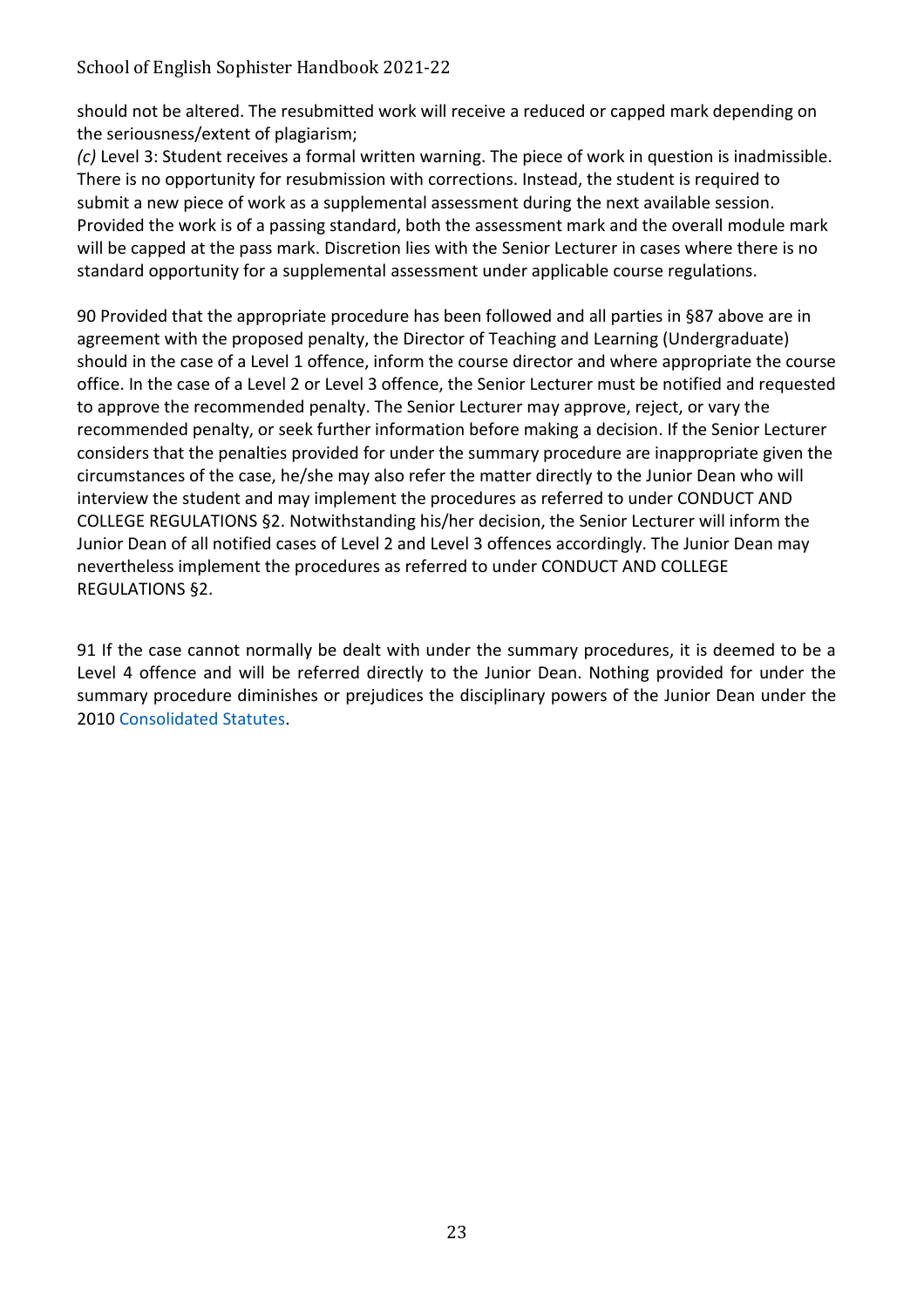#### **1.10 Marking System**

This is the marking system used in the School of English:

| <b>Class</b>   | <b>Numerical mark</b> |
|----------------|-----------------------|
|                | 70 - 100%             |
| II.1           | 60 - 69%              |
| II.2           | 50 - 59%              |
| $\mathbf{III}$ | 40 - 49%              |
| F.1            | 30 - 39%              |
| F.2            | $0 - 29%$             |

## **The following are the agreed School guidelines on standards for marking assessment work, standards equivalent to those used in examinations:**

I (70—100%): First class written work will normally be characterised by consistent evidence of all of the following: an excellent understanding of appropriate texts and/or up-to-date scholarship and/or criticism and/or theory; an exceptional ability to deploy relevant knowledge in the service of an argument which manifests independent (even, on occasion, genuinely original) thought; the ability to employ accepted scholarly procedures relating to the integration and attribution of sources, footnoting, and bibliography, as well as an exceptional control of written English – including grammar and spelling – along with an appropriately extensive lexical range.

II.1 (60—69%): Upper second class written work will normally be characterised by consistent evidence of all or most of the following: an extremely competent understanding of appropriate texts and/or scholarship and/or criticism and/or theory; a notable ability to deploy relevant knowledge in the service of an argument which manifests independent thought; the ability to employ accepted scholarly procedures relating to the integration and attribution of sources, footnoting, and bibliography, as well as an extremely sound control of written English – including grammar and spelling – along with an appropriate lexical range.

II.2 (50—59%): Lower second class written work will normally be characterised by consistent evidence of most or all of the following: a reasonably competent understanding of relevant texts and/or scholarship and/or criticism and/or theory; signs of an ability to deploy knowledge directed specifically to the question being answered; evidence of a serious attempt to employ scholarly procedures relating to the integration and attribution of sources, footnoting, and bibliography, as well as a generally sound control of written English – including grammar and spelling – along with a reasonably extensive lexical range.

III (40—49%): Third class written work will normally be characterised by evidence of a basic competence in relation to relevant texts and/or scholarship and/or criticism and/or theory, as well as signs of an appropriate attempt to direct the knowledge available to the question being answered. There may be evidence of deficiencies in one or more of the following areas: deployment of scholarly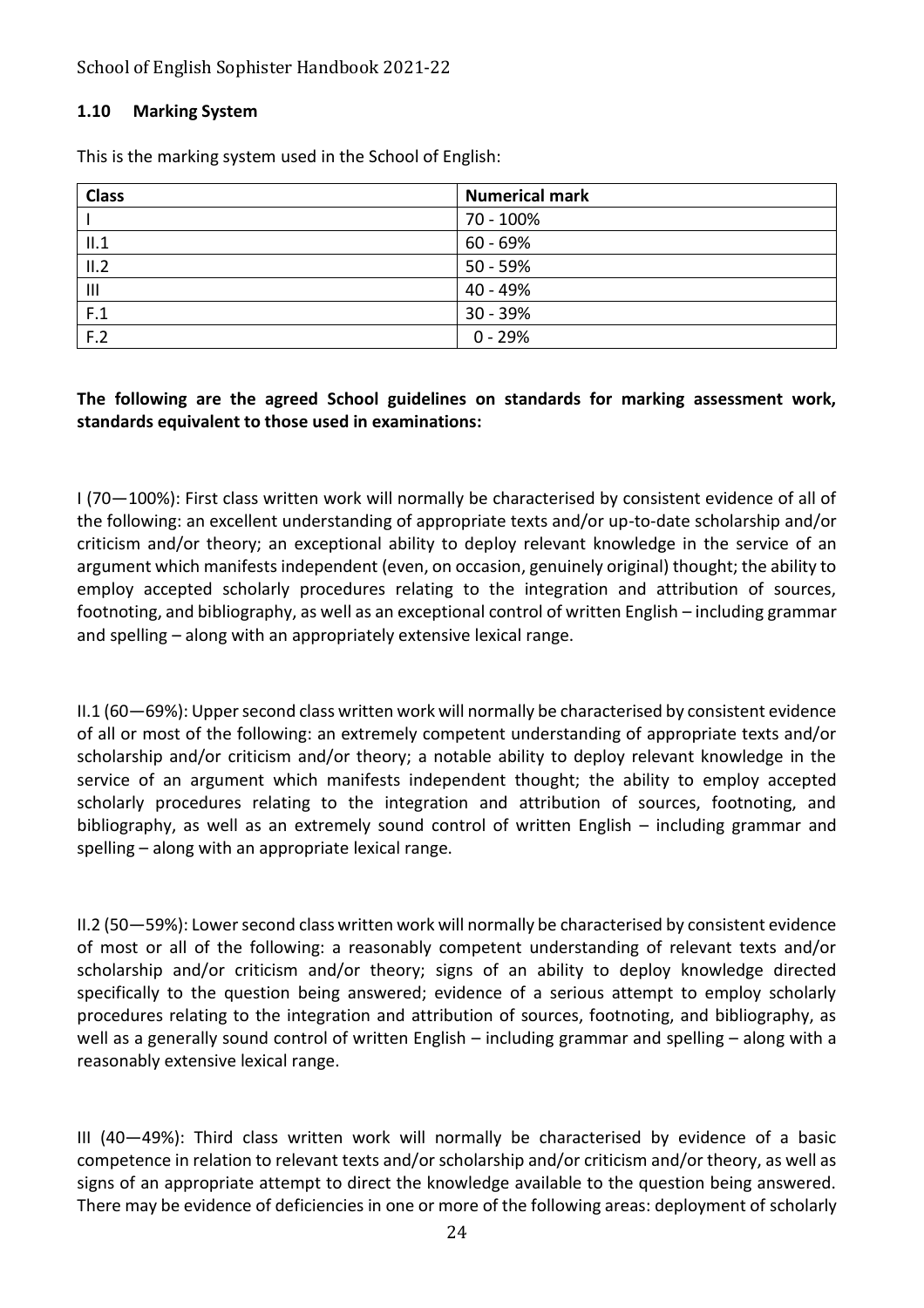procedures concerning the proper integration and attribution of sources, footnoting, and bibliography; grammar and/or spelling; appropriate lexical range.

F1 (30—39%): Written work in the F1 range will normally fail to display even basic competence in relation to the ability to construct an answer to the question posed, based on knowledge of some relevant texts and/or appropriate scholarship and/or criticism and/or theory. Even work which does reveal such basic competence may fall into the F1 category, if there are excessive deficiencies in any one or more of the following areas: deployment of scholarly procedures concerning the proper integration and attribution of sources, footnoting, and bibliography; grammar and/or spelling; appropriate lexical range.

F2 (0—29%): Written work in the F2 range will reveal some or all of the weaknesses noted under F1, but to a greater, perhaps even extreme, extent.

# **THE EUROPEAN CREDIT TRANSFER AND ACCUMULATION SYSTEM (ECTS)**

The European Credit Transfer and Accumulation System (ECTS) is an academic credit system based on the estimated student workload required to achieve the objectives of a module or programme of study. It is designed to enable academic recognition for periods of study, to facilitate student mobility and credit accumulation and transfer. The ECTS is the recommended credit system for higher education in Ireland and across the European Higher Education Area.

The ECTS weighting for a module is a measure of the student input or workload required for that module, based on factors such as the number of contact hours, the number and length of written or verbally presented assessment exercises, class preparation and private study time, laboratory classes, examinations, clinical attendance, professional training placements, and so on as appropriate. There is no intrinsic relationship between the credit volume of a module and its level of difficulty.

# **The European norm for full-time study over one academic year is 60 credits. 1 ECTS credit represents 20-25 hours estimated student input, so a 10-credit module will be designed to require 200-250 hours of student input including class contact time, assessments and examinations.**

ECTS credits are awarded to a student only upon successful completion of the programme year. Progression from one year to the next is determined by the programme regulations. Students who fail a year of their programme will not obtain credit for that year even if they have passed certain components. Exceptions to this rule are one-year and part-year visiting students, who are awarded credit for individual modules successfully completed.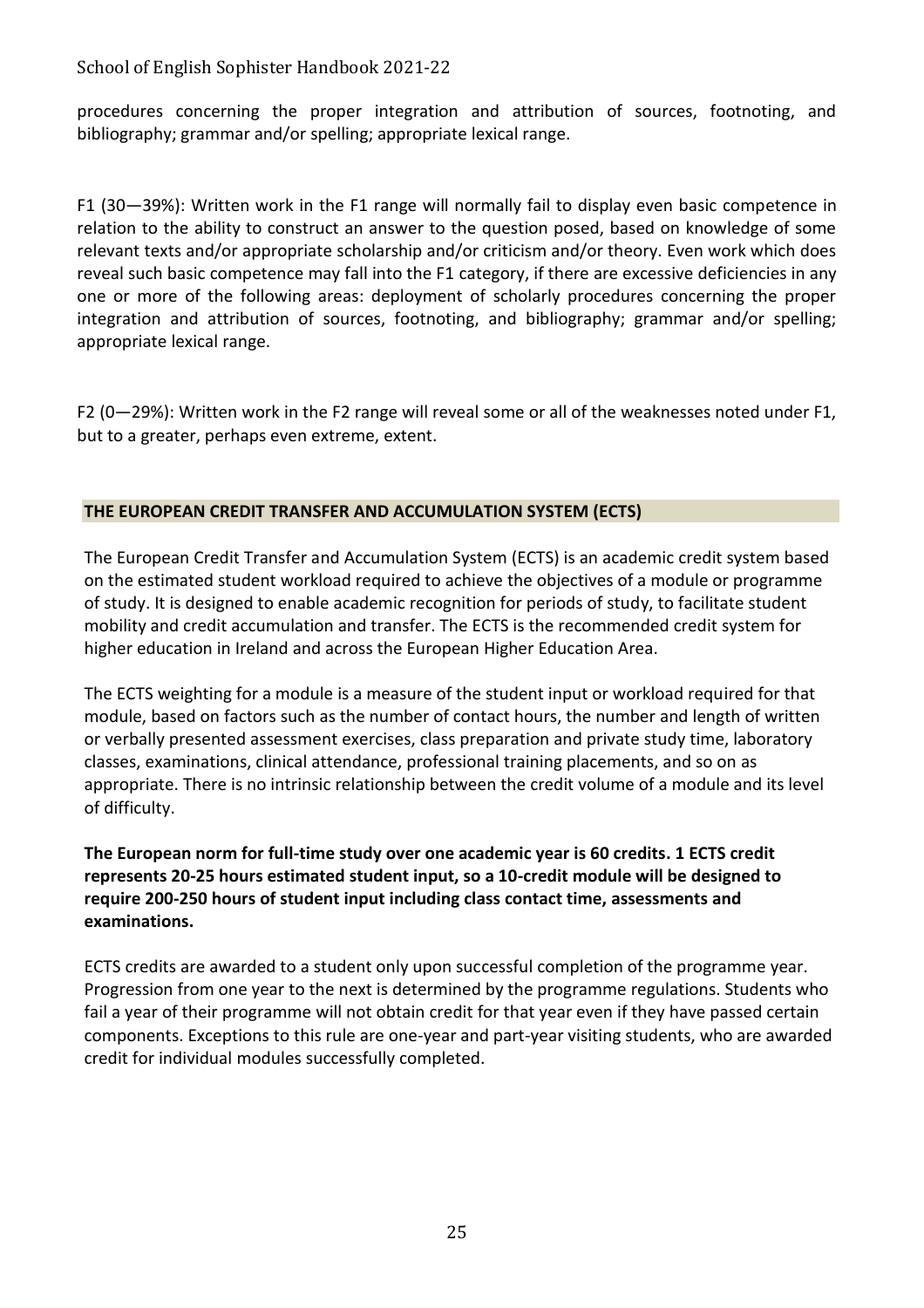## **1.11 Course Information and Procedures**

In the Senior Sophister year, students choose from a very wide range of one-term option modules. These option modules are taught by individual members of staff in their own areas of expertise, mostly in seminars meeting for two hours weekly. **In principle, all the modules are open both to TSM and SH students, though lack of the necessary linguistic background may make it difficult for some TSM students to take the language-based options.** 

Because the number in each of these modules must be limited, a system for the choice of options has been devised in consultation with student representatives. It involves an option module selection form stating module preferences, returned by students to the Sophister Office in HT. Full details of this system, together with detailed [module descriptions](https://www.tcd.ie/English/undergraduate/sophister/module-descriptions-2021-22.php) will be made available from the Sophister Office (Room 4013).

#### **Examinations and Appeals**

In previous years there was no entitlement to supplemental examinations in the Sophister years for either SH or TSM. From 2018/19 this has changed and all students are entitled to repeat failed assessments in the reassessment period. The transcript issued at the end of the degree will record where assessments have been repeated.

Your College Tutor will advise on how to appeal examination results, but do note that the grounds for appeal are very limited, and that marks can only be reviewed under the 'Re-check/re-mark of examination scripts' regulation 52 in the Calendar and that legitimately determined academic judgment of work cannot be appealed. Applications to the Courts of First Appeal can ask only for the outcome to be changed (for example, for an exclusion to be lifted), not for marks to be changed. **For more detailed information see the College [Calendar.](http://www.tcd.ie/calendar/)** 

#### **1.12 Transcripts and References**

Please note: References and transcripts require notice of a **minimum** of ten working days. You should approach academic staff directly concerning references, and Elaine Maddock concerning transcripts.

# **1.13 Off-Books Students**

Please note it is your responsibility to contact the Sophister Office in the March preceding the September in which you intend to return to College to ensure you are allocated modules.

# **1.14 Learning to Learn Online in Trinity**

Learning to Learn Online in Trinity is to support students (both undergraduate and postgraduate) manage their learning and assessment in an online environment. Academic Practice, Trinity Teaching and Learning, is leading the development of this module, which was launched in mid-August 2020 and will be available on Blackboard to all registered undergraduate and postgraduate students.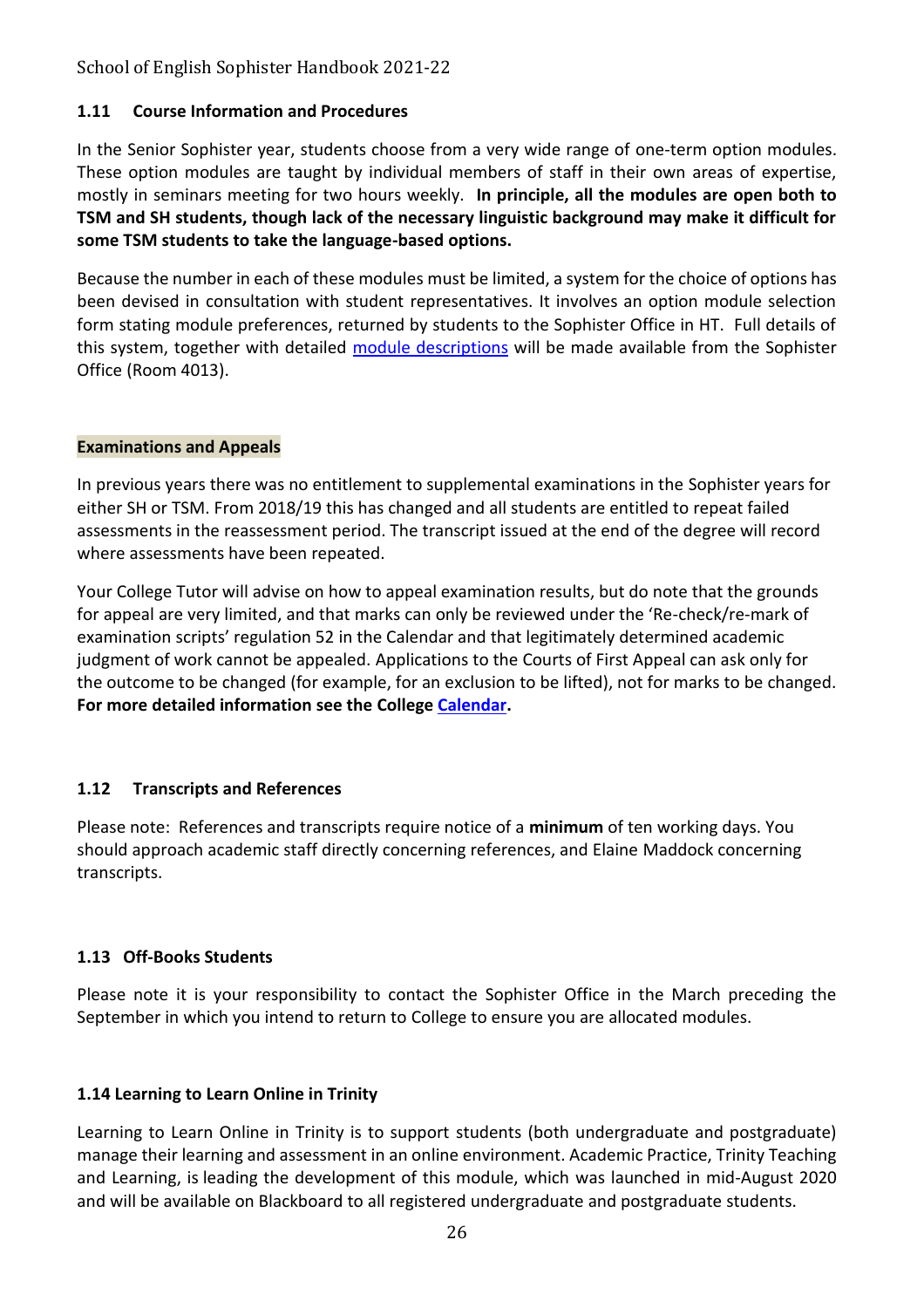The module is a collaborative project between Academic Practice, Student Learning Development, Trinity Disability Service, the Transition to Trinity Office and the IUA Enhancing Digital Capacity Project.

Registered students can self-enrol on Blackboard for the module, and instructions on how to do this were circulated to students by email on behalf of the Dean of Students and myself. Academic and professional staff can also access the module using the self-enrolment process as described on the [SLD](https://student-learning.tcd.ie/learning_to_learn_online/) website.

The module is structured thematically across four blocks and three of these are now available. Resources in block four will be made available shortly.

#### **Block 1. Getting Started for Learning Online**

#### **Block 2. Working Together Online**

#### **Block 3. Creating your Study Routine**

#### **Block 4. Preparing for Assessments**

SLD are providing a series of workshops to support students as they engage with the module. Students can find out more about these workshops on the [SLD](https://student-learning.tcd.ie/workshops/) website .

#### **1.15 Email Protocol for students**

Every student in the School has a TCD email address. You should check your College email daily during teaching term as your lecturers and tutors will use it to communicate important information.

#### **Sending emails**

Email is a useful way of contacting lecturers and administrators with queries re course work, to arrange an appointment, or to request a letter of recommendation. Email within College is essentially work related, and it is appropriate to be relatively formal.

#### **Subject Lines**

When sending email, please fill in the subject line so as to indicate the purpose of the email. This will help the recipient to answer your query and to recover the email subsequently if necessary.

#### **Forms of address**

As a courtesy, emails should address recipients by name. If you are using titles (Ms.; Mrs.; Mr.; Dr.; Professor) these should be accurate. If you are unsure as to a name or title this can be checked on the Schoo[l website.](http://www.tcd.it/english)

#### **Introduce yourself**

If you are writing to a member of staff for the first time, make sure your complete name appears somewhere in the email.

#### **Expectations re response**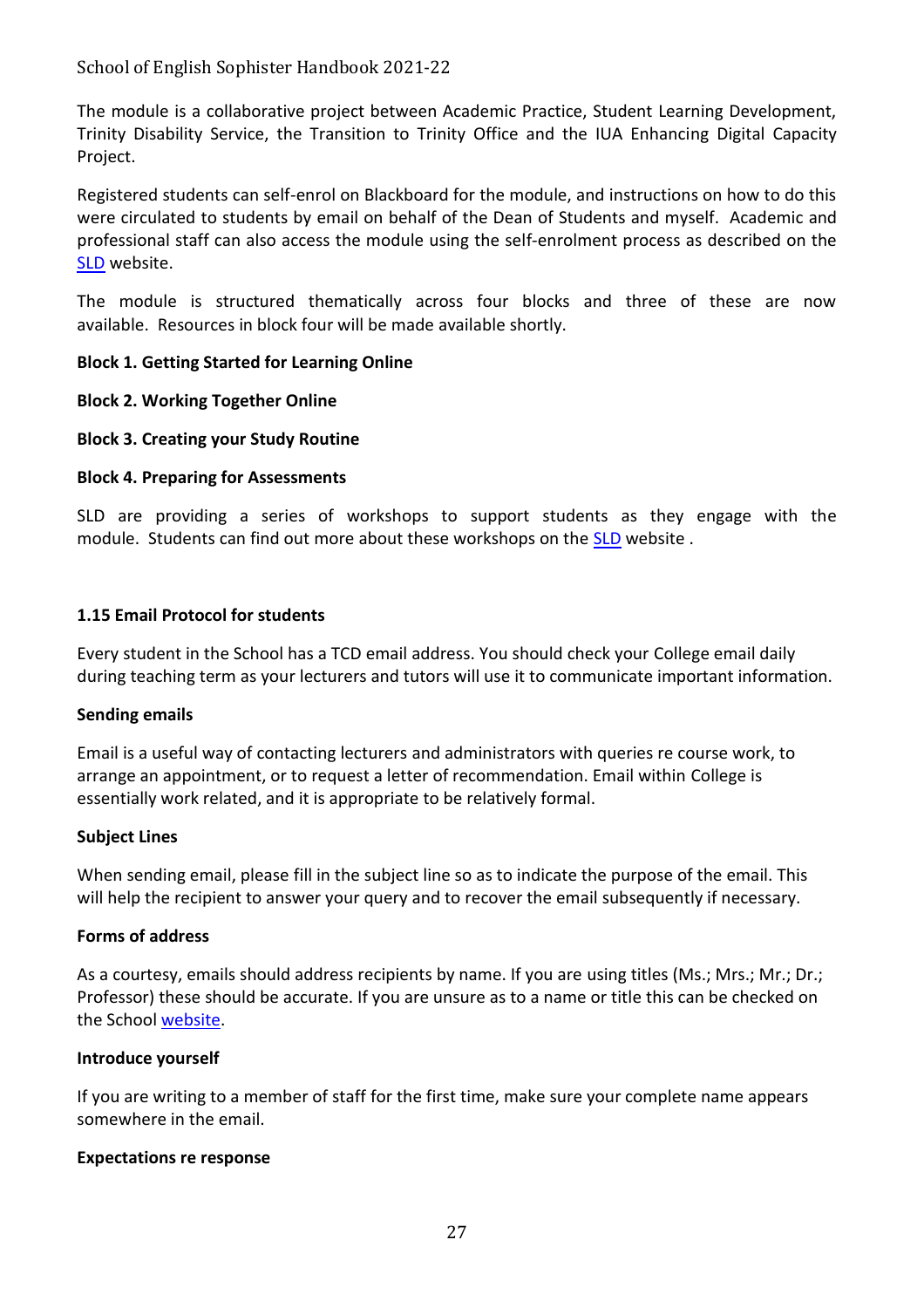Responses to email should only be expected during normal working hours (that is, 9-5.00 Monday to Friday).

# **Requests for Transcripts/Letters of Recommendation**

If you are emailing a request for a transcript or a letter of recommendation, please allow at least ten days for your request to be processed. Such requests will be expedited if you include your student number in your email.

#### **Be secure**

Beware of phishing; never divulge account details and do not click on links from unknown sources.

#### **1.16 General Regulations Applicable to both Cohorts of Students**

(Please ensure that you also read the information applicable to your course).

| <b>Option Modules</b>                     | The Sophister option modules vary considerably from year to year. Please<br>see options list for this academic year.<br>The same modules cannot be taken in both Sophister years, and the<br>choice of modules remains subject to approval by the Head of School.<br>Sophisters are reminded of the importance of module attendance and<br>participation, and of the Calendar requirement that they must take part<br>fully in the academic work of their class throughout the period of their<br>course.                                                                                                                                                                                                                       |
|-------------------------------------------|---------------------------------------------------------------------------------------------------------------------------------------------------------------------------------------------------------------------------------------------------------------------------------------------------------------------------------------------------------------------------------------------------------------------------------------------------------------------------------------------------------------------------------------------------------------------------------------------------------------------------------------------------------------------------------------------------------------------------------|
| <b>Regulation on</b><br><b>Attendance</b> | Requests to be excused attendance must be addressed by e-mail in<br>advance or as soon as possible after the class to the module lecturer. For<br>extended or repeated absence, a medical certificate must be submitted to<br>the Head of Sophisters.<br>College regulations state that students 'must take part fully in the academic<br>work of their class throughout the period of their course' (Calendar H5), and<br>the ECTS calculation for all modules in English includes a proportion of<br>credits for attendance and participation. Attendance at all lectures and<br>seminars is compulsory. Persistent non-attendance will result in a student<br>being returned as N/S ('Non-Satisfactory') for a given module. |
| <b>Modes of</b><br><b>Assessment</b>      | The modes of assessment vary across modules. Please see module<br>assessment details.                                                                                                                                                                                                                                                                                                                                                                                                                                                                                                                                                                                                                                           |
| <b>Submission of</b><br><b>Assessment</b> | All assessed work must be presented on Blackboard, not to the module co-<br>ordinator, by the due dates. A submission portal will be provided in the<br>relevant Blackboard page for each assessment, as well as guidelines for<br>submission.<br>Details of assessment, including dates for submission of essays and other<br>written work, and appropriate word count, are included in module<br>descriptors on the School website.                                                                                                                                                                                                                                                                                           |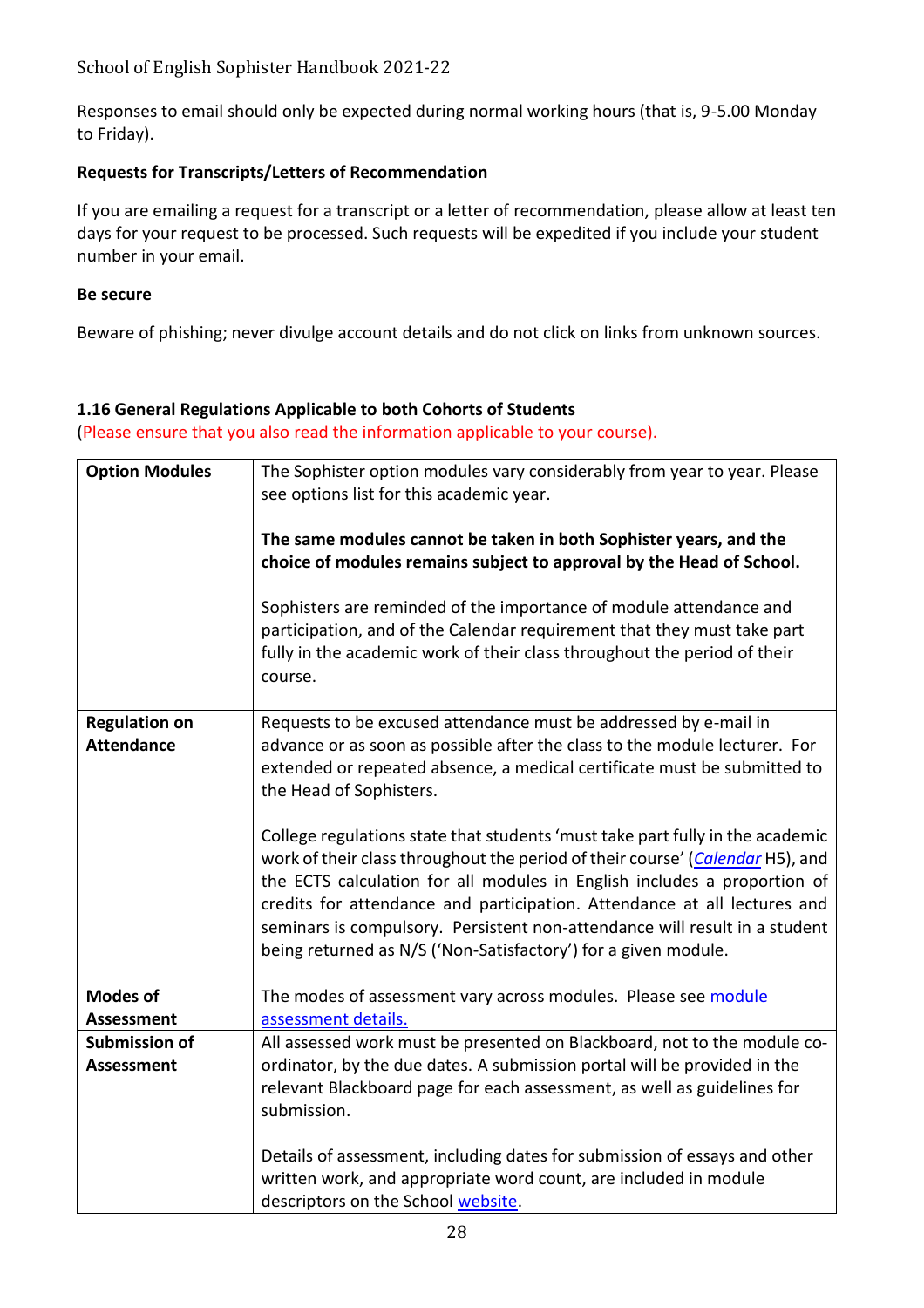|                                                       | A word count must be included at the end of the written work. Students<br>are advised to respect the word limit. Penalties will apply to essays which<br>do not meet or exceed the word count. If an essay or dissertation exceeds<br>the prescribed word count by 10% or more, five marks will be deducted.<br>Where the word limit is expressed as a range (e.g. 2000-2500 words), the<br>penalty will be applied if the upper limit has been exceeded by 10% or<br>more. The word count includes footnotes but not the bibliography.                                                                                                                                                                                                                                                                                     |
|-------------------------------------------------------|-----------------------------------------------------------------------------------------------------------------------------------------------------------------------------------------------------------------------------------------------------------------------------------------------------------------------------------------------------------------------------------------------------------------------------------------------------------------------------------------------------------------------------------------------------------------------------------------------------------------------------------------------------------------------------------------------------------------------------------------------------------------------------------------------------------------------------|
| <b>Extensions</b>                                     | Extensions without loss of marks will only be allowed where there is a<br>medical certificate or evidence of other significant difficulties that have<br>interrupted work.                                                                                                                                                                                                                                                                                                                                                                                                                                                                                                                                                                                                                                                  |
|                                                       | Such evidence must be presented in writing to Dr Jorgensen only<br>(jorgena@tcd.ie).                                                                                                                                                                                                                                                                                                                                                                                                                                                                                                                                                                                                                                                                                                                                        |
|                                                       | Alternatively, you may contact your College Tutor who may make<br>representation on your behalf.                                                                                                                                                                                                                                                                                                                                                                                                                                                                                                                                                                                                                                                                                                                            |
|                                                       | Such applications should, where possible, be made ahead of the<br>submission date.                                                                                                                                                                                                                                                                                                                                                                                                                                                                                                                                                                                                                                                                                                                                          |
|                                                       | Students are not permitted to submit assessed work after the deadline<br>without an extension.                                                                                                                                                                                                                                                                                                                                                                                                                                                                                                                                                                                                                                                                                                                              |
| Failure/Non-<br>Submission of<br><b>Assessed Work</b> | No extension of any kind will be granted retrospectively unless very<br>substantial grounds for so doing can be shown to exist. Students in this<br>last category must present evidence to the Director of Teaching and<br>Learning (Undergraduate), Dr Sweetnam, and not to the Head of<br>Sophisters.                                                                                                                                                                                                                                                                                                                                                                                                                                                                                                                     |
|                                                       | Where no such substantial grounds can be shown to exist, the student<br>will be considered to have failed and a mark of 0 for the non-submitted<br>essay will be returned accordingly.                                                                                                                                                                                                                                                                                                                                                                                                                                                                                                                                                                                                                                      |
| <b>Marked Essays</b>                                  | Where possible, lecturers may make arrangements to discuss individual<br>essay marks with students.                                                                                                                                                                                                                                                                                                                                                                                                                                                                                                                                                                                                                                                                                                                         |
|                                                       | Please note that the assessed work is accessible on Blackboard for the<br>examiners' meetings. Students are encouraged to discuss their work with<br>the marker concerned. If, after such discussion, you believe the mark is<br>inappropriate, you can ask for the assessed work to be re-marked by<br>writing a note of between 300-500 words explaining why you consider the<br>mark inaccurate to the Director of Teaching and Learning<br>(Undergraduate), who may arrange for a reassessment by another marker.<br>Students are warned that in the case of any assessed work that is being<br>re-marked, the mark can go up or down. A mark will then be established<br>and communicated to the student concerned. Students must request a re-<br>mark within one week of being informed of the mark for the assessed |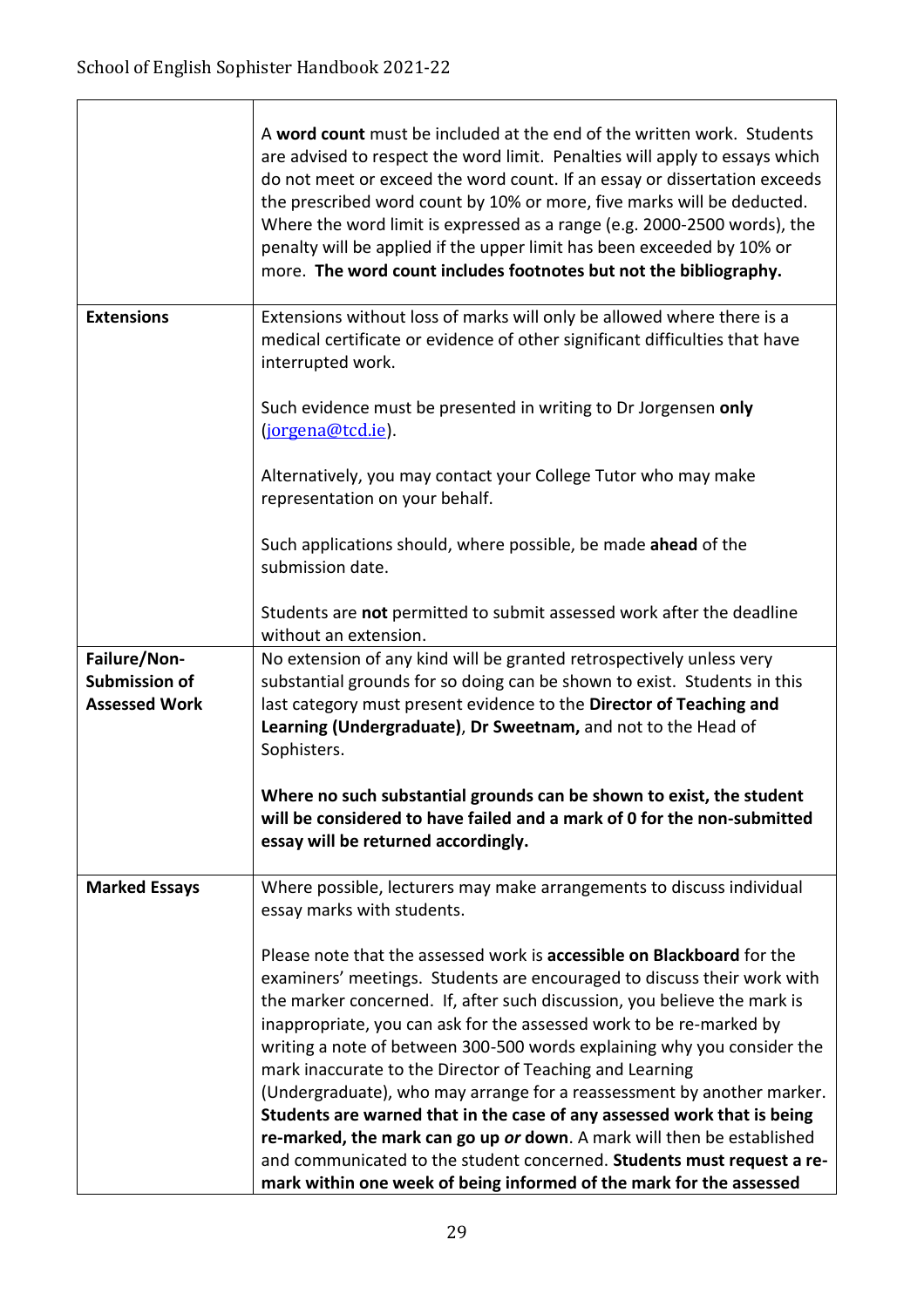|                                                      | work.<br>All marks are provisional until the final examiners' meeting.<br>You are required by the Senior Lecturer to keep hard (i.e. paper) copies of<br>all assessment work submitted.                                                                            |
|------------------------------------------------------|--------------------------------------------------------------------------------------------------------------------------------------------------------------------------------------------------------------------------------------------------------------------|
| <b>Duplication</b>                                   | While students are permitted to address the same authors or issues in<br>more than one area of the examinations and assessment essays,<br>substantial duplication of material is <b>not</b> allowed.                                                               |
| <b>Discussing Exam</b><br><b>Scripts/Assessments</b> | Students will be able to discuss assessment performance with examiners.<br>Students can view their exam scripts/assessed work on Blackboard. If you<br>have any difficulty accessing your scripts on Blackboard please contact the<br>Sophister Executive Officer. |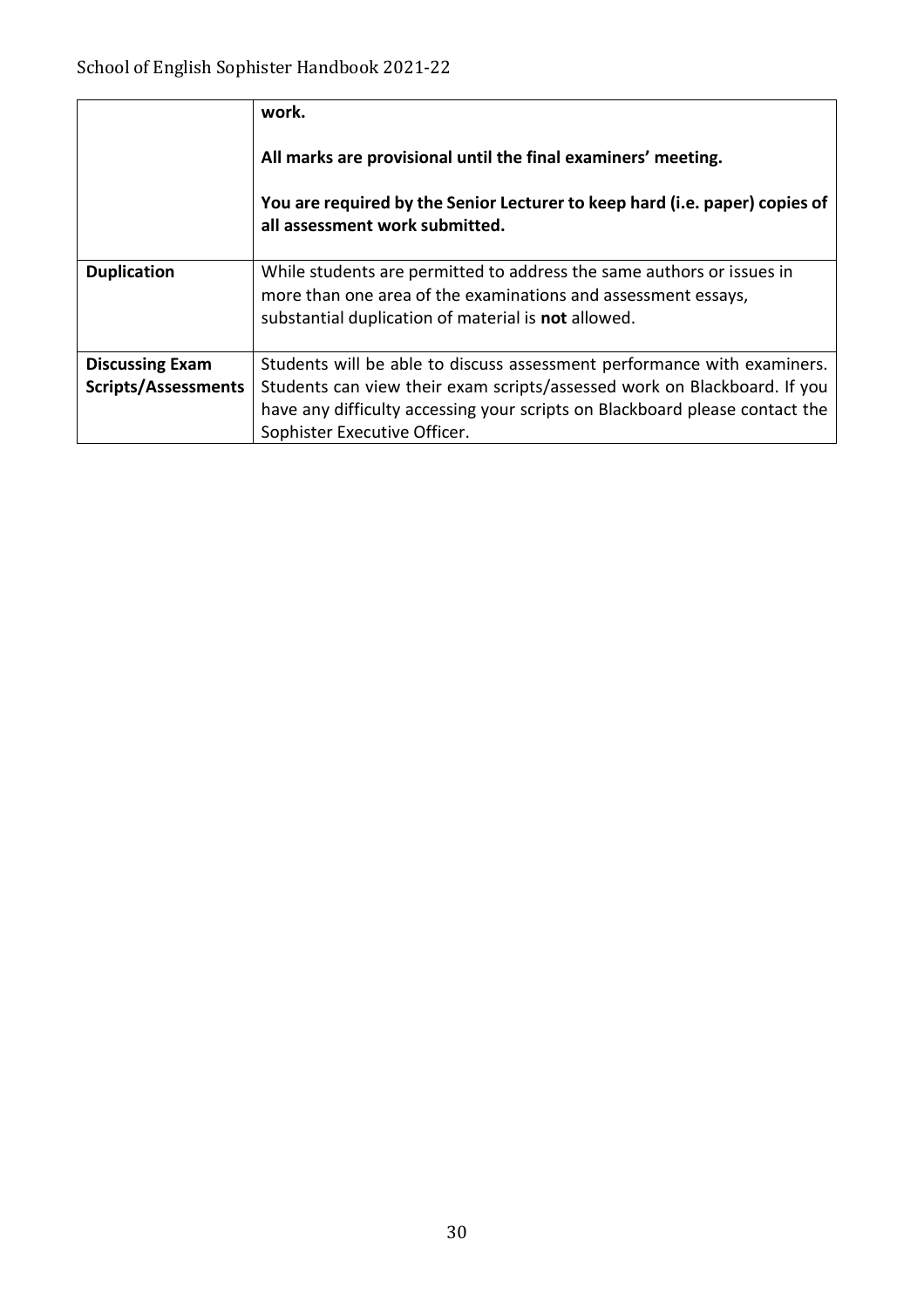# **2. Single Honours Course (SH)**

# **2.1 Senior Sophister Single Honours Course (SSSH)**

Each student takes **four** one-term modules and **one** year-long compulsory module 'Capstone Project'.

**Compulsory Modules**

# **Compulsory SS Year (Capstone) Projects School of English 2021-22**

From September 2017, *all* Senior Sophisters are required to take a 20-credit module of independent research, referred to in the Trinity Education Project's nomenclature as a *capstone project*. This constitutes one third of the final year's work; the remaining 40 credits will consist of Sophister options, as has traditionally been the case in the School.

According to the document presented to Council on 11 May 2016, TEP's definition of the capstone is a project 'that provides students with an opportunity to integrate the knowledge, skills and competencies which they have acquired during their undergraduate studies, and to demonstrate these in a form appropriate to the discipline'.

Details of the Capstone Project models are available in the [Capstone Handbook.](http://www.tcd.ie/English/undergraduate/sophister/capstone-project-2019-20.php.)

Submission dates:

- 1. Creative Writing Capstone Project: 12 noon, Friday, Week 9, HT 2022
- 2. Open Collections Capstone Project: 12 noon, Fridays, Week 1 (part 1), Week 8 (part 2) and Week 9 (part 3), HT 2022
- 3. Dissertation Capstone Project: 12 noon, Friday, Week 9, HT 2022.

#### **2.2 Assessment and Examination for SS SH**

Moderatorship Part II, taken in the SS year, consists of the following elements:

Capstone Project and four one-term modules, two in each term

#### **Marking: Moderatorship Part II**

In determining the final grade, marks are distributed across the above assessed and examined elements.

**All assessed work must be submitted. Absent work will be marked at zero. You may only pass a module if you submit all assessed elements.**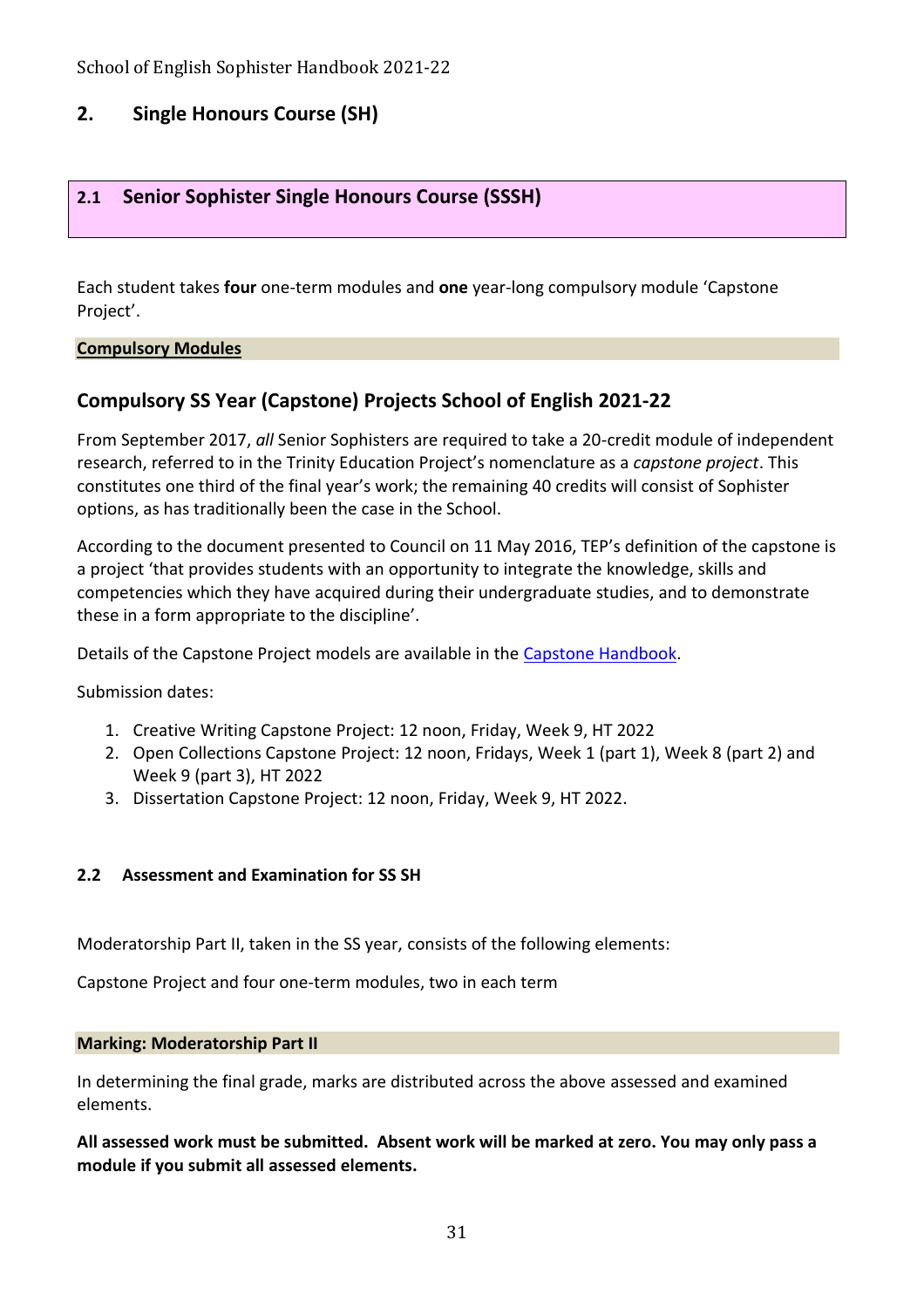To pass in any year students must achieve an overall credit-weighted average mark of at least 40 per cent (grade III) and accumulate 60 credits by *(a)* passing all modules outright or *(b)* passing by compensation. **To pass by compensation** students must pass outright modules totalling 50 credits and achieve a Qualified Pass of 35-39 percent in modules totalling up to 10 credits. The designation of certain modules, or module components, as non-compensatable may reduce the level of compensation permitted in any year. Students who do not pass at the annual examination session, either outright or by compensation, must complete supplemental assessments in all modules in which they did not achieve a mark of at least 40 per cent (grade III) by taking such assessment components as required during the supplemental examination period.

**The moderatorship part II contributes 50 per cent to the calculation of the overall degree result.** Candidates must satisfy the examiners in **both parts** of moderatorship to be awarded an honours degree.

[Calendar](http://www.tcd.ie/calendar/) 24 Progression:

- (i) Progression is on an annual basis.
- (ii) In order to pass and rise with their year, students must obtain credit for the academic year by satisfactory attendance at lectures and tutorials and by carrying out, submitting and sitting the required assessment components. In addition, students must pass the year by achieving, at a minimum, an overall credit-weighted average pass mark (minimum 40 per cent) for the year at course level, and either:
- *(a)* accumulate 60 credits by achieving a pass mark in all modules, or
- *(b)* passing by compensation. All modules and components are compensatable. In order to pass a year by compensation, students:
- (1) are required to obtain a minimum of 50 credits at grade pass or above and obtain a module mark of at least 35 per cent in any remaining module(s);
- (2) may accumulate a maximum of 10 credits at qualified pass (QP) where the mark lies between 35-39 per cent.
- (iii) The same compensation regulations apply at the reassessment session as at the annual end-of-year court.
- (iv) Passing by 'aggregation' in Senior Sophister patterns B and C is discontinued from 2018/19 onwards and is not permitted in any academic year.

[Calendar](http://www.tcd.ie/calendar/) 25 Reassessment:

- (i) Reassessment is available in all academic years.
- (ii) The right to a reassessment where a student has failed at either Semester 1 or 2 is automatic.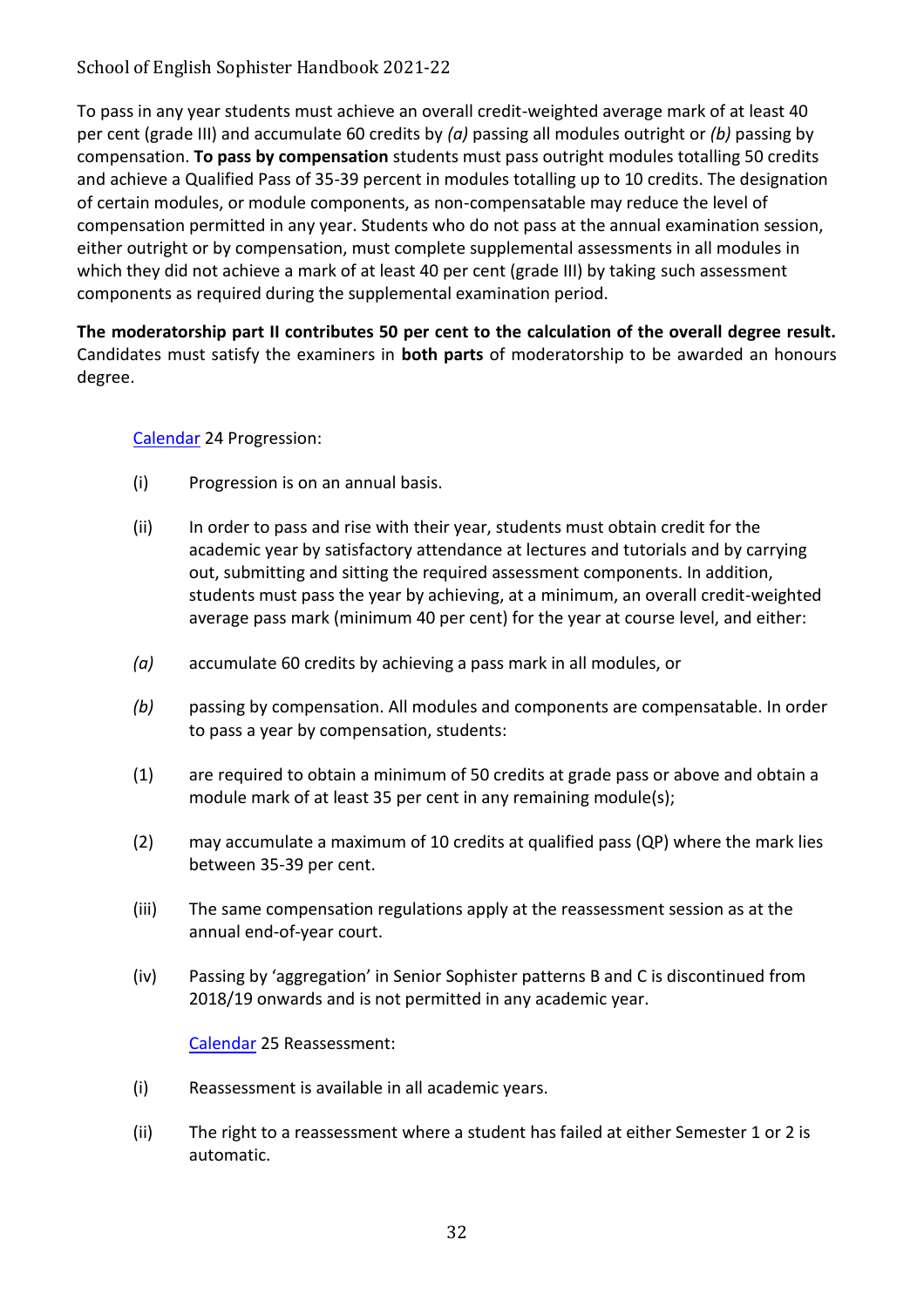- (iii) Students are required to present for reassessment at the reassessment session when:
- *(a)* they obtain in excess of 10 credits at qualified pass (QP) (i.e. marks between 35-39 per cent);
- *(b)* they fail any module (i.e. achieve marks below 35 per cent);
- *(c)* they do not obtain an overall pass for the year at course level;
- *(d)* or any combination of  $(a) (c)$ .
- (iv) Students who pass a module at either Semester 1 or 2 are not permitted to be reassessed in order to improve their performance.
- (v) The same progression regulations, including compensation, are applied at both the annual and reassessment sessions.
- (vi) If a student has achieved both fail and qualified pass marks in the annual session, they must present for reassessment in the reassessment session in all failed components in all modules for which they obtained a fail or qualified pass.
- (vii) Different modalities of assessment are permitted in the reassessment session. Further details are available from departments and module descriptions.
- (viii) Where reassessments are required, marks are awarded and agreed as usual and capping is not applied.
- (ix) Students with Senior Lecturer permission to defer from Semester 1 or 2 assessment sessions to the reassessment session (including on medical grounds) are recorded at the Semester 1 or 2 session as deferred.
- (x) Special examinations are discontinued and are not available from 2018/19 onwards.

[Calendar](http://www.tcd.ie/calendar/) 26 Repetition of year:

- (i) Students are permitted to repeat all standings.
- (ii) Students are required to repeat the year when they obtain any or all of the following at the reassessment session:
- *(a)* they obtain in excess of 10 credits at qualified pass (i.e., marks between 35-39 per cent);
- *(b)* they fail any module (i.e. achieve marks below 35 per cent);
- *(c)* they do not obtain an overall pass for the year at course level;
- *(d)* or any combination of  $(a) (c)$ .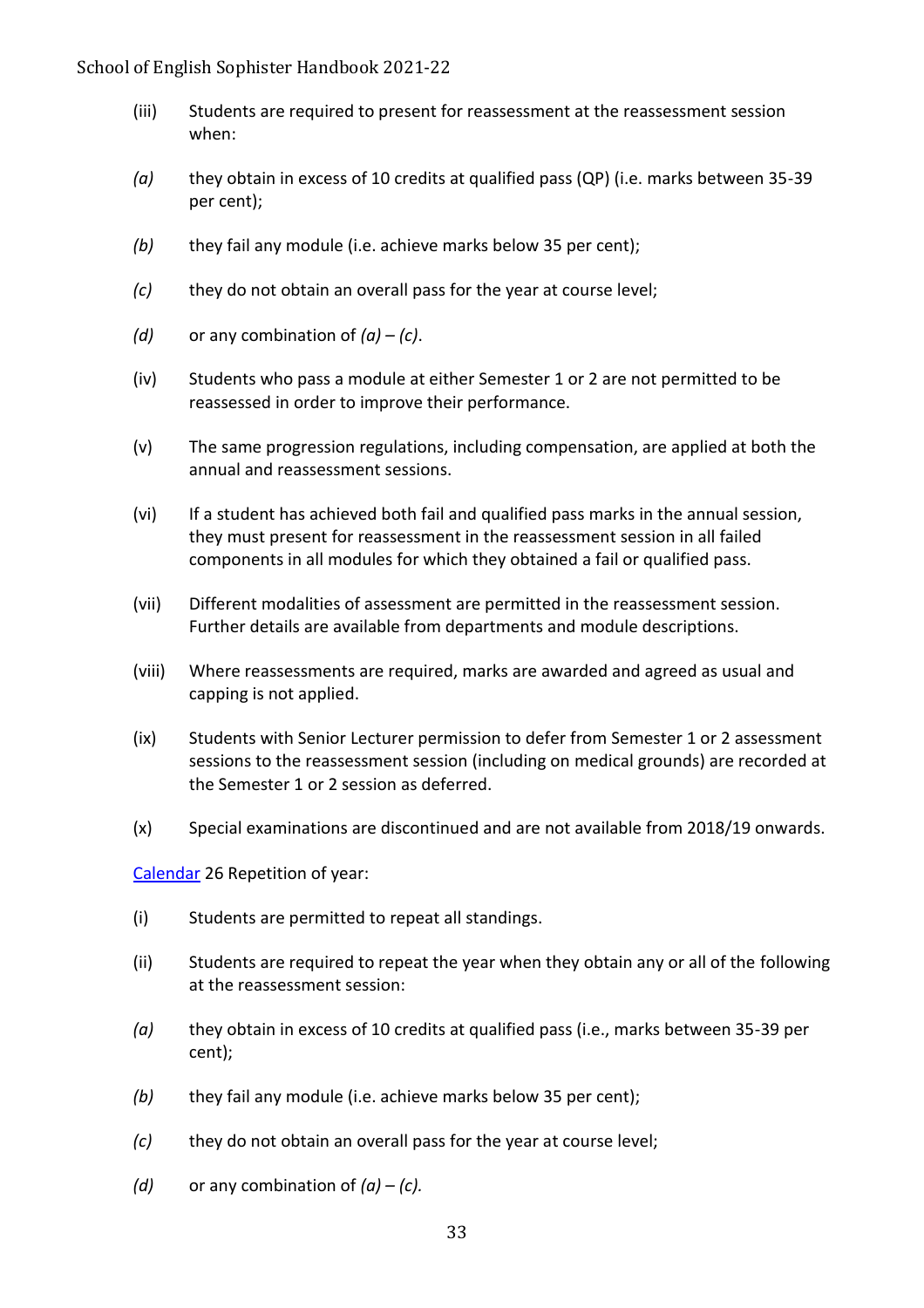- (iii) Students may not repeat any standing more than once within a degree programme and may not repeat more than two academic years within a degree programme.
- (iv) The maximum number of years to complete the course is six years (unless otherwise specified by accrediting bodies).

# **3.1 Senior Sophister Two-Subject Moderatorship Course (SSTSM)**

Each student takes **four** one-term modules and **one** year-long compulsory module 'Capstone Project'.

# **Compulsory SS Year (Capstone) Projects School of English 2021-22**

From September 2017, *all* Senior Sophisters are required to take a 20-credit module of independent research, referred to in the Trinity Education Project's nomenclature as a *capstone project*. This constitutes one third of the final year's work; the remaining 40 credits will consist of Sophister options, as has traditionally been the case in the School.

According to the document presented to Council on 11 May 2016, TEP's definition of the capstone is a project 'that provides students with an opportunity to integrate the knowledge, skills and competencies which they have acquired during their undergraduate studies, and to demonstrate these in a form appropriate to the discipline'.

Details of the Capstone Project models are available in the Capstone Handbook [http://www.tcd.ie/English/undergraduate/sophister/capstone-project-2017-18.php.](http://www.tcd.ie/English/undergraduate/sophister/capstone-project-2017-18.php)

Submission dates:

- 1. Creative Writing Capstone Project: 12 noon, Friday, Week 9, HT 2022
- 2. Open Collections Capstone Project: 12 noon, Fridays, Week 1 (part 1), Week 8 (part 2) and Week 9 (part 3), HT 2022
- 3. Dissertation Capstone Project: 12 noon, Friday, Week 9, HT 2022

#### **3.2 Assessment and Examination for SS TSM**

Moderatorship Part II, taken in the SS year, consists of the following elements:

Capstone Project and four one-term modules, two in each term

#### **Marking: Moderatorship Part II**

In determining the final grade, marks are distributed across the above assessed and examined elements.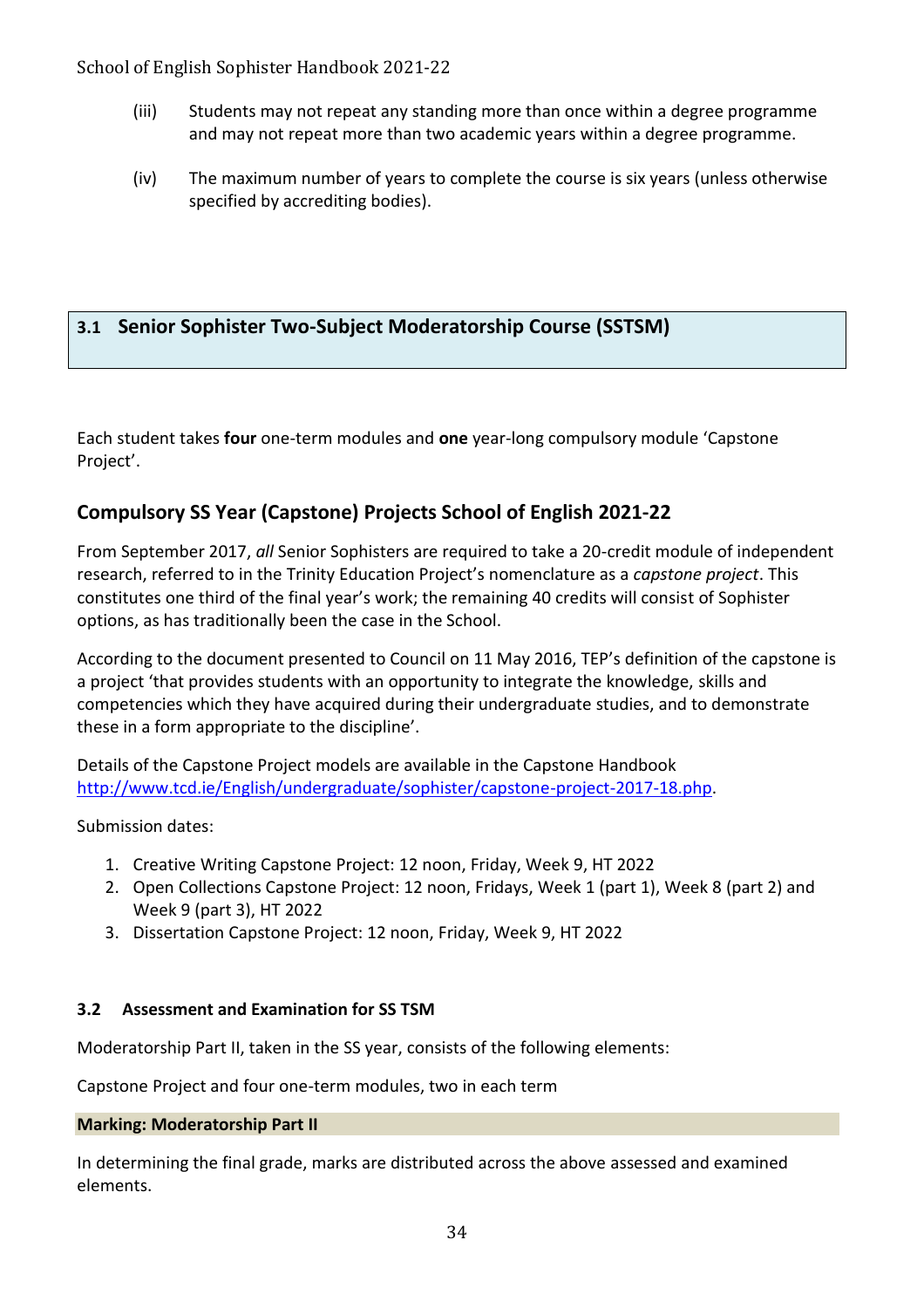## **All assessed work must be submitted. Absent work will be marked at zero. You may only pass a module if you submit all assessed elements.**

[Calendar](http://www.tcd.ie/calendar/) 24 Progression:

- (i) Progression is on an annual basis.
- (ii) In order to pass and rise with their year, students must obtain credit for the academic year by satisfactory attendance at lectures and tutorials and by carrying out, submitting and sitting the required assessment components. In addition, students must pass the year by achieving, at a minimum, an overall credit-weighted average pass mark (minimum 40 per cent) for the year at course level, and either:
- *(a)* accumulate 60 credits by achieving a pass mark in all modules, or
- *(b)* passing by compensation. All modules and components are compensatable. In order to pass a year by compensation, students:
- (1) are required to obtain a minimum of 50 credits at grade pass or above and obtain a module mark of at least 35 per cent in any remaining module(s);
- (2) may accumulate a maximum of 10 credits at qualified pass (QP) where the mark lies between 35-39 per cent.
- (iii) The same compensation regulations apply at the reassessment session as at the annual end-of-year court.
- (iv) Passing by 'aggregation' in Senior Sophister patterns B and C is discontinued from 2018/19 onwards and is not permitted in any academic year.

[Calendar](http://www.tcd.ie/calendar/) 25 Reassessment:

- (i) Reassessment is available in all academic years.
- (ii) The right to a reassessment where a student has failed at either Semester 1 or 2 is automatic.
- (iii) Students are required to present for reassessment at the reassessment session when:
- *(a)* they obtain in excess of 10 credits at qualified pass (QP) (i.e. marks between 35-39 per cent);
- *(b)* they fail any module (i.e. achieve marks below 35 per cent);
- *(c)* they do not obtain an overall pass for the year at course level;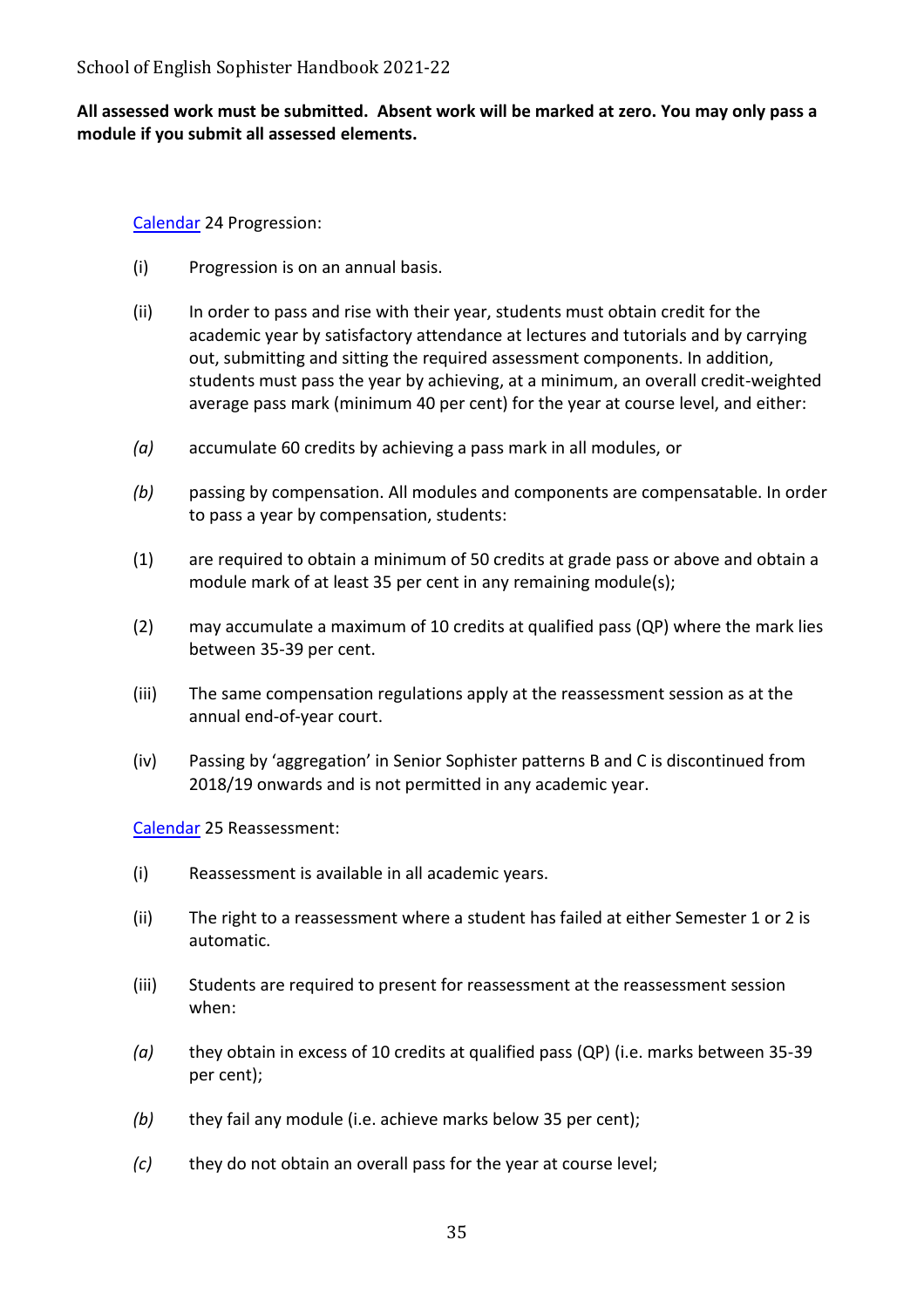- *(d)* or any combination of  $(a) (c)$ .
- (iv) Students who pass a module at either Semester 1 or 2 are not permitted to be reassessed in order to improve their performance.
- (v) The same progression regulations, including compensation, are applied at both the annual and reassessment sessions.
- (vi) If a student has achieved both fail and qualified pass marks in the annual session, they must present for reassessment in the reassessment session in all failed components in all modules for which they obtained a fail or qualified pass.
- (vii) Different modalities of assessment are permitted in the reassessment session. Further details are available from departments and module descriptions.
- (viii) Where reassessments are required, marks are awarded and agreed as usual and capping is not applied.
- (ix) Students with Senior Lecturer permission to defer from Semester 1 or 2 assessment sessions to the reassessment session (including on medical grounds) are recorded at the Semester 1 or 2 session as deferred.
- (x) Special examinations are discontinued and are not available from 2018/19 onwards.

[Calendar](http://www.tcd.ie/calendar/) 26 Repetition of year:

- (i) Students are permitted to repeat all standings.
- (ii) Students are required to repeat the year when they obtain any or all of the following at the reassessment session:
- *(a)* they obtain in excess of 10 credits at qualified pass (i.e., marks between 35-39 per cent);
- *(b)* they fail any module (i.e. achieve marks below 35 per cent);
- *(c)* they do not obtain an overall pass for the year at course level;
- *(d)* or any combination of  $(a) (c)$ .
- (iii) Students may not repeat any standing more than once within a degree programme and may not repeat more than two academic years within a degree programme.
- (iv) The maximum number of years to complete the course is six years (unless otherwise specified by accrediting bodies).

[Calendar](http://www.tcd.ie/calendar/) 27 The two-subject moderatorship court of examiners will meet to approve end of

year results and progression as follows: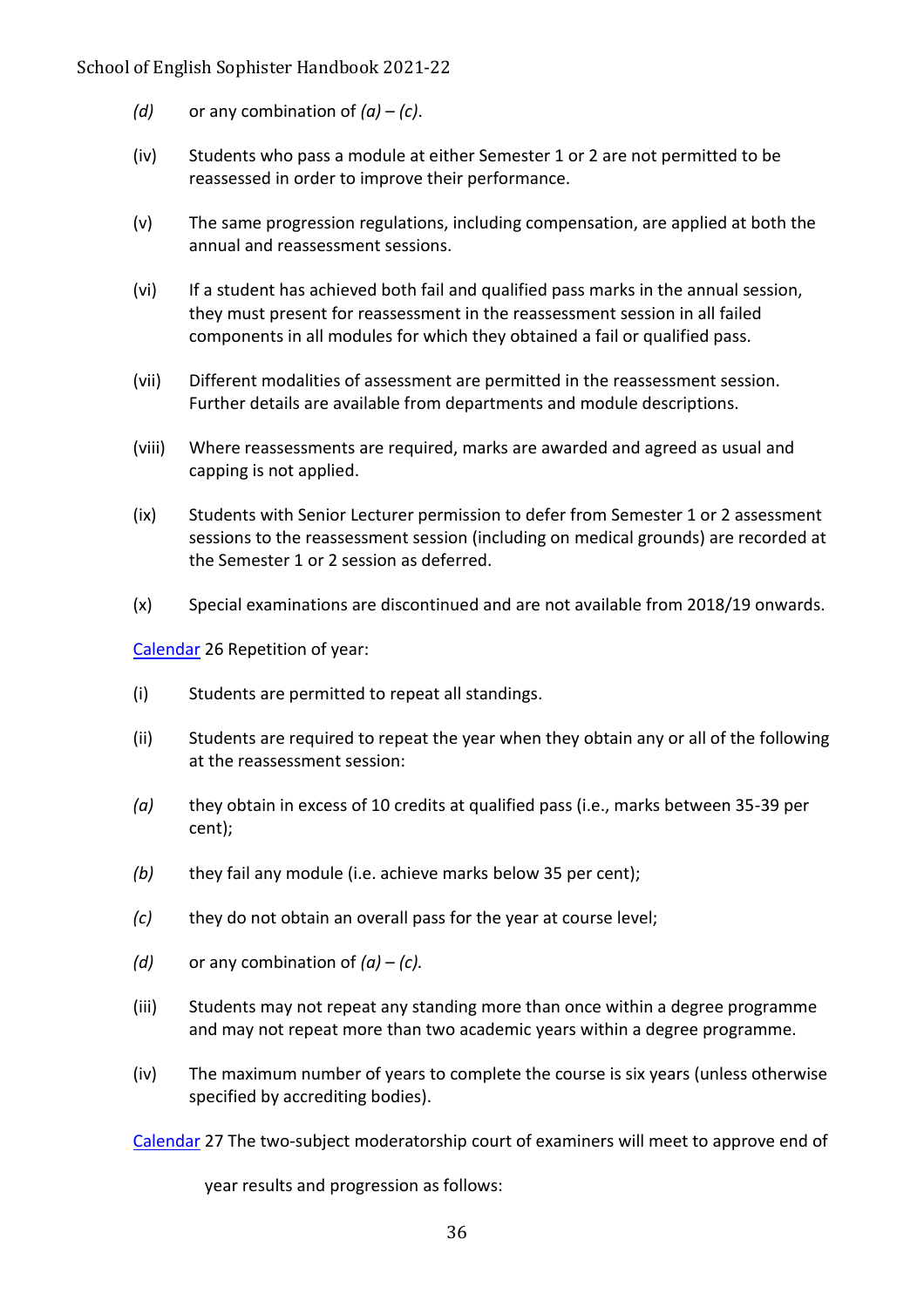- (i) Annual court: following the assessment week in Semester 2, a separate court is held for each standing;
- (ii) Reassessment court: following the reassessment week, one combined court is held for all standings;
- (iii) Results for individual students for the annual and reassessment sessions are published on the portal at my.tcd.ie. Prizes awarded by the two-subject moderatorship court of examiners' meeting are published on the two-subject moderatorship website, www.tcd.ie/tsm, and by the Academic Registry.

[Calendar](http://www.tcd.ie/calendar/) 28 Calculation of degree award:

The calculation of the degree award is based on the requirements for each two-subject moderatorship pattern [All TSM students in English are Pattern B. In very unusual circumstances a student might follow Pattern C.]

- (ii) Pattern B:
- *(a)* To be eligible for a moderatorship award candidates must achieve a grade III or higher in the moderatorship part I (minor subject) examination (Junior Sophister) and both parts of the moderatorship part II (major subject) examination (Junior Sophister and Senior Sophister);
- *(b)* The total moderatorship mark is the combined result of both the Junior Sophister and Senior Sophister years in both subjects. The overall degree mark is calculated on the basis of equal weightings of both subjects in the Junior Sophister year and equal weighting of both Sophister years.
- (iii) Pattern C:
- *(a)* To be eligible for a moderatorship award candidates must achieve an overall grade III or higher in the one subject studied in both the Junior and Senior Sophister years;
- *(b)* The marks awarded in both the Junior and Senior Sophister years contribute with equal weighting to the overall degree mark.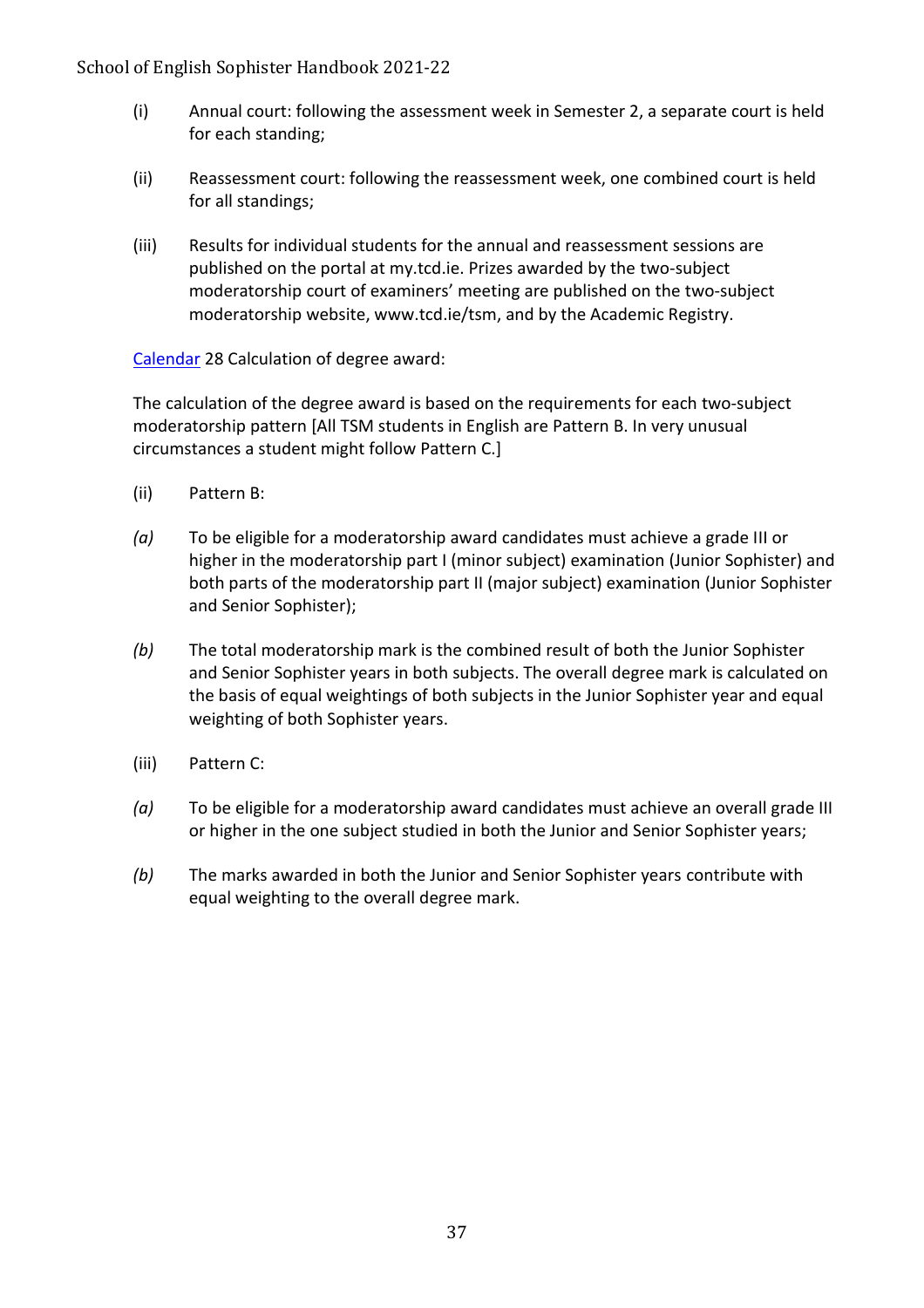# **4. Scholarships and Prizes**

# **4.1 Prizes**

There are some prizes of special interest to students of English awarded on the basis of specially submitted work. The details of these prizes are below. Few of these prizes are worth a great deal in terms of money, but they have prestige value and add distinction to a curriculum vitae. Students who have an interest in the subjects prescribed should seriously consider entering for them, and should contact the Head of Discipline, Dr Paul Delaney.

# **School of English Prizes**

| <b>Title</b>                                            | <b>Details</b>                                                                                                                                                                                                                                                                                                                                                                                                                                                                                                                                                                                                                                                                                              |
|---------------------------------------------------------|-------------------------------------------------------------------------------------------------------------------------------------------------------------------------------------------------------------------------------------------------------------------------------------------------------------------------------------------------------------------------------------------------------------------------------------------------------------------------------------------------------------------------------------------------------------------------------------------------------------------------------------------------------------------------------------------------------------|
| ANNE O'CATHASAIGH PRIZE                                 | This prize was founded in 2003 in memory of Anne O'Cathasaigh and is<br>awarded annually for an essay (c. 5,000 words) on W.B. Yeats. Value, €400.<br>Essays should be submitted to the Senior Lecturer by 31 <sup>st</sup> January 2022.<br>Topic for 2022: Yeats and the future                                                                                                                                                                                                                                                                                                                                                                                                                           |
| <b>BRONTË PRIZE</b>                                     | This prize was founded in 1921 by a bequest from Miss A.G. Woolson of<br>Portland, U.S.A. It is awarded triennially by the Board on the<br>recommendation of a committee for the best essay on either (a) an English<br>author of Irish descent, or (b) the seats of learning in Ireland prior to 900<br>a.d. The committee consists of the Regius Professor of Greek and the<br>Professors of Latin and English Literature. A candidate must be of Irish<br>birth or have been domiciled in Ireland for at least ten years. The<br>candidate must also be an undergraduate of the University or a graduate<br>of not more than five years' standing. The next award will be made in TBC.<br>Value, €1,905. |
| <b>COMPOSITION PRIZES IN</b><br><b>MODERN LANGUAGES</b> | Composition prizes are awarded each year to Junior and Senior Fresh<br>students in the School of English (2 prizes), the Departments of French (6),<br>Germanic Studies (6), Hispanic Studies (4), Irish and Celtic Languages (4),<br>Italian (4), and Russian and Slavonic Studies (4), following two-subject<br>moderatorship, European studies, computer science and language and<br>single honour courses. If sufficient merit is shown, two additional prizes<br>may be awarded in English and in French. One prize for composition in<br>English is awarded to Sophisters. Value, €40 each. Each prize may be<br>divided between students of equal merit.                                             |

# <http://www.tcd.ie/English/undergraduate/sophister/prizes.php>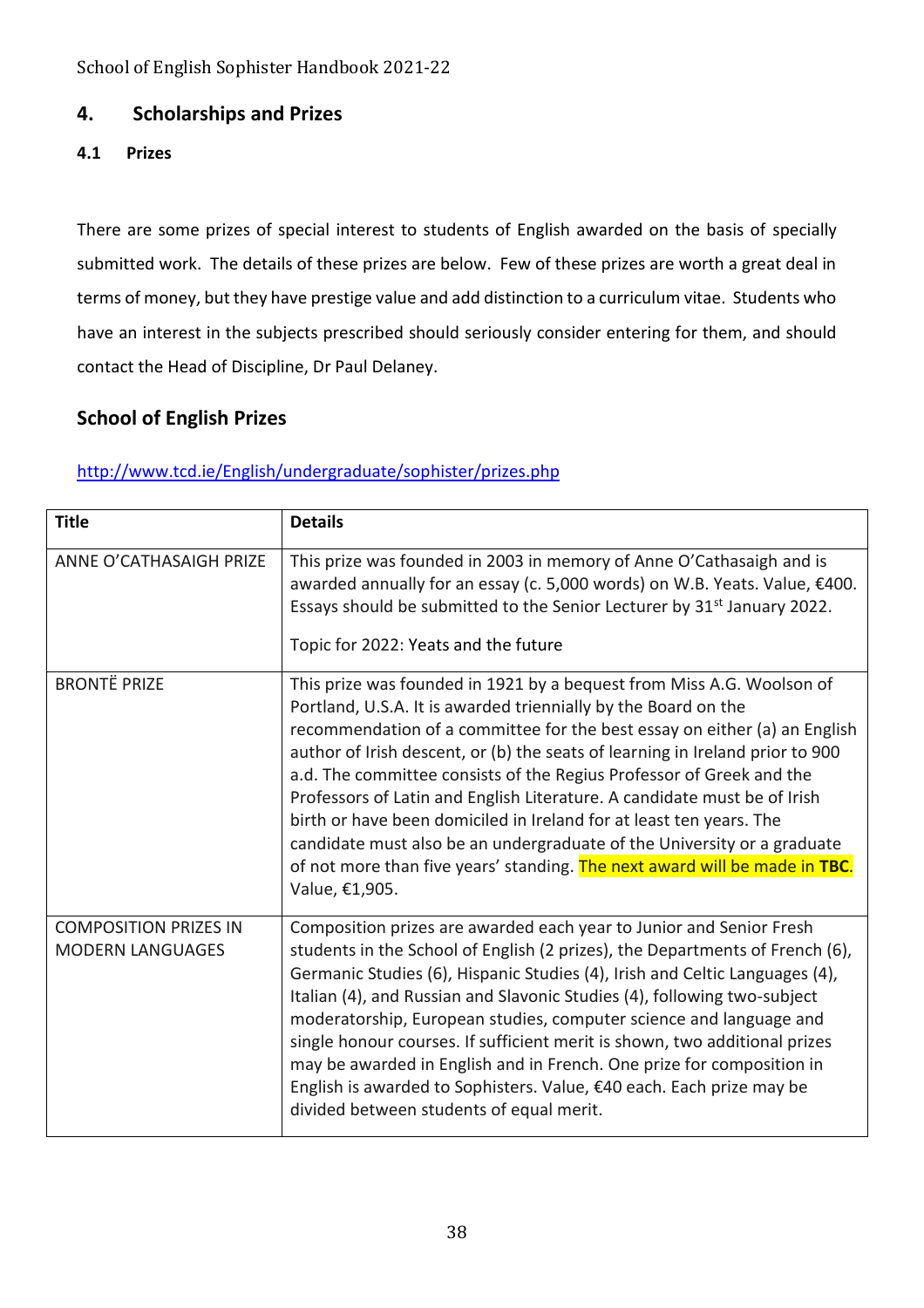| <b>Title</b>                                                          | <b>Details</b>                                                                                                                                                                                                                                                                                                                                                                                                                                                                                                                                                                                                                                                                                                          |
|-----------------------------------------------------------------------|-------------------------------------------------------------------------------------------------------------------------------------------------------------------------------------------------------------------------------------------------------------------------------------------------------------------------------------------------------------------------------------------------------------------------------------------------------------------------------------------------------------------------------------------------------------------------------------------------------------------------------------------------------------------------------------------------------------------------|
| <b>COSTELLO PRIZE IN ENGLISH</b><br>LITERATURE                        | This prize derives from the bequest made in 1954 by Miss Louisa G.<br>Costello. It is awarded annually to the woman student who achieves the<br>best performance in the annual Senior Fresh examination in Trinity term in<br>English. Value, €45.                                                                                                                                                                                                                                                                                                                                                                                                                                                                      |
| <b>COTTER PRIZE IN MODERN</b><br><b>LANGUAGES</b>                     | This prize was founded in 1953 by a bequest from W.E.P. Cotter. It is<br>awarded annually to the most highly placed unsuccessful candidate for<br>scholarship in modern languages and literature. Value, €75.                                                                                                                                                                                                                                                                                                                                                                                                                                                                                                           |
| DR HENRY HUTCHINSON<br><b>STEWART LITERARY</b><br><b>SCHOLARSHIPS</b> | These scholarships were founded in 1884 by a bequest from Henry<br>Hutchinson Stewart. Two scholarships, value €500 and €400, are awarded<br>annually to those students who have obtained the highest aggregate of<br>marks in the two-subject moderatorship examinations and whose major<br>subject was a modern language (English, French, German, Irish, Italian,<br>Russian, Spanish). At least one scholarship is reserved for a student whose<br>minor subject was also a modern language. If holders are engaged on full-<br>time postgraduate study in the area of modern languages, the scholarships<br>are increased to €4,445 and €3,175, and renewed at this level for a<br>maximum of a further two years. |
| <b>EDWARD MILLINGTON</b><br><b>STEPHENS PRIZE</b>                     | This prize was founded in 1972 by a bequest from Mrs L.M. Stephens. The<br>prize will be awarded annually for an essay on some aspect of the Anglo-<br>Irish literary movement. Value, €166. Essays should be submitted to the<br>Head of Discipline in the School of English by 31 <sup>st</sup> January 2022.<br>Topic for 2022: Union                                                                                                                                                                                                                                                                                                                                                                                |
| PRIZE IN OLD AND MIDDLE<br><b>ENGLISH</b>                             | This prize is awarded annually to the student obtaining the highest marks<br>in English language in the Fresh years. Value, €30.                                                                                                                                                                                                                                                                                                                                                                                                                                                                                                                                                                                        |
| RICHARD F. LITTLEDALE<br><b>PRIZE</b>                                 | This prize was founded in 1892 by subscription in memory of Richard F.<br>Littledale. The prize is divided and is awarded annually for the highest<br>marks, without loss of class, at the Senior Fresh honour examination in<br>English to a Senior Fresh student in single honours English and to a Senior<br>Fresh student of English in two-subject moderatorship. Value (division I)<br>single honours, €350; (division II) two-subject moderatorship, €350                                                                                                                                                                                                                                                        |
| ROBERT WALLACE HENRY<br><b>EXHIBITION</b>                             | This exhibition was founded in 1946 by a gift from Mrs A. Wallace Henry. It<br>is awarded to the student who gets the highest marks in English at the<br>annual Junior Fresh honour examination. Value, €25.                                                                                                                                                                                                                                                                                                                                                                                                                                                                                                            |
| <b>SHERIDAN PRIZE</b>                                                 | This prize was founded by a gift from an anonymous donor in 1961. It is<br>awarded annually on the recommendation of the Professor of English<br>Literature for an essay on some aspect of the English language after 1400,<br>by a student below M.A. standing. The Professor of English Literature will<br>announce the topics for the following year before the end of Trinity term.<br>Essays should be submitted to the Head of Discipline in the School of<br>English by 31 <sup>st</sup> January 2022. Value, about €200.                                                                                                                                                                                        |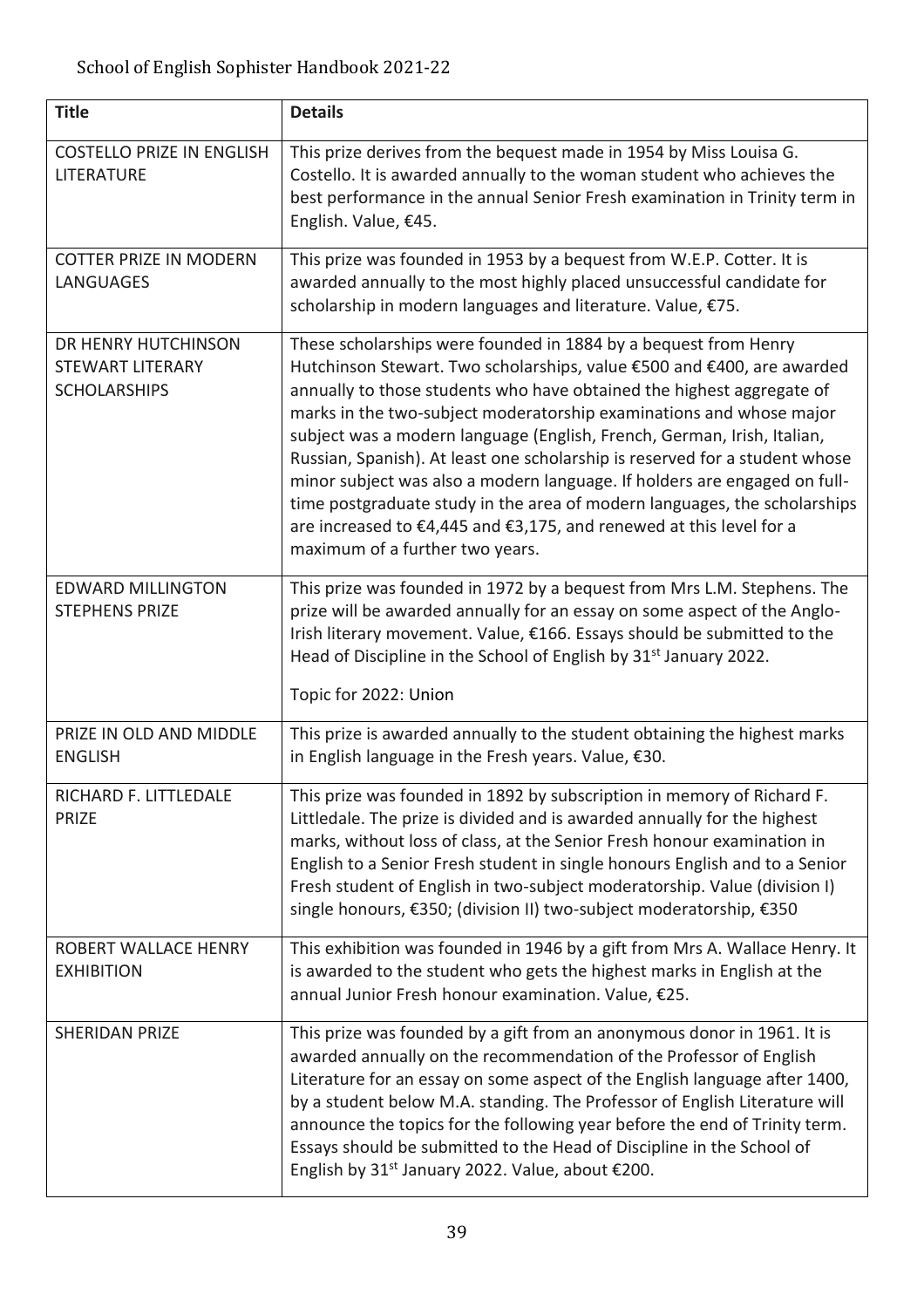|                                                        | Topic for 2022: Alliteration                                                                                                                                                                                                                                                                                                                                                                                                                                                                                                                                                                                                                                                                                                                                                                                                                                                                                                                                                                                    |
|--------------------------------------------------------|-----------------------------------------------------------------------------------------------------------------------------------------------------------------------------------------------------------------------------------------------------------------------------------------------------------------------------------------------------------------------------------------------------------------------------------------------------------------------------------------------------------------------------------------------------------------------------------------------------------------------------------------------------------------------------------------------------------------------------------------------------------------------------------------------------------------------------------------------------------------------------------------------------------------------------------------------------------------------------------------------------------------|
| <b>Title</b>                                           | <b>Details</b>                                                                                                                                                                                                                                                                                                                                                                                                                                                                                                                                                                                                                                                                                                                                                                                                                                                                                                                                                                                                  |
| <b>VICE-CHANCELLOR'S PRIZE</b>                         | These prizes are awarded annually for the best compositions on proposed<br>topics in prose or verse in English, Greek, Irish and Latin. They are open to<br>all students on the College books under M.A. standing, but a student<br>cannot obtain a prize oftener than twice in succession, or more than three<br>times in all. The examiners are the Professor of English Literature, the<br>Regius Professor of Greek, the Professor of Irish and the Professor of Latin.<br>The topics for compositions are announced before 1 June. Compositions,<br>with fictitious signatures and accompanied by sealed envelopes containing<br>the names of the essayists and of their tutors, essays must reach the Head<br>of Discipline of the School of English by 31 January.<br>No prize is given of more than €80; prizes of less amount and more than<br>one in each kind of composition, may be awarded on the recommendation<br>of the examiners.<br>Topics for 2022: Prose: Perseverance<br>Poetry: Fragments |
| <b>WILLIAM AND MARY ATKINS</b><br><b>MEMORIAL FUND</b> | This fund was established in 1980 under the Board's trusteeship by a<br>bequest from Iris Olive Atkins. The income is used to support two needy<br>students, one in modern languages and one in English. Applications should<br>be made to the Secretary of the Financial Assistance Committee.                                                                                                                                                                                                                                                                                                                                                                                                                                                                                                                                                                                                                                                                                                                 |

# **4.2 Gold Medal and Irish Undergraduate Awards**

For information regarding the criteria for the award of gold medals please see the [College Calendar.](https://www.tcd.ie/calendar/undergraduate-studies/foundation-and-non-foundation-scholarships.pdf)

The Irish Undergraduate Awards and the Undergraduate Journal of Ireland have been established to recognise, reward and encourage excellence in undergraduate scholarship. The Awards and Journal focus on the papers, projects, essays and dissertations produced by undergraduates across Ireland's seven Universities as part of coursework throughout all years. For further information see [http://www.undergraduateawards.com](http://www.undergraduateawards.com/)

**If you have queries regarding prizes please contact the Head of Discipline, Prof Andy Murphy (**[andrew.murphy@tcd.ie](mailto:andrew.murphy@tcd.ie)**).**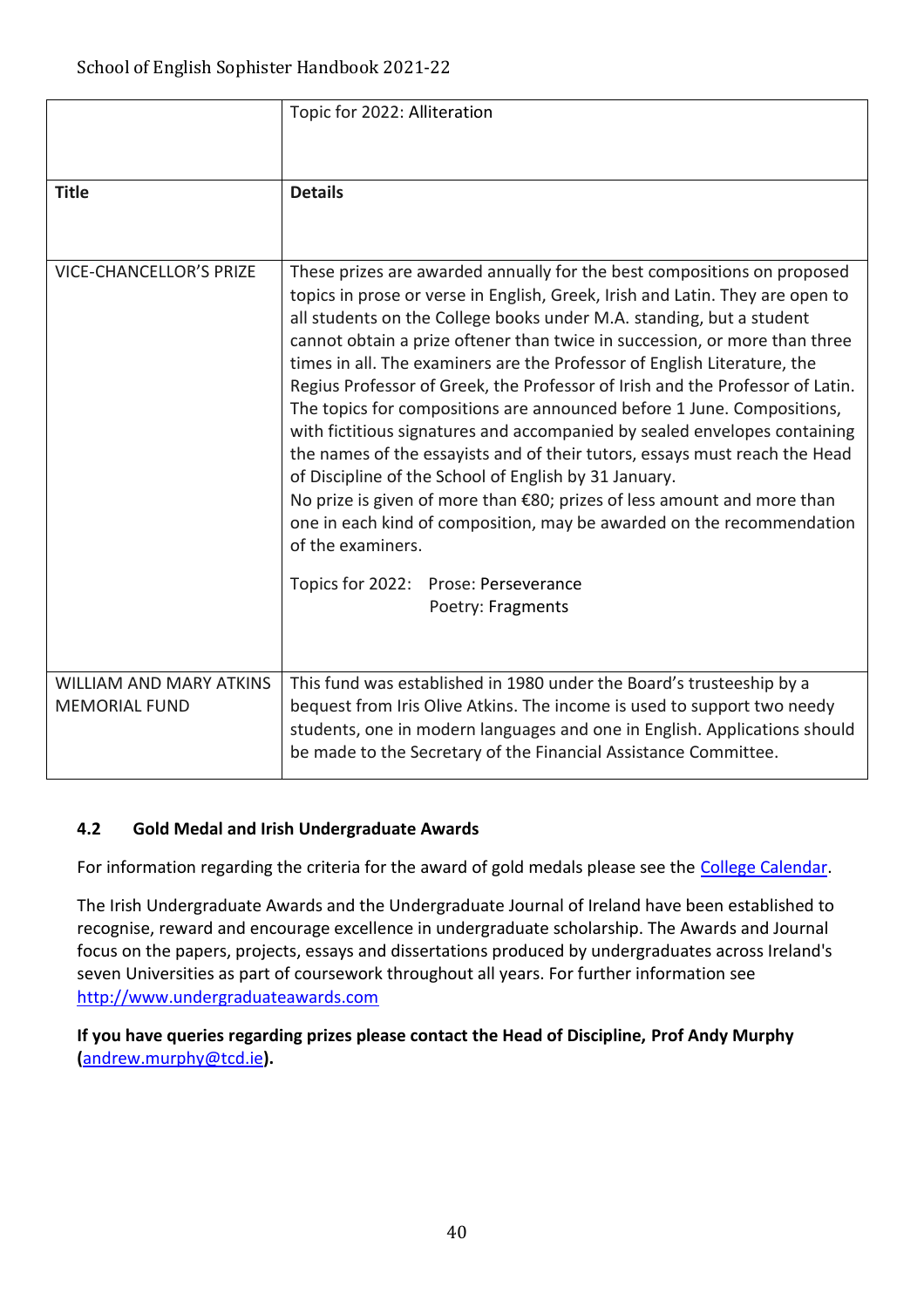# **5. Trinity Careers Service**

What do you want to do? How will you get there? We are here to support you in answering these and other questions about your career.

#### Junior and Sophisters

Work Experience: Apply for work experience and internships to get an insight into different sectors. Personalise your MyCareer profile to receive email alerts tailored to your preferences.

Trinity Employability Bursary: Apply for the bursary, in place to support students finding it financially difficult to take up a career-related opportunity e.g. internship, job shadowing. The work experience you undertake must help you to develop your employability skills and prepare you for your future career.

Mentoring & Connecting: Message or meet with a Trinity graduate through Careers Mentoring.

Employability Awards: Apply for an award of interest to you. The awards combine industry-led training in highly transferable soft and technical skills with a university-led workshop to help you reflect on and articulate your learning.

Attend Employer Fairs: Book onto a fair to meet with employers. Fairs take place in Michaelmas Term. Polish off your CV: Book onto a CV/LinkedIn Clinic for a 15mins consultation through MyCareer.

Find a Job: Personalise your MyCareer profile to receive email alerts tailored to your interests.

Practice Interviews: Book a practice interview with a careers consultant or self-serve 24/7 using video interviews on Shortlist.me.

Further study: Research your options using the Careers Service website and book an appointment with your careers consultant through MyCareer to decide on your best course of action.

Need to chat about your future? Book an appointment with your careers consultant on MyCareer. No career query or concern too small!

# More information on the above and lots more at Trinity Careers Service websit[e www.tcd.ie/careers](http://www.tcd.ie/careers)

#### MyCareer

#### An online service that you can use to:

- Apply for opportunities which match your preferences vacancies including research options
- Search opportunities- postgraduate courses and funding
- View and book onto employer and Careers Service events
- Submit your career queries to the Careers Service team
- Book an appointment with your careers consultant

Simply login to MyCareer using your Trinity username and password and personalise your profile.

#### **Trinity Careers Service**

Trinity College Dublin, 7-9 South Leinster Street, Dublin 2 01 896 1705/1721 | Submit a career query through [careers@tcd.ie](mailto:careers@tcd.ie) or MyCareer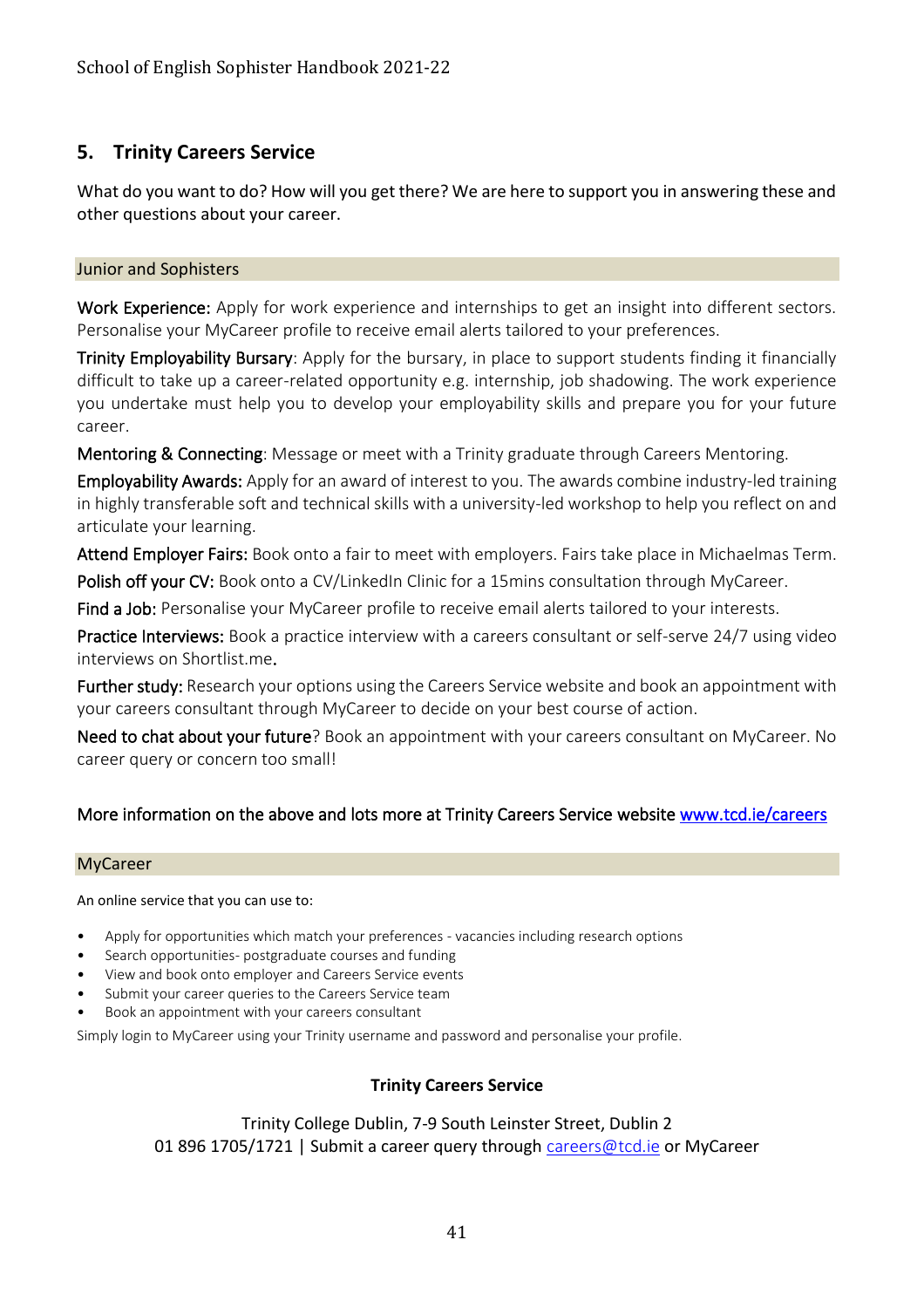

MyCareer: mycareerconnect.tcd.ie





www.tcd.ie/careers/ @TCDCareers

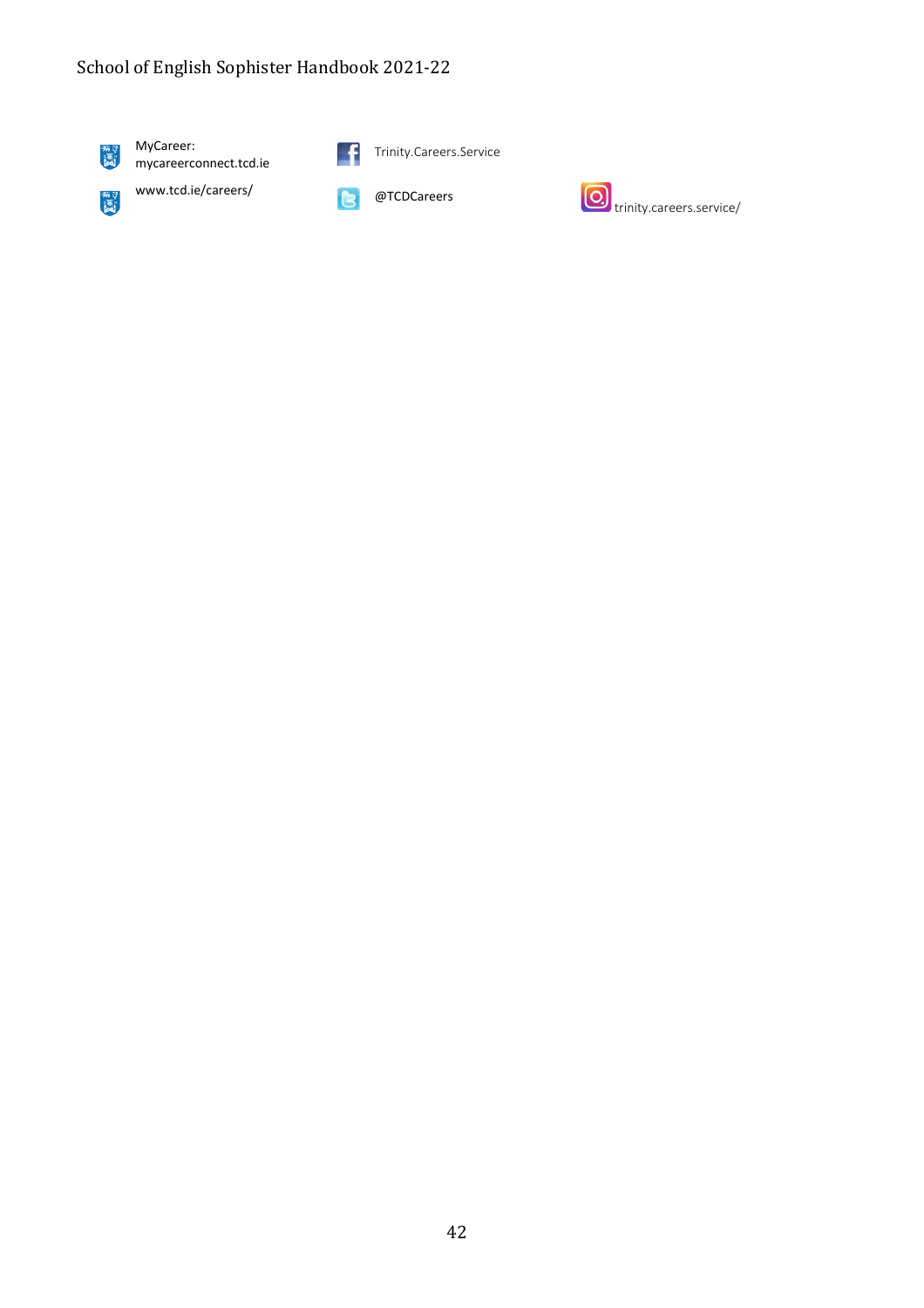# **6. Further Study**

#### **Graduate Studies in English**

If you are interested in pursuing an academic career, or simply in continuing with advanced study in the field of English studies, the School of English welcomes applications for graduate degrees. There are two routes you can take.

#### **Taught Postgraduate Degrees (MPhils)**

The School offers a number of taught [Masters programmes,](https://www.tcd.ie/English/postgraduate/) details of which may be found on the School website. These programmes offer a year's study in the given area to provide a detailed grounding for those who want a graduate qualification in the subject or who intend to go on to further research – or, in the case of Creative Writing, to help your development as a writer. They involve compulsory core modules, a range of optional modules, and they are assessed by a combination of submitted essays and a dissertation, or by a portfolio of creative writing. For full details about the programmes on offer in a given year, consult the School of English website. Lecturers in the School of English also teach on MPhil courses in Medieval Studies, Comparative Literature, and Translation Studies offered in College. For further information on these and other programmes see the Graduate Studies website. You should apply for MPhil courses through my.tcd.ie.

#### **Research Postgraduate Degrees (MLitt/PhD)**

If you already have a fairly definite area in which you wish to pursue postgraduate research, you can apply for an MLitt/PhD. You will find all the relevant information about applying to do a research degree in the School on this website: [https://www.tcd.ie/English/postgraduate/research-students/](https://www.tcd.ie/English/postgraduate/research-students)

It is advisable to contact an appropriate member of staff to discuss your proposed topic in advance of formally applying to ensure that there is someone qualified to supervise in the School. The best way to do this is to look at the research interests of the staff, which you can find here: [https://www.tcd.ie/English/staff/](https://www.tcd.ie/English/staff)

If you find a suitable member of staff, you should then complete a formal application. For further information, see:<https://www.tcd.ie/English/postgraduate/research-students/>

#### **Funding**

There are a number of scholarships and funding agencies for graduate work in English. The most prestigious and most lucrative, but therefore also the most competitive, are the Government of Ireland Scholarships offered by the Irish Research Council: check their website for deadlines <http://www.research.ie/> Trinity also has its own awards for which you can apply when applying for a research place. Many local authorities will provide support for graduate work but you need to look carefully at their individual regulations. Some will only give support for one graduate degree, so that if you are given funding for a taught Master's course, you will not be supported for the more long-term PhD.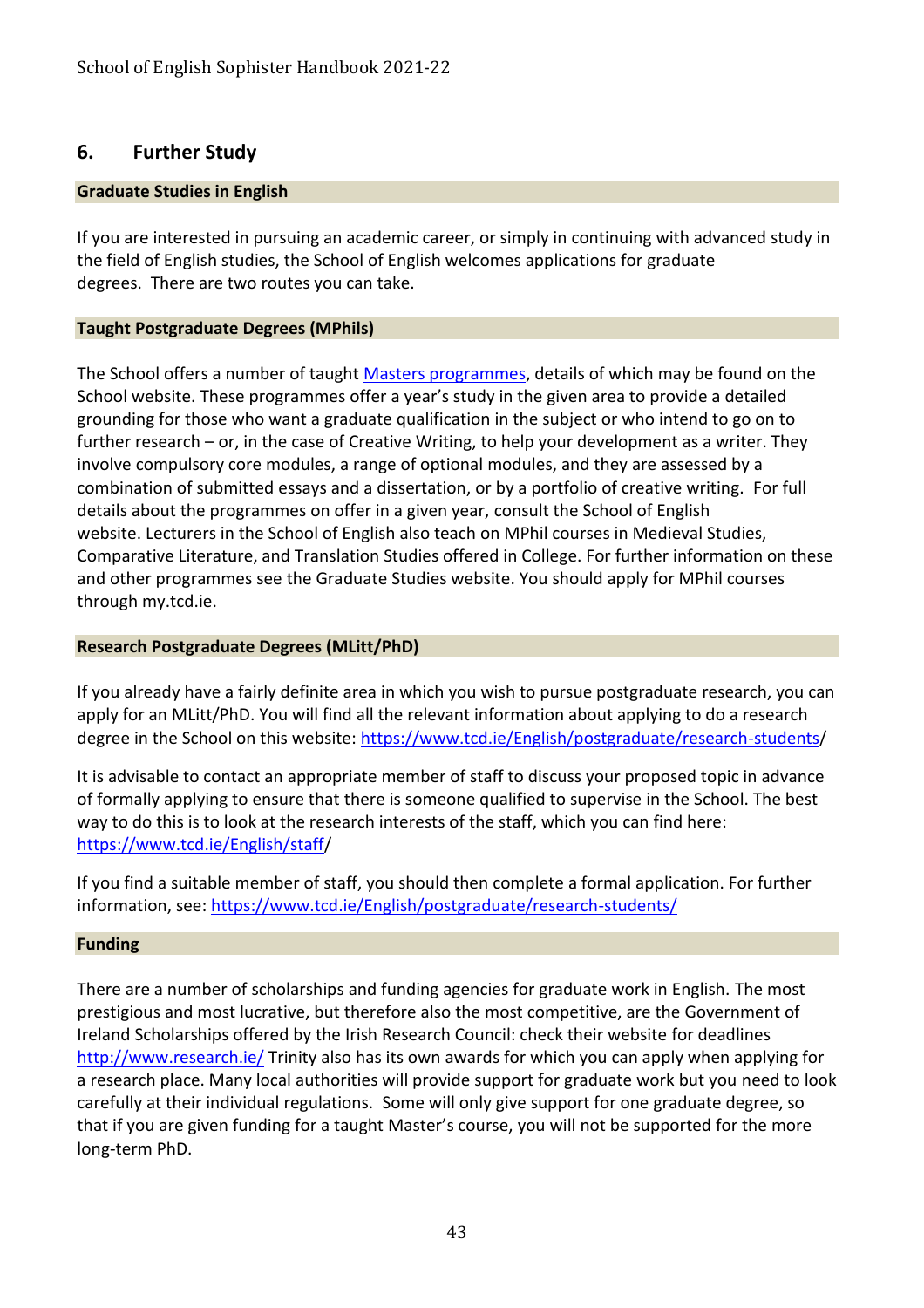**If you are interested in doing a taught postgraduate or research degree in the School of English, you should contact the Director of Teaching and Learning (Postgraduate), Dr Bernice Murphy (**[murphb12@tcd.ie](mailto:murphb12@tcd.ie)**), who will be happy to discuss your options with you.**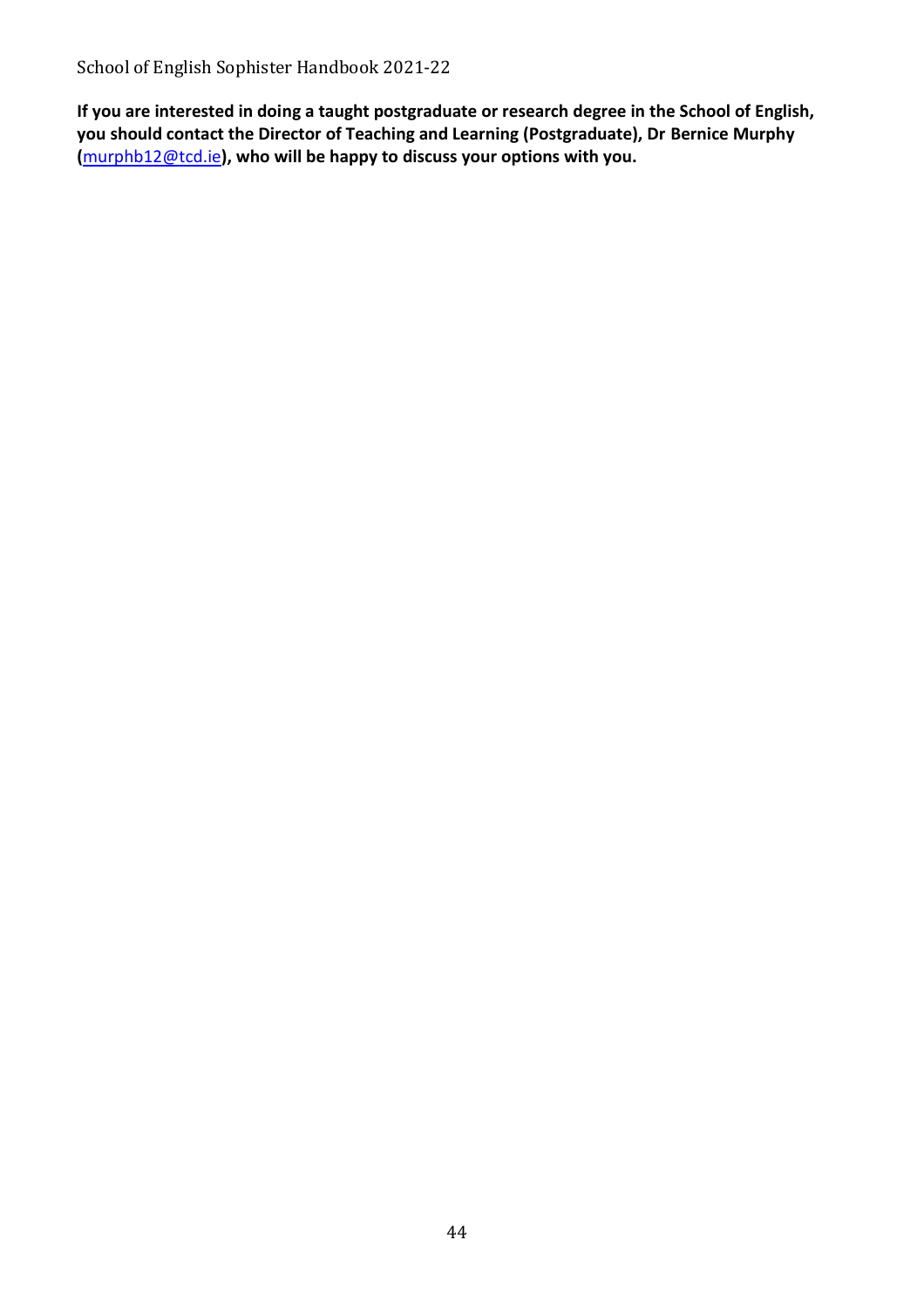# **7. Useful Links**

The following links may be of particular interest to you:

#### **Graduate Attributes**

The [Graduate Attributes](https://www.tcd.ie/TEP/) are: to act responsibly; to think independently; to communicate effectively; to develop continuously.

Throughout their time at Trinity, our students will be provided with opportunities to develop and evidence achievement of a range of graduate attributes that support their academic growth. Graduate attributes can be achieved in academic and co- and extra- curricular activities.

#### **Student Learning Development**

• [Student Learning Development](https://www.tcd.ie/Student_Counselling/student-learning/)

#### **Student Support**

- [Student Counselling Service](https://www.tcd.ie/Student_Counselling/)
- [Student 2 Student Service](https://student2student.tcd.ie/)
- [Student Support Services](https://www.tcd.ie/students/supports-services/)
- [Student Services Booklet](https://www.tcd.ie/corporate-services/assets/pdf/Student%20Services%20Booklet%20(web%20version).pdf)
- [Senior Tutor and Tutorial Service](https://www.tcd.ie/seniortutor/tutors/tssf/)
- [Mature Student Office](https://www.tcd.ie/maturestudents/)
- [College Health](https://www.tcd.ie/collegehealth/service/overview.php)

#### **Co-curricular Activities**

- [Trinity Sport](https://www.tcd.ie/Sport/)
- [Central Societies Committee](http://www.tcdlife.ie/clubs-societies/)

#### **Students' Union:**

[Students' Union](https://www.tcdsu.org/)

#### **Emergency Procedure**

#### In the event of an emergency, **dial Security Services on extension 1999**

Security Services provide a 24-hour service to the college community, 365 days a year. They are the liaison to the Fire, Gard and Ambulance services and all staff and students are advised to always telephone extension 1999 (+353 1 896 1999) in case of an emergency.

Should you require any emergency or rescue services on campus, you must contact Security Services. This includes chemical spills, personal injury or first aid assistance.

It is recommended that all students save at least one emergency contact in their phone under ICE (In Case of Emergency).

#### **Data Protection**

• [Data Protection for Student Data](https://www.tcd.ie/info_compliance/data-protection/student-data/)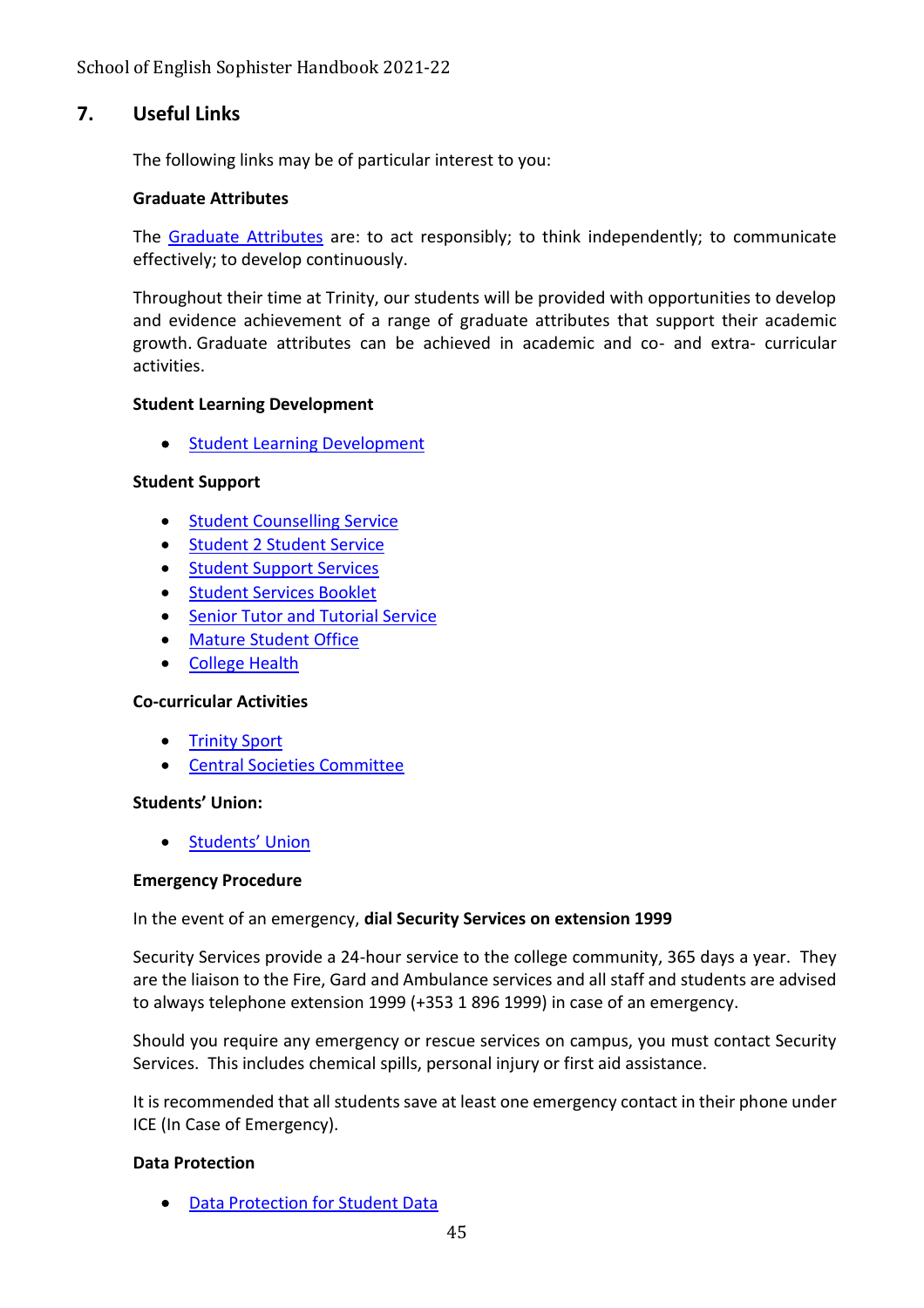# **Key Locations**

- [Maps](https://www.tcd.ie/Maps/)
- [Academic Registry](http://www.tcd.ie/academicregistry/)

The Academic Registry is part of the [Corporate Services Division,](https://www.tcd.ie/corporate-services/) which oversees the governance and management of professional administrative and support services in the university and is led by the Chief [Operating Officer.](https://www.tcd.ie/corporate-services/about/)

## **National Framework for Qualifications**

• The [Irish National Framework of Qualifications](https://www.qqi.ie/Articles/Pages/National-Framework-of-Qualifications-(NFQ).aspx) was launched in 2003.

# **Health and Safety**

Trinity College is committed to providing a safe and healthy educational, recreational and residential environment for all its new undergraduate and postgraduate students.

• [Health and Safety](https://www.tcd.ie/students/orientation/shw/)

# **Ethics Policy**

• [Ethics Policy](https://www.tcd.ie/about/policies/ethics-policy.php)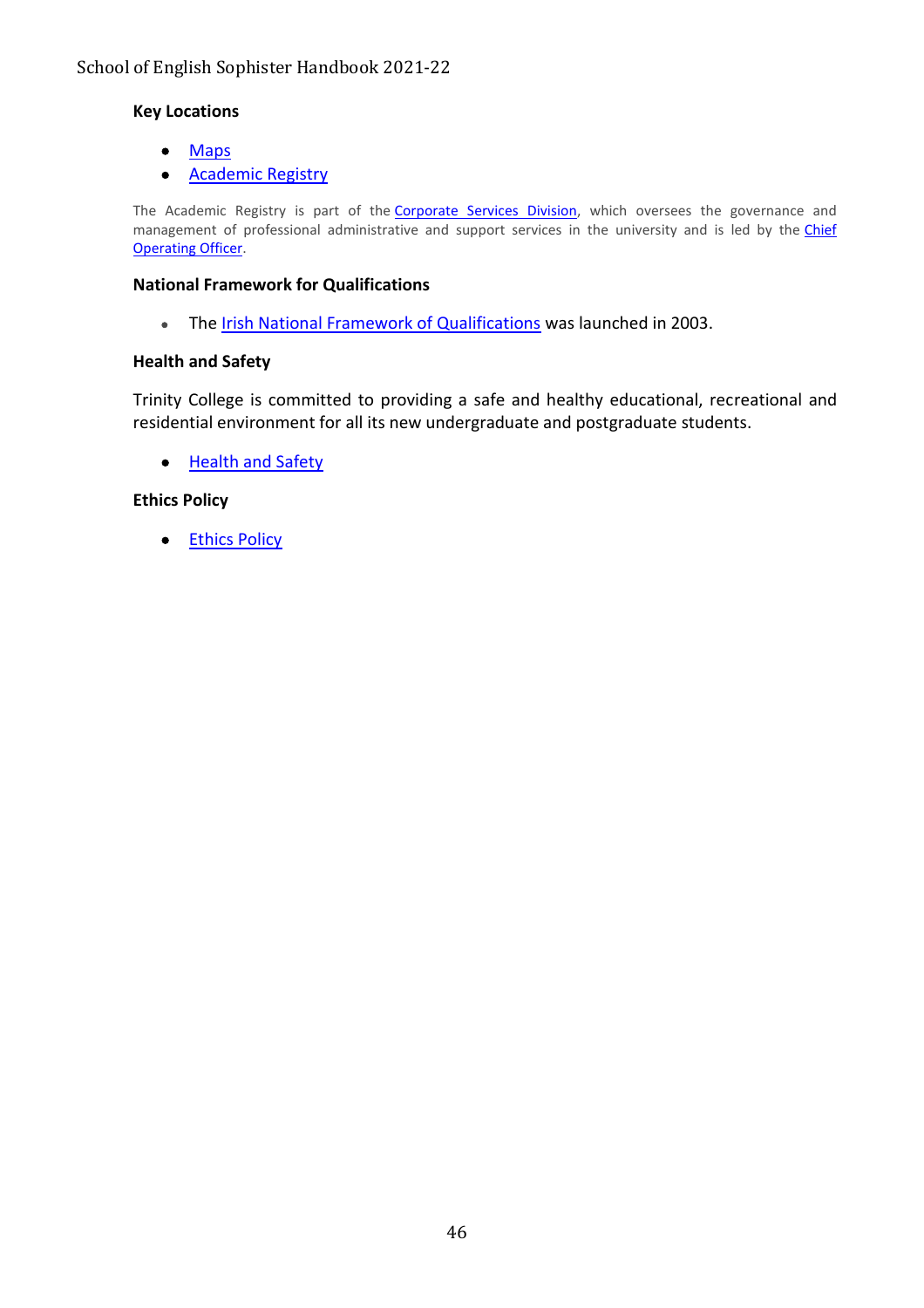# **8. TIMETABLE FOR THE ACADEMIC SESSION 2021-2022**

| (Semester 1, 30 August - 17 December 2021)                              |                                                                                                                                                    |  |
|-------------------------------------------------------------------------|----------------------------------------------------------------------------------------------------------------------------------------------------|--|
| <b>MICHAELMAS TERM 2021</b>                                             |                                                                                                                                                    |  |
| <b>06 SEPTEMBER</b><br>(Monday)                                         | <b>START OF ORIENTATION</b>                                                                                                                        |  |
| <b>13 SEPTEMBER</b><br>(Monday, Teaching<br>Week 1)                     | <b>START OF TEACHING TERM - LECTURES BEGIN</b>                                                                                                     |  |
| <b>22 OCTOBER</b><br>(Friday, Teaching<br>Week 6)                       | SUBMISSION OF WEEK 6 ASSESSMENT BY 12 p.m. on BLACKBOARD (DATE 1)                                                                                  |  |
| 25-29 OCTOBER<br>(Tuesday-Friday,<br>Week 7)                            | <b>STUDY WEEK</b><br>OCTOBER BANK HOLIDAY - MONDAY 25 OCTOBER 2021                                                                                 |  |
| <b>03 DECEMBER</b><br>(Friday, Teaching<br><b>week 12)</b>              | <b>END OF MICHAELMAS TEACHING TERM</b>                                                                                                             |  |
| <b>6-10 DECEMBER</b><br>(Monday-Friday,<br><b>Week 13)</b>              | <b>REVISION WEEK</b><br>SUBMISSION OF WEEK 14/FINAL MT ASSESSMENT BY 12 p.m. ON BLACKBOARD<br>(DATE 2)                                             |  |
| 13-17 DECEMBER<br>(Friday, Week 14)                                     | ASSESSMENT/EXAMS<br>*Extra contingency days may be required outside of the formal<br>assessment/reassessment weeks.                                |  |
| 20 DECEMBER 2021 -<br><b>07 JANUARY 2022</b><br>(Weeks 15,16 and<br>17) | COLLEGE CLOSED (24 December 2021 - 3 January 2022 INCLUSIVE)                                                                                       |  |
| 10-14 JANUARY<br>(Monday-Friday,<br><b>Week 18)</b>                     | FOUNDATION SCHOLARSHIP EXAMINATION PERIOD BEGINS. (Please contact Academic<br>Registry for further details as these dates may need to be altered.) |  |
|                                                                         | (Semester 2, 17 January – 03 June 2022)                                                                                                            |  |
|                                                                         | <b>HILARY TERM 2021</b>                                                                                                                            |  |
| 17-21 JANUARY<br>(Monday-Friday,<br><b>Week 19)</b>                     | <b>MARKING/RESULTS PROCESS</b>                                                                                                                     |  |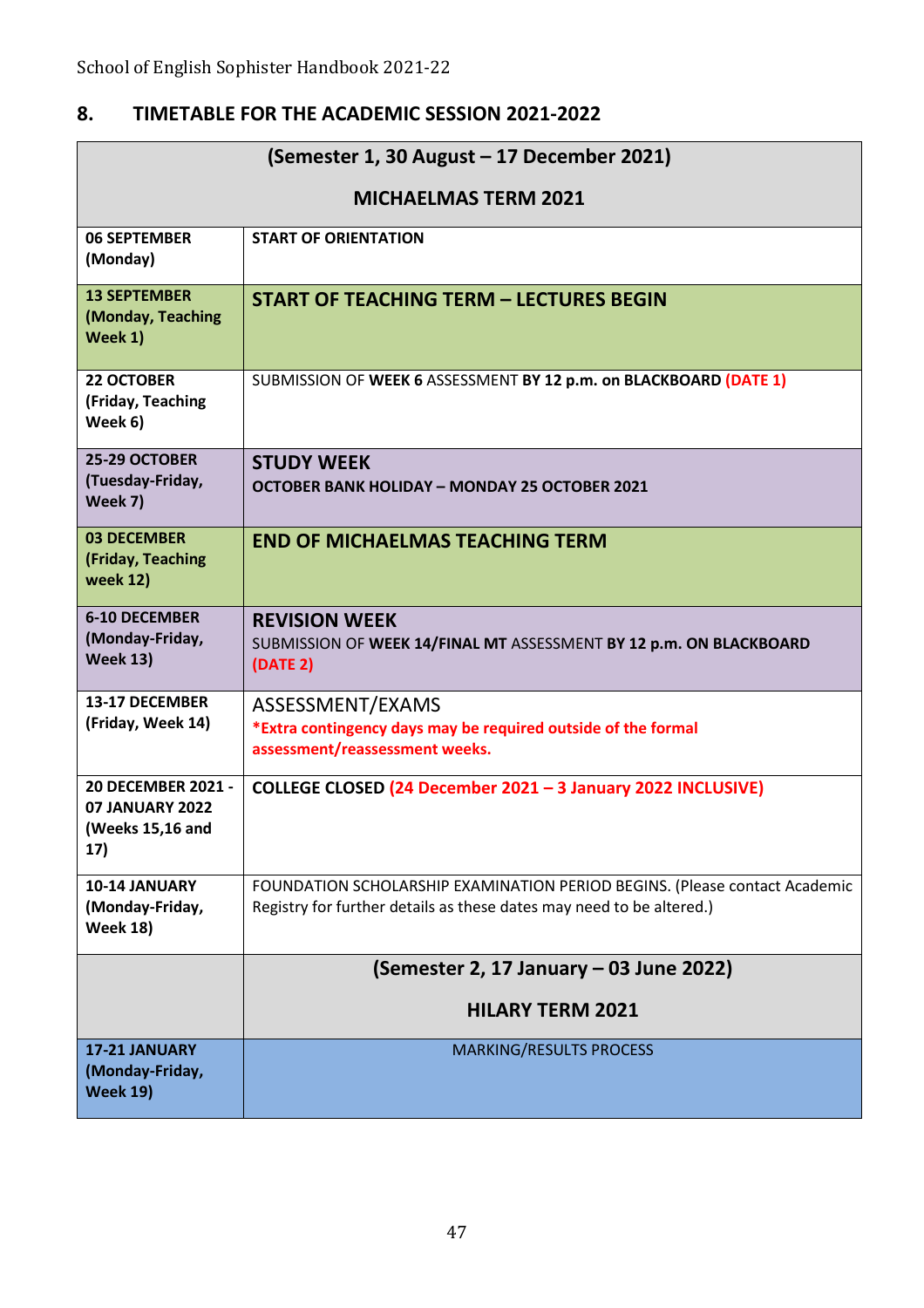| <b>24 JANUARY</b><br>(Monday, Week 1)                            | <b>START OF TEACHING TERM - LECTURES BEGIN</b>                                                                                                                |
|------------------------------------------------------------------|---------------------------------------------------------------------------------------------------------------------------------------------------------------|
| <b>29 JANUARY</b><br>(Friday, Teaching<br>week 1)                | SUBMISSION OF SOPHISTER CAPSTONE OPEN COLLECTIONS (PART 1 OF 3) BY 12 p.m.<br><b>ON BLACKBOARD</b>                                                            |
| <b>4 MARCH</b><br>(Friday, Teaching<br>Week 6)                   | SUBMISSION OF WEEK 6 ASSESSMENT BY 12 p.m. (DATE 1)                                                                                                           |
| 07-11 MARCH<br>(Monday-Friday,<br>Week 7)                        | <b>STUDY WEEK</b>                                                                                                                                             |
| <b>18 MARCH</b><br>(Friday, Teaching<br>week 8)                  | SUBMISSION OF SOPHISTER CAPSTONE OPEN COLLECTIONS (PART 2 OF 3) BY 12 p.m.<br>ST PATRICK'S DAY HOLIDAY - THURSDAY 17 MARCH                                    |
| <b>25 MARCH</b><br>(Friday, Teaching<br>Week 9)                  | SUBMISSION OF ALL CAPTSONE PROJECTS BY 12 p.m.                                                                                                                |
| <b>14 APRIL</b><br><b>(Thursday, Teaching</b><br><b>Week 12)</b> | <b>END OF HILARY TEACHING TERM</b><br><b>GOOD FRIDAY 15 APRIL</b>                                                                                             |
| (25 April – 03 June 2022)                                        |                                                                                                                                                               |
|                                                                  | <b>TRINITY TERM 2022</b>                                                                                                                                      |
| <b>19-22 APRIL</b><br>(Tuesday-Friday,<br><b>Week 13)</b>        | <b>REVISION WEEK</b><br><b>EASTER MONDAY 18 APRIL</b><br>SUBMISSION OF WEEK 15/FINAL HT ASSESSMENT BY 12 p.m. (DATE 2)                                        |
| <b>25-29 APRIL</b><br>(Monday - Friday<br><b>Week 14)</b>        | <b>Trinity Week (Trinity Monday)</b>                                                                                                                          |
| 03-07 MAY<br>(Tuesday-Saturday,<br>Weeks 15)                     | ASSESSMENT/EXAMS<br>*Extra contingency days may be required outside of the formal<br>assessment/reassessment weeks.<br><b>MAY BANK HOLIDAY- MONDAY 02 MAY</b> |
| 09-27 MAY<br>(Monday-Friday,<br><b>Weeks 16, 17 and</b><br>18)   | <b>MARKING/RESULTS PROCESS</b>                                                                                                                                |

**\*The above assessment submission dates are subject to change.**